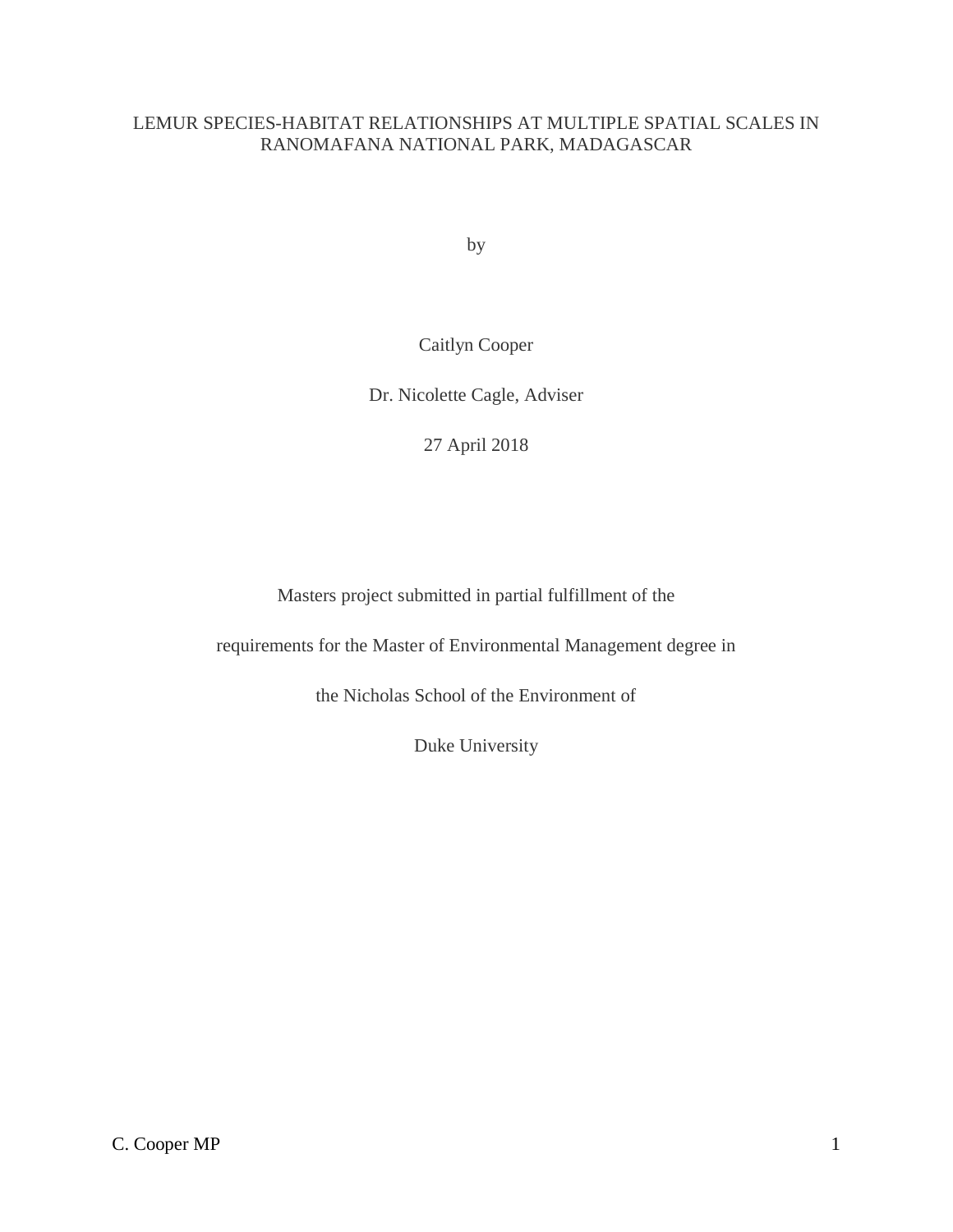I certify the following:

- 1. Does this proposed MP involve human subjects research? \_\_\_ Yes \_\_x\_\_No a. If yes, has an approved IRB protocol been obtained? \_\_\_ Yes \_\_\_\_No
- 2. Does this proposed MP involve the use of animals in research? \_\_\_ Yes \_\_x\_No
	- a. If yes, has an approved IACUC protocol been obtained? \_\_\_ Yes \_\_\_\_No
- 3. Does this proposed MP involve signing a non-disclosure agreement? \_\_\_ Yes \_\_x\_\_No
	- a. If yes, does the advisor have a signed copy? \_\_\_ Yes \_\_\_\_No

| Student Signature: | Caitlyn M. Cooper | Date: 27 April 2017 |
|--------------------|-------------------|---------------------|
|                    |                   |                     |
| Advisor Signature: | nicolette Cagle   | Date: 27 April 2017 |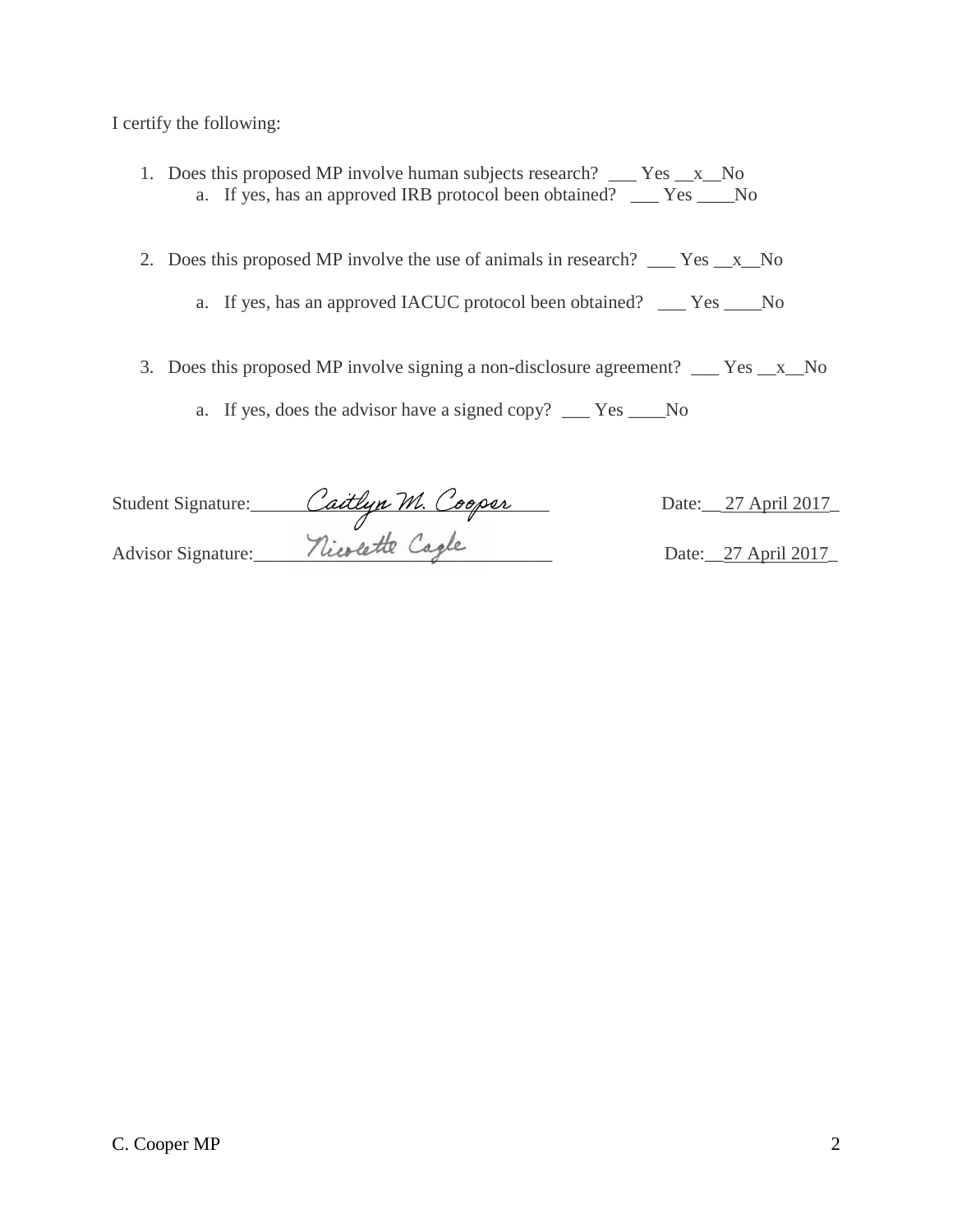## **Abstract**

Lemur populations are threatened by many factors, but are most impacted by habitat loss, fragmentation, and alteration. Studies have shown that there is a lag time between habitat disturbance and species response. Thus, more data is needed on long-term relationships between forest change and lemur populations to fully understand how anthropogenic disturbances affect lemurs over time. To bridge this data gap, this study evaluates lemur biodiversity and abundance in three levels of forest disturbance (heavily logged, selectively logged, and pristine forest) at multiple spatial scales. This project 1) isolates which specific microhabitat and landscape variables are important for different lemur species 2) evaluates if the habitat is significantly different between the three forest sites, and 3) evaluates if lemur biodiversity is significantly different between recovering and pristine forests. These results will not only help determine species-specific habitat requirements for critically endangered lemurs, but also contribute to previous data sets on recovering forest monitoring.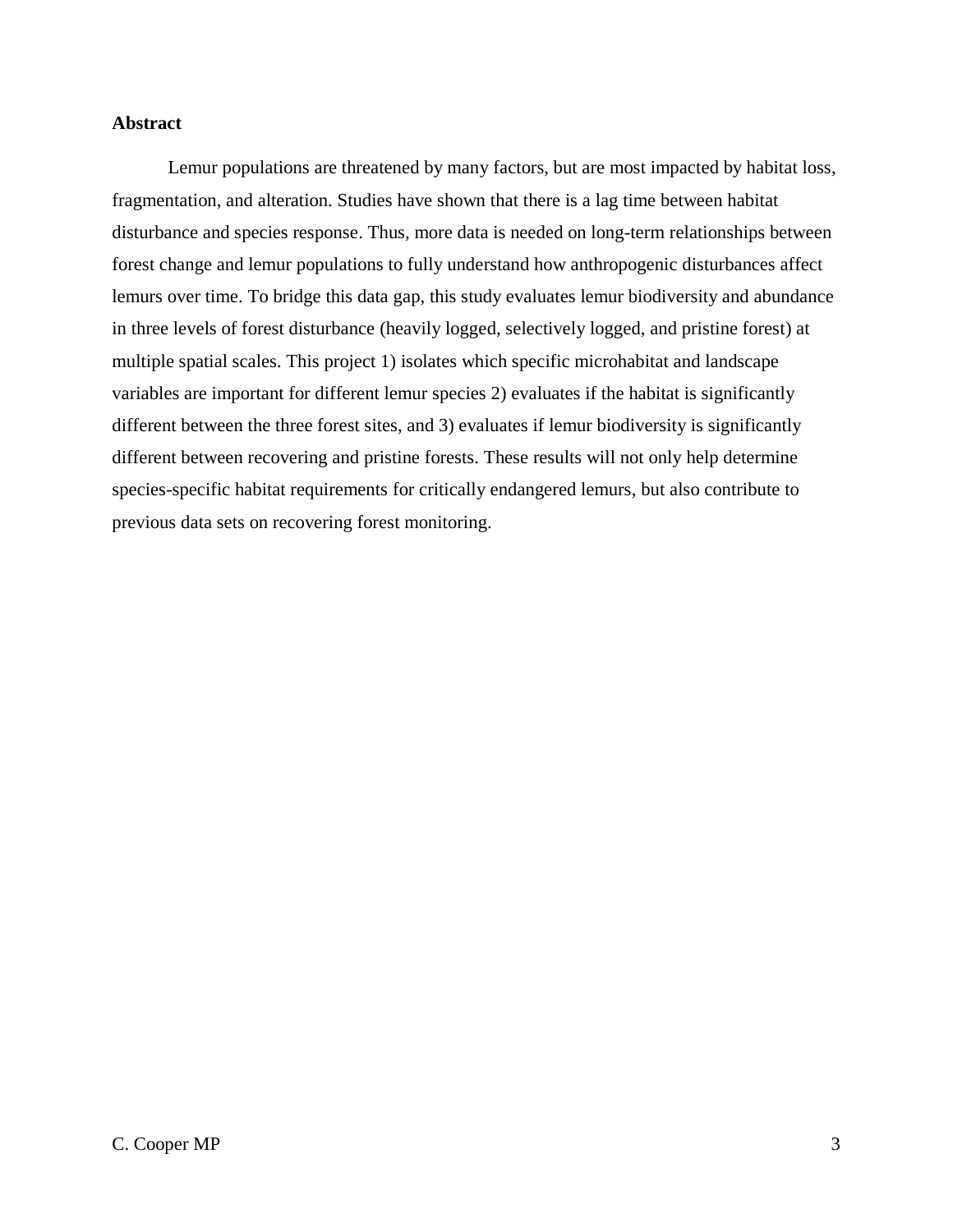## **Executive Summary**

There is a lack of data on the long-term relationships between forest change and lemur presence and abundance. To bridge this data gap, this study evaluates lemur composition in three levels of historical forest disturbance at multiple spatial scales. This study was conducted in central Ranomafana National Park (RNP) between May  $31<sup>st</sup>$  and July  $25<sup>th</sup>$ , 2017. RNP is home to 12 lemur species, 7 of which are diurnal and range from near threatened to critically endangered status. RNP is also home to one unique species, the Golden Bamboo Lemur (*Hapalemur aureus*), which is not found elsewhere in Madagascar.

Our study sites were Talatakely (heavily logged), Vatoharanana (selectively logged), and Valohoaka (pristine forest). We established 26 plots that were  $400 \text{ m}^2$  to evaluate the microhabitat at each site. We used the point-centered quarter method to collect information on tree diameter at breast height (DBH), canopy cover, tree height, percent ground cover, crown diameter, tree species, tree phenophase, number of dead trees, and number of bamboo stems in each sub-plot. We revisited each plot to search for lemurs and recorded the number and species when found. Later, we used ArcMap to analyze the distance between research plots and landscape features such as distance to nearest camp, distance to main trail, and distance to forest edge.

This study addresses the following research questions:

- 1. What is the relationship between lemur species composition/abundance and habitat at the *microhabitat* scale in RNP?
	- a. Is there a significant difference in *microhabitat* characteristics between a heavily logged site (Talatakely) and lightly disturbed sites (Vato and Valo)?
	- b. Is there a significant difference in *microhabitat* characteristics between a heavily logged site (Talatakely), a minimally logged site (Vato), and a pristine site (Valo)?
- 2. What is the relationship between lemur species composition/abundance and habitat at the *landscape* scale in RNP?
	- a. Is there a significant difference in *landscape* characteristics between a heavily logged site (Talatakely) and lightly disturbed sites (Vato and Valo)?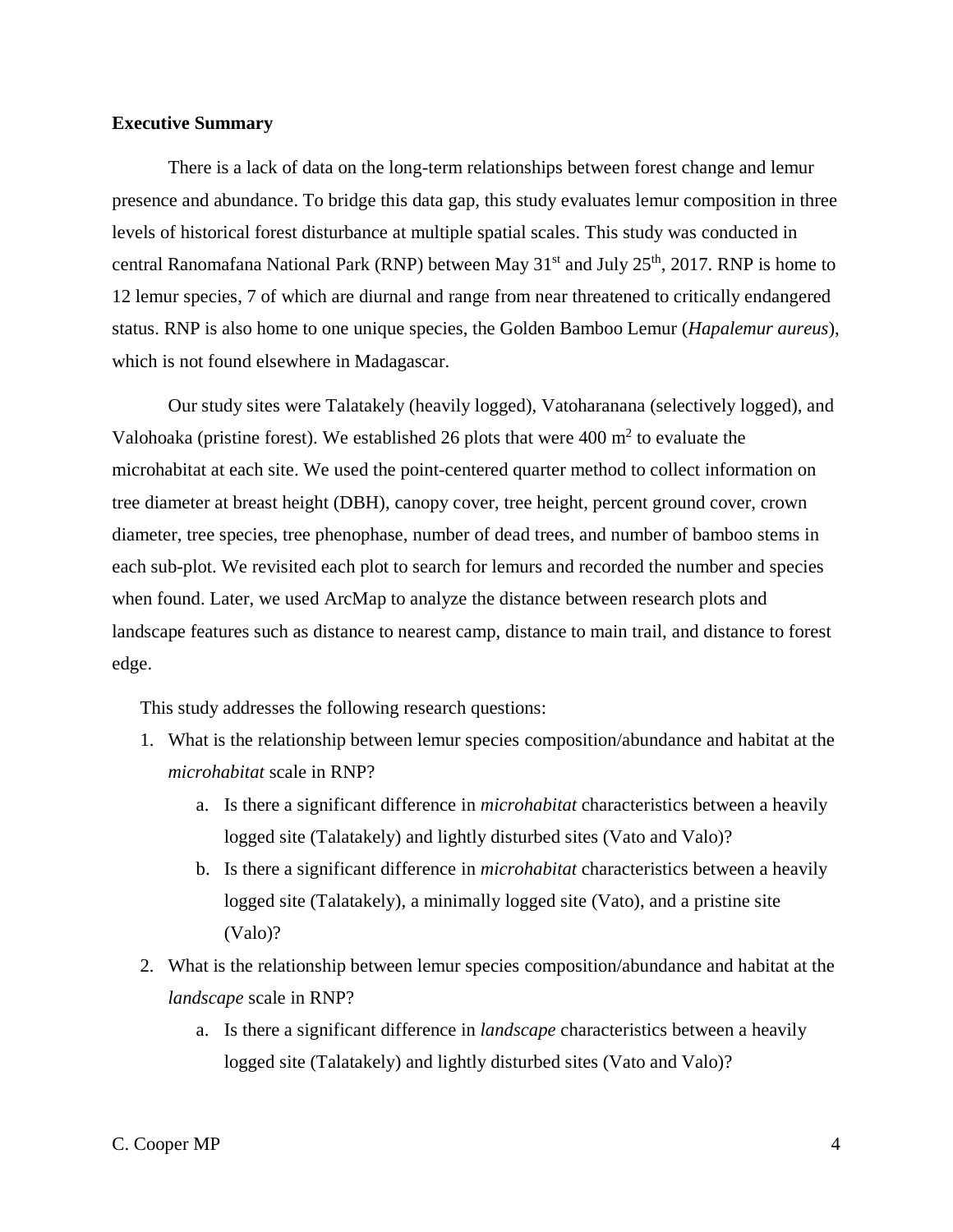- b. Is there a significant difference in *landscape* characteristics between a heavily logged site (Talatakely), a minimally logged site (Vato), and a pristine site (Valo)?
- 3. What is the relative strength of the relationships between lemur species composition/abundance and habitat at two spatial scales?
- 4. Is there a significant difference in lemur species composition/abundance between Tala, Vato, and Valo?

I used Mantel's tests (Mantel 1967) to determine how variations in lemur species richness related to variations in habitat variables when holding all other landscape, microhabitat, and geographic variables constant. I then calculated this iteratively for each individual variable, for all 7 diurnal lemur species, across all 26 plots. I then used ANOVA and t-tests to determine if there was a significant difference in habitat variables or lemur composition/abundance between the three sites.

The results of this study show that the microhabitat and landscape characteristics between Tala, Vato, and Valo are significantly different from each other. Some habitat factors have stayed the same since past studies over a decade ago, while some habitat factors have begun to shift. Despite these habitat differences, lemur abundance and composition do not significantly differ between sites. It is most likely that the habitat factors that most influence their presence or abundance do not differ between sites.

Three of the seven diurnal lemur species in RNP showed significant relationships with different habitat factors, which appeared to be driven by their specialized diets. The golden bamboo lemur (*H. aureus*) was significantly related to their main food source, bamboo. The black and white ruffed lemur (*Varecia vagiegata*) was significantly related to tree density, canopy cover, and tree DBH. These are all factors that affect the fruit production of their food source trees. The one exception is the negative relationship between *E. rubriventer* and distance to camp or research building. At this time we do not have enough evidence to make any assumptions about why this negative relationship occurs. But it is clear that some aspect of anthropogenic presence is driving *E. rubriventer* further from human-occupied areas.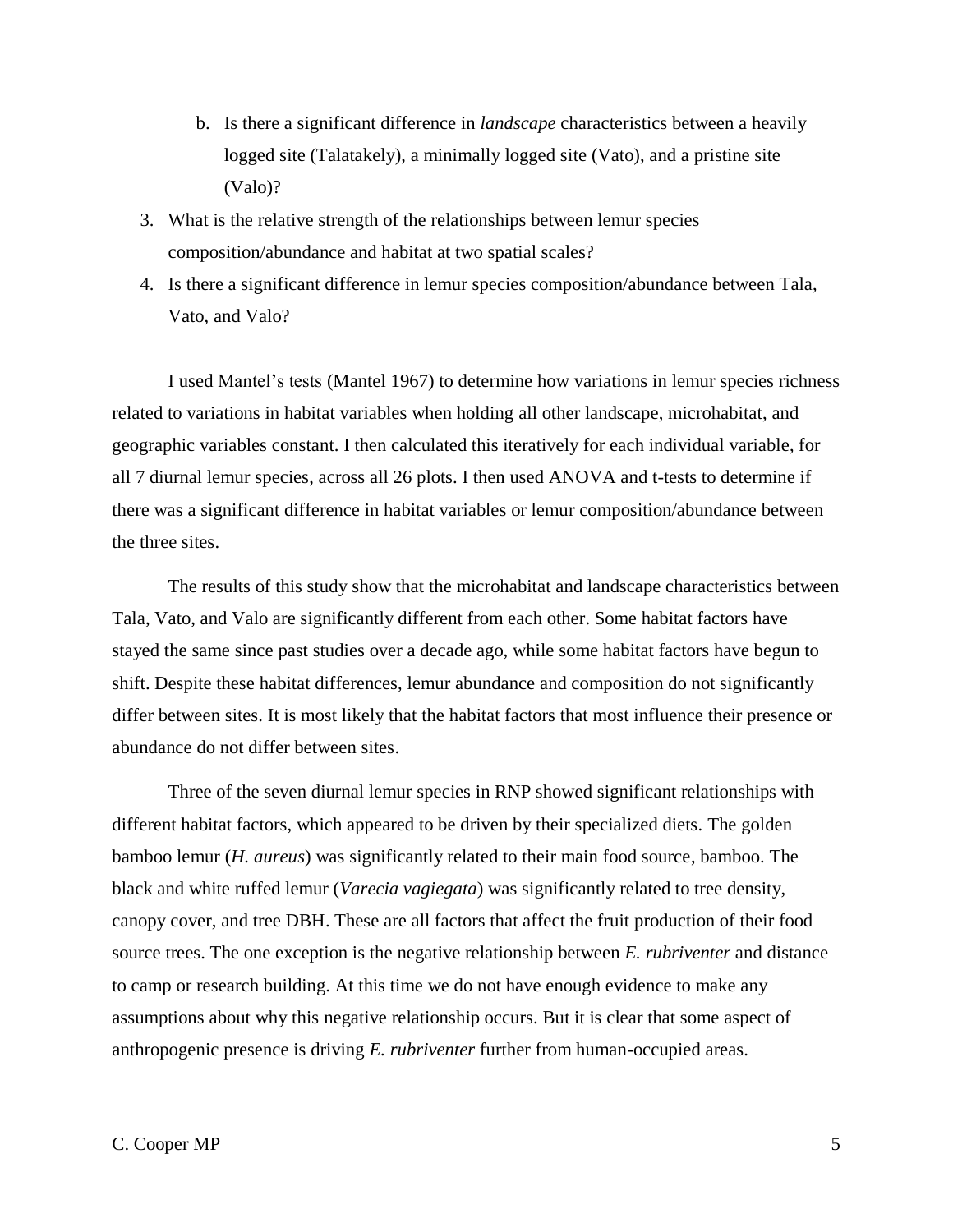## **Introduction**

Madagascar is one of the leading biodiversity hotspots on Earth (Myers et al. 2000). As of 2000, it contained 84 endemic mammal species, most of which are lemurs. Upwards of 94% of all lemur species are considered threatened (Schwitzer et al. 2014), mostly due to habitat loss and fragmentation (Richard & Sussman 1975). In 1991, Ranomafana National Park (RNP) was established after the discovery of the golden bamboo lemur in hopes of helping conserve it and other lemur species. RNP contains areas of pristine forest, partially logged forest, and stands of heavily logged forest. Yet, there is no long-term study to evaluate how the forest is recovering from past disturbance. Additionally, there is no long-term study evaluating how different lemur species prioritize these different forest types. It is essential to continue to monitor how lemurs are using the habitat, especially a recovering habitat, to identify which habitat factors best support their populations. To fill this data gap, I evaluated the relationships between lemurs and their habitat in RNP using a multi-scale approach, in an area that has not been comprehensively assessed since 2008. This data delineates species-specific habitat requirements, while also continuing to monitor a recovering forest. This is valuable not only for properly managing currently protected areas, but also for identifying future protected areas.

Lemurs are the most threatened mammal group in the world (Schwitzer et al. 2014). They are threatened by illegal bushmeat hunting, exotic pet trade, increase in diseases, extensive habitat loss, and habitat fragmentation (summarized in Richard and Sussman 1975). In fact, Madagascar has lost 80-90% of its forests since human colonization on the island (Myers et al. 2000; Harper et al. 2007). Increased logging and slash-and-burn agriculture (AKA tavy) has increased forest edges and fragments (Chen et al. 1992). These threats are all caused by humans, making more immediate anthropogenic impacts on lemur populations a relatively well-studied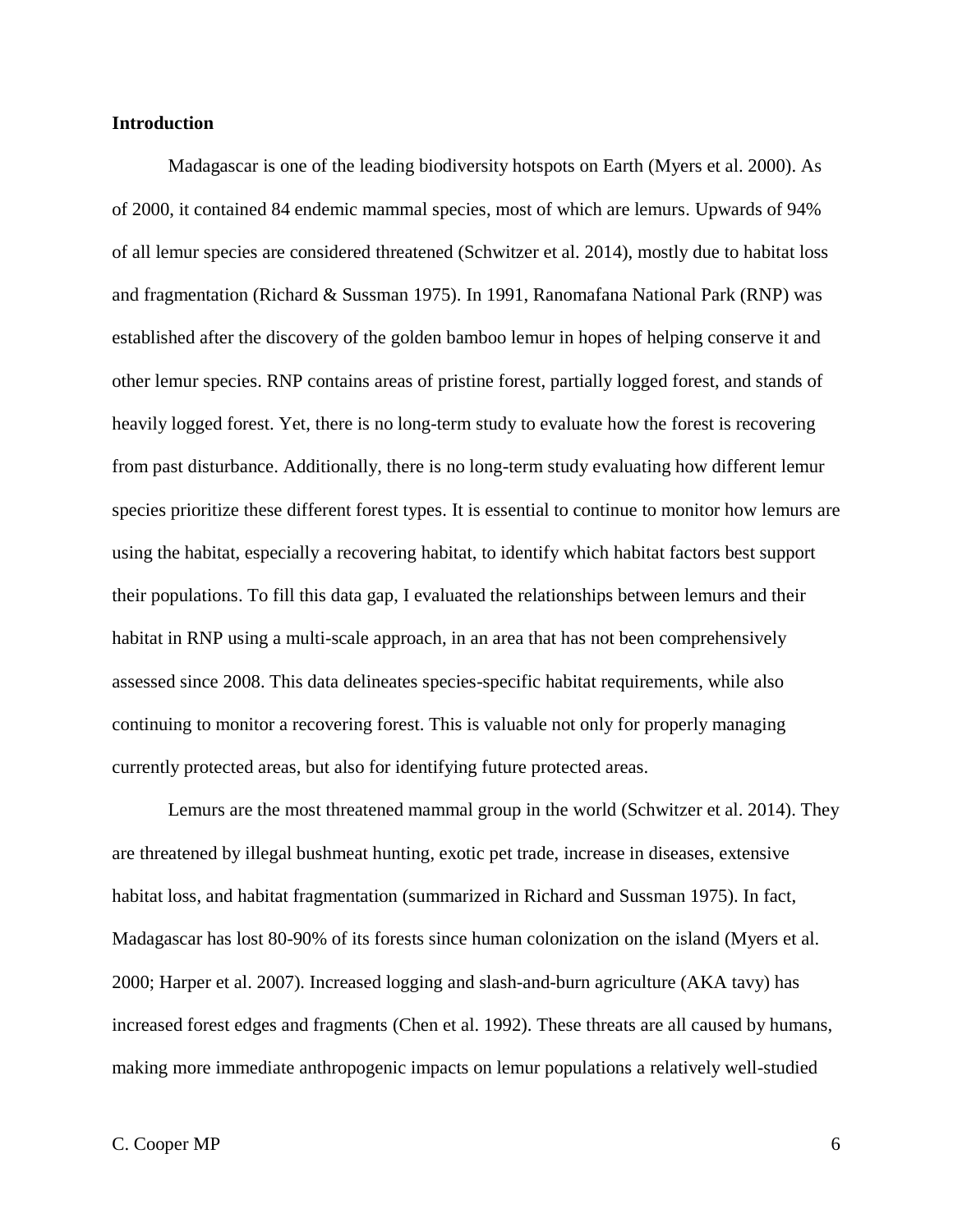subject (Brown & Gurevitch 2004; Herrera et al. 2011; Bublitz et al. 2015; Dunham et al. 2008; Ganzhorn 1995).

Moreover, studies have shown that there is a lag time between habitat disturbance and species response (Worman & Chapman 2006; Brooks et al. 1999; Newmark et al. 2017). Thus, more data is needed on long-term relationships between forest change and lemur populations to fully understand how anthropogenic disturbances affect lemurs over time. This information is imperative for creating effective conservation management plans by showing a trend in biodiversity change over time, as opposed to short-term and seasonal fluctuations (Wright et al. 2012). Recognizing how different species are affected by and adapt to anthropogenic effects helps conservationists better understand how to implement successful species-specific conservation plans. This also helps us monitor how species biodiversity changes in a forest recovering from being logged.

Past studies have evaluated forest habitats at different successional states, before and after logging, while also surveying different levels of logging intensity. For example, in 1995 Ganzhorn researched low-intensity logging in western Madagascar and found that logging exposed trees to more sunlight which resulted in a higher protein content (Ganzhorn 1995). Therefore the leaves were a higher quality, which would greatly benefit folivores. Ganzhorn also found that fruit production increased, which would be beneficial for frugivores. Overall, Ganzhorn found more lemurs of all species in the low-intensity logged areas than in the prelogged state, but found a decline in lemurs in high-intensity logging areas.

Then, between 2002 and 2006, Johnson et al (2005) investigated how biodiversity was affected by different levels of anthropogenic disturbance in four corners of RNP (Figure 1) which have different levels of habitat disturbance. They conducted a comprehensive assessment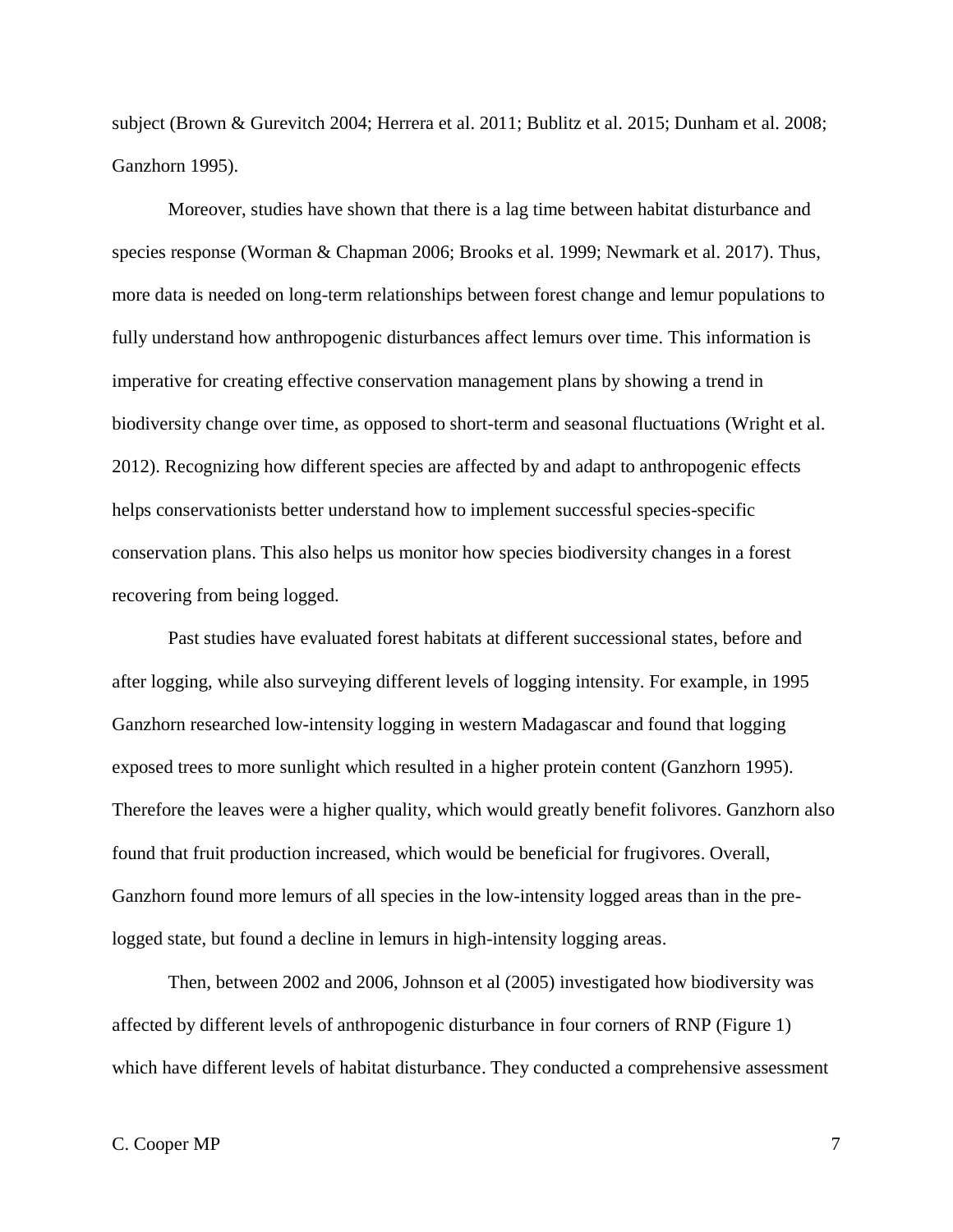of diurnal primates, nocturnal primates, micro mammals, botanical plots, human disturbance, bird surveys, insect surveys, and chameleon surveys (unpublished report). They found that the southern zone (Figure 1), which is comprised of undisturbed, pristine forest, contained the richest plant biodiversity. The southern zone also contained *Varecia variegata* (black and white ruffed lemur) abundantly, which are typically only found in undisturbed forest (Irwin et al. 2005). There was a lack of *Prolemur simus* (greater bamboo lemur) at all sites in RNP, likely due to a lack of their main food source, bamboo. *Hapalemur aureus* (golden bamboo lemur) was observed in the southern and central zones (Figure 1) in 2005, but not observed in 2006.

Similarly, Herrera et al. (2011) surveyed a heavily logged site (Talatakely) and a selectively logged site (Vatoharanana) in the central section of RNP (Figure 2) to assess how habitat disturbance affected lemur populations. They used circuitous survey routes on preexisting trails where possible, and found lemur species had varying abundances at each site. *Eulemur rufifrons* (red-fronted lemur), *Varecia variegata* (black and white ruffed lemur), and *Avahi peyrierasi* (Peyrieras' woolly lemur) were found significantly more frequently in the selectively logged site than in the heavily logged site. This is consistent with Ganzhorn's results overall. However, *Microcebus rufus* (brown mouse lemur) was found at a greater abundance in the heavily logged site than the selectively logged site. Then three species (*Eulemur rubriventer –* red-bellied lemur*, Propithecus edwardsi -* Milne-Edwards' sifaka*, Hapalemur griseus –* gentle grey bamboo lemur), showed no statstically significant difference between the two sites.

This demonstrates that each lemur species requires particular microhabitat factors, which affects their distribution and abundances differently (Rendigs et al. 2003; Irwin et al. 2005; Wright et al. 2012). Therefore, a microhabitat assessment is imperative for studying the relationship between lemurs and their environment.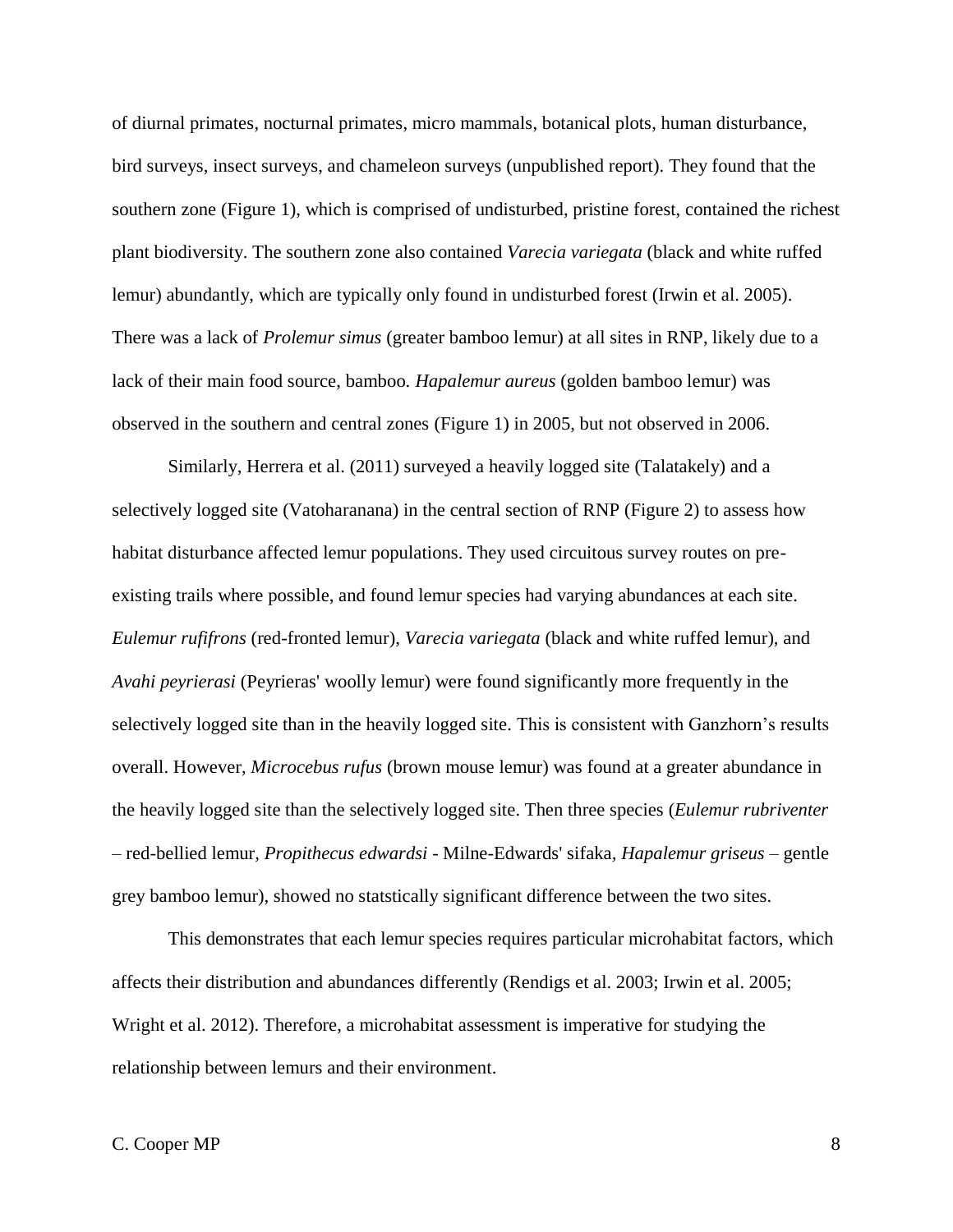

**Figure 1:** Field sites studied in 2005 by Johnson et al. in Ranomafana National Park, Madagascar (unpublished report, Johnson et al 2005).



**Figure 2:** Field sites studied in 2008 by Herrera et al. in Ranomafana National Park, Madagascar (Herrera et al. 2011) .  $(A = Vatoharanana, B = Talatakely)$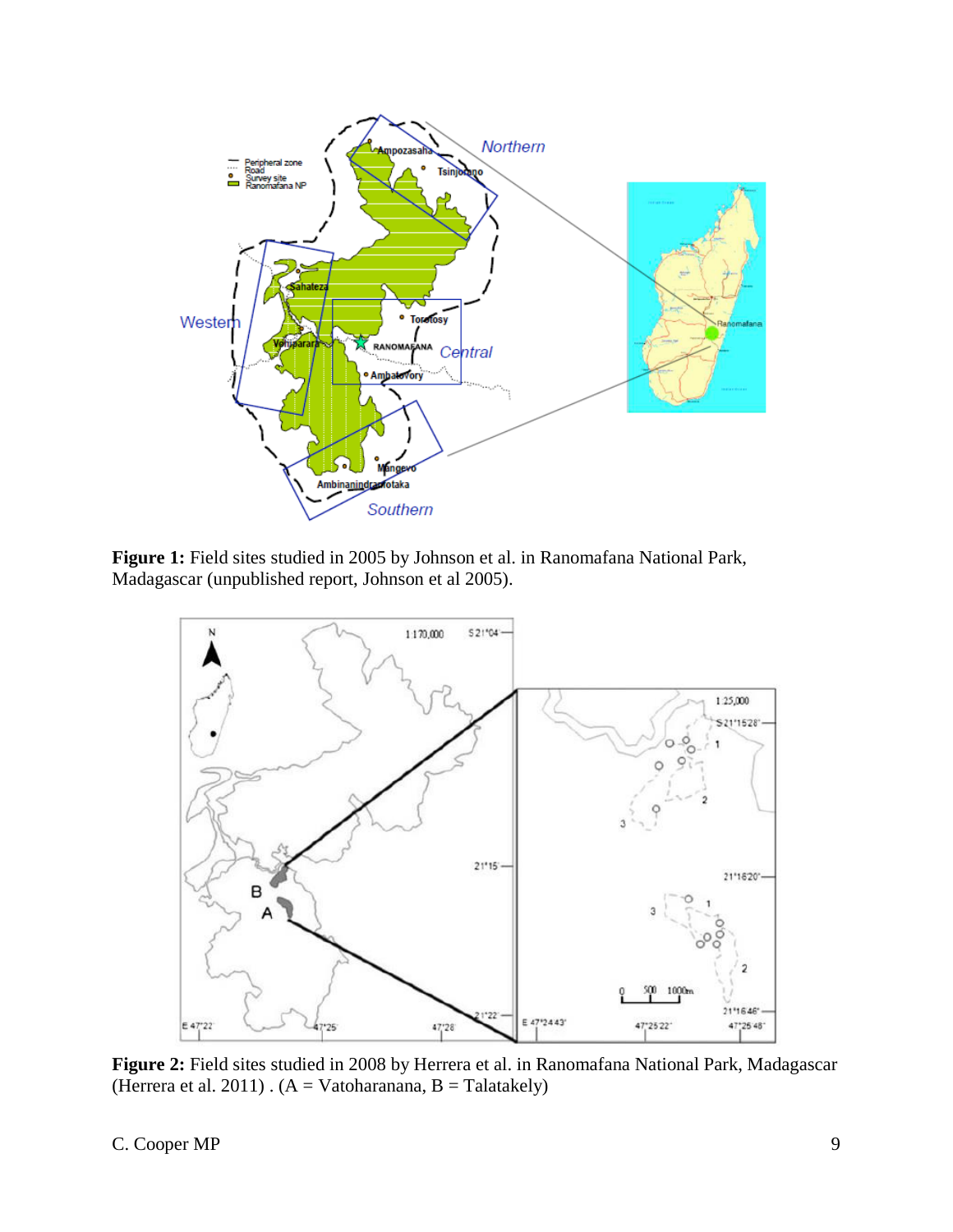My study focuses on similar objectives to that of Johnson et al (2005) and Herrera et al (2001) by assessing lemur biodiversity change with habitat and different levels of disturbance. However, I focus only on diurnal species, I introduce different methodology, and new habitat variables at both the microhabitat and landscape-scale. By conducting a full habitat analysis at multiple spatial scales, I sought to isolate the relative strength of relationships among attributes of lemur biodiversity and a variety of habitat components. I also introduce new methodology to address Crouse et al.'s (2015) statement that "current primate survey methods (such as line transects) may not yield accurate assessment." Therefore, I instead use random point methodology to attempt to mitigate potential issues of auto-correlation that tend to arise by surveying on a transect. This approach allows me to assess the success of using random point surveying on lemur species.

This study investigates relationships of multi-scale forest attributes and lemur populations at the same sites studied by Herrera et al in 2008, but also adds an additional site, Valohoaka (Figure 3). Valohoaka is unique from Vatoharanana and Talatakely since it is pristine forest that was never logged. Talatakely was previously intensely logged, and Vatoharanana was selectively logged (Wright et al. 2012). This creates a three-part analysis of anthropogenic impact where Talatakely would be considered most impacted, Valohoaka would be considered least impacted, and Vatoharanana would be somewhere in-between. Therefore, a secondary result of this research is to continue to monitor biodiversity in a recovering site and a minimally disturbed site since it was last comprehensively assessed by Herrera et al in 2008, while adding the component of comparing it to a pristine site.

Finally, this research is necessary to understand primate response to anthropogenic effects over time. In particular, this provides a framework for long-term data collection on lemur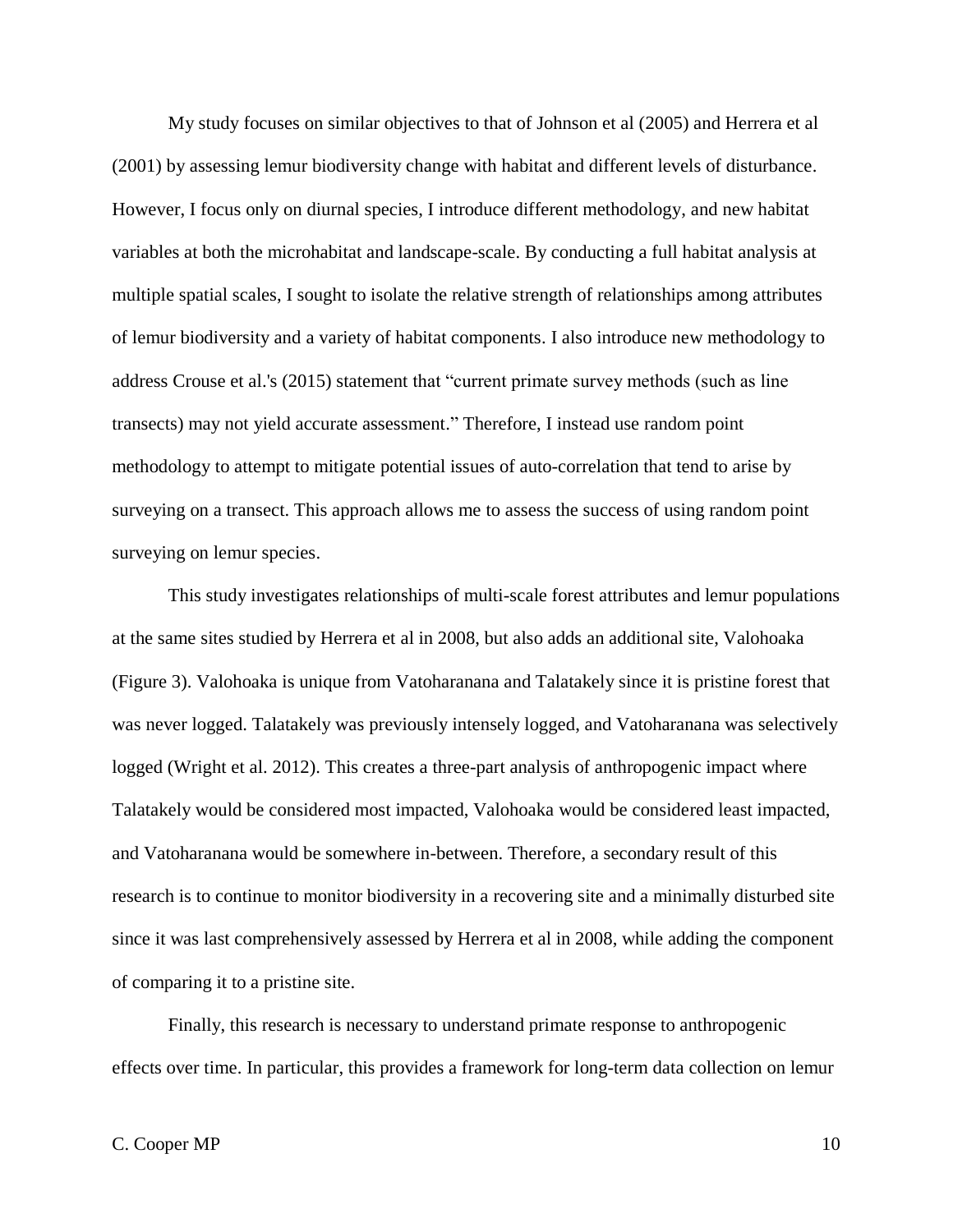responses to forest change and recovery by building on previous habitat disturbance studies in this study area. Monitoring population dynamics is an important factor for determining species extinction risk (Glessner & Britt 2005). In conclusion, this study addresses the following research questions:

- 5. What is the relationship between lemur species composition/abundance and habitat at the *microhabitat* scale in RNP?
	- a. Is there a significant difference in *microhabitat* characteristics between a heavily logged site (Talatakely) and lightly disturbed sites (Vato and Valo)?
	- b. Is there a significant difference in *microhabitat* characteristics between a heavily logged site (Talatakely), a minimally logged site (Vato), and a pristine site (Valo)?
- 6. What is the relationship between lemur species composition/abundance and habitat at the *landscape* scale in RNP?
	- a. Is there a significant difference in *landscape* characteristics between a heavily logged site (Talatakely) and lightly disturbed sites (Vato and Valo)?
	- b. Is there a significant difference in *landscape* characteristics between a heavily logged site (Talatakely), a minimally logged site (Vato), and a pristine site (Valo)?
- 7. What is the relative strength of the relationships between lemur species composition/abundance and habitat at two spatial scales?
- 8. Is there a significant difference in lemur species composition/abundance between Tala, Vato, and Valo?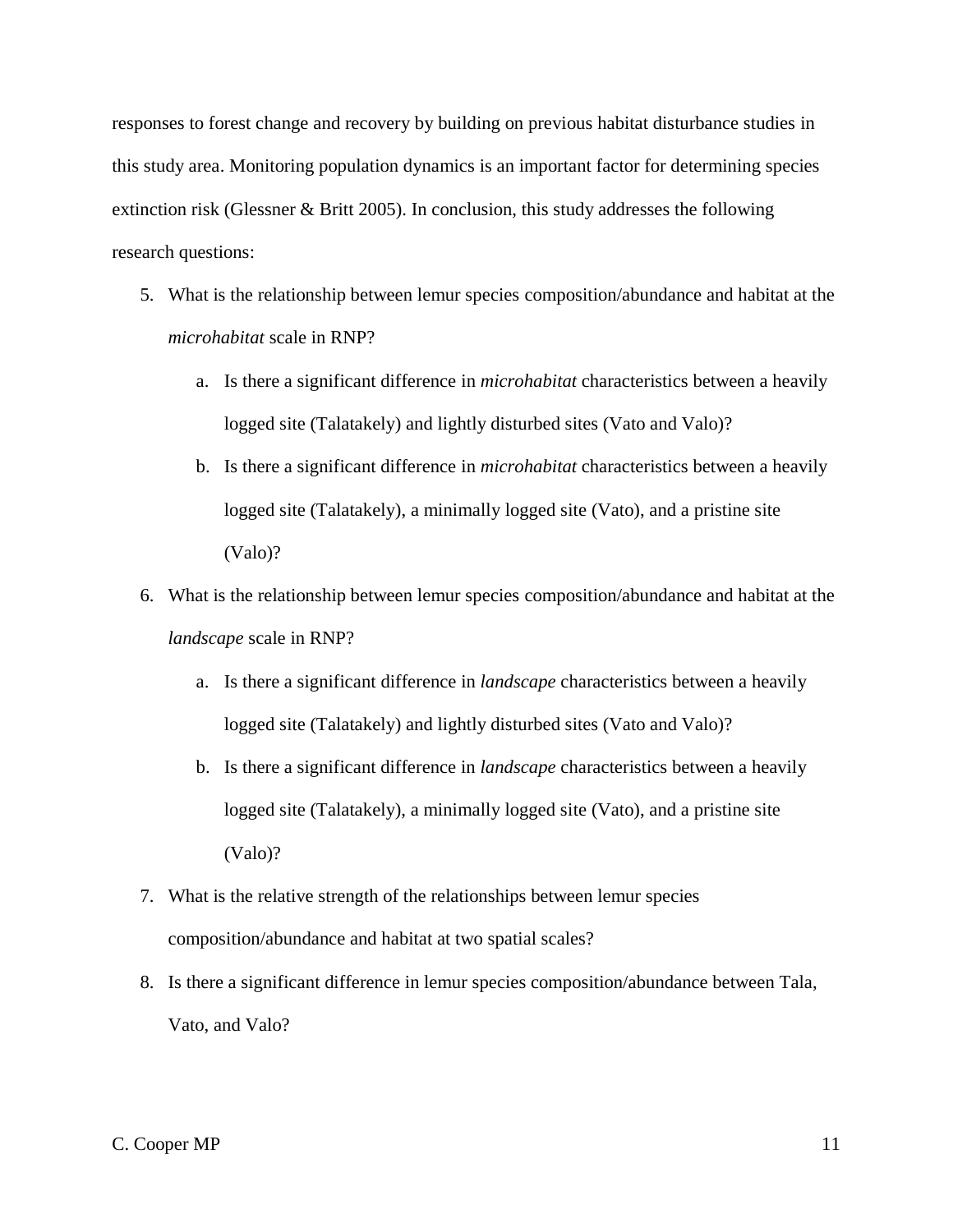## **Study Area**

The study was conducted in three sites of Ranomafana National Park (RNP): Talatakely (Tala), Vatoharanana (Vato), and Valohoaka (Valo) (Figure 3). "RNP is located between 47º 18' and 47º 37' east, and 21º 02' and 21º 25' south" (Balko & Underwood 2005). RNP is comprised of 41,600 hectares of mid-altitude forest ranging from 500 – 1500 m (Mittermeier et al. 1992; Wright 1995). RNP's mountainous landscape and sub-montane rain forest provides a variety of different forest niches (Wright 1995). RNP is home to 12 lemur species (Appendix I): 3 critically endangered, 3 endangered, 3 vulnerable, 1 near threatened, and 1 that is data deficient (IUCN Red List; Wright 1995). Of these 12 species, 7 are diurnal and 5 are nocturnal.

Tala, Vato, and Valo vary in their accessibility, and popularity with tourists. Tala is directly adjacent to the park entrance and is frequented by tourists daily. Hiking into Tala is only about 10 to 15 minutes from the entrance, but the trail system extends as far as an hour from the entrance ( $\sim$ 2 km by trail). Vato camp is about 2 hours from the entrance ( $\sim$ 7 km by trail), and Valo camp is about 3 hours from the entrance  $(\sim 10 \text{ km by trail})$ . These estimates are based on average tourist or researcher hiking speed as opposed to that of local field technicians who know the trails better and hike much quicker. Valo is designated as a research only site, whereas Vato is frequented by both researchers and tourists.

The three sites also vary in their level of past disturbance due to logging. Tala was heavily logged from 1986 to 1989, Vato was selectively logged of ~1000 trees between 1987 and 1988, and Valo was never logged (Balko & Underwood 2005; Wright et al. 2012). Finally, the three sites varied in their level of anthropogenic impact. Many plots contained foot paths where tour guides and tourists travelled off path to see lemurs. This was especially noticeable in Tala, where we not only saw tourists using some footpaths, but we also saw recently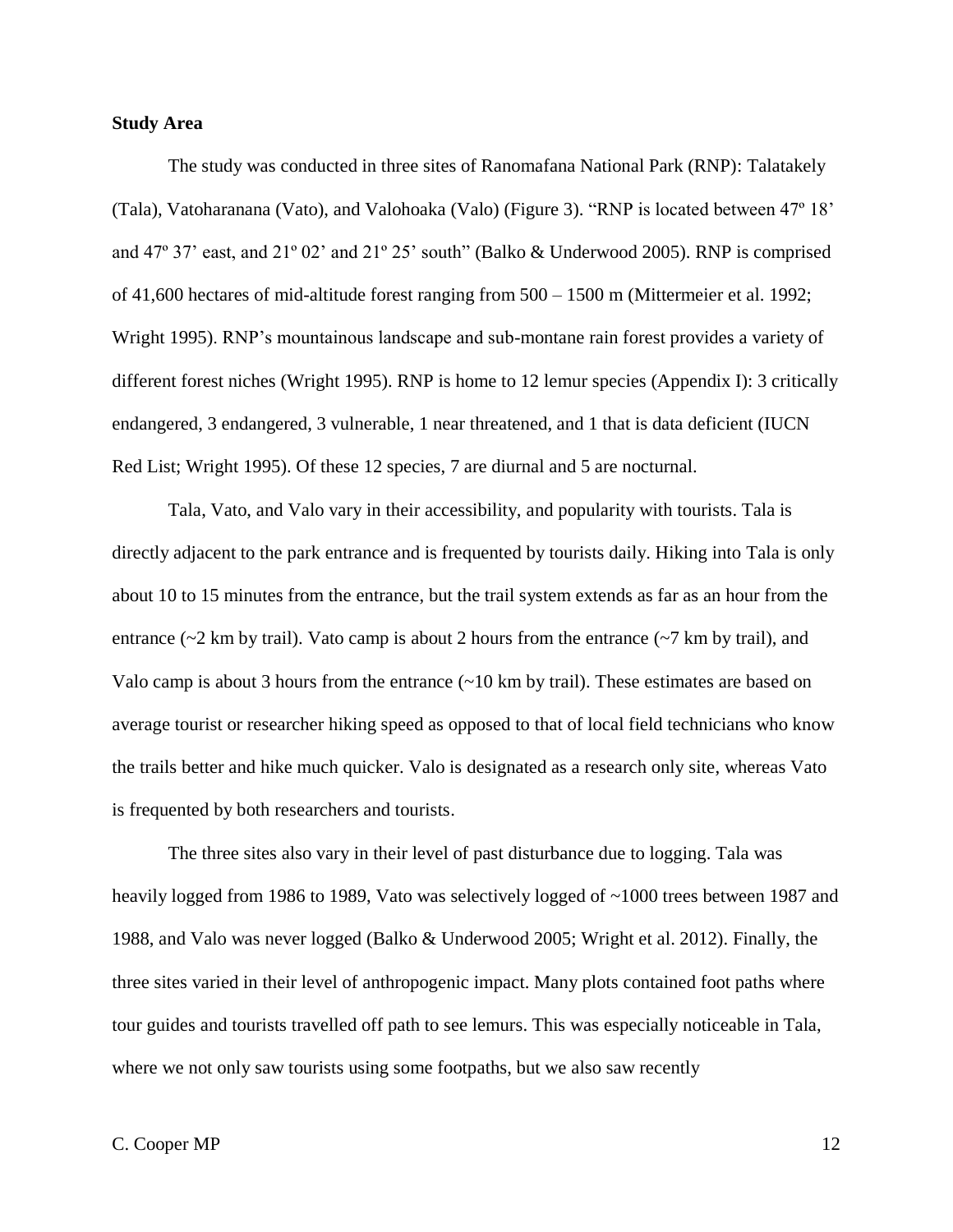dropped/discarded litter on other footpaths. Foot paths in Vato or Valo were rare. Any foot paths we came across at these sites were overgrown transects from past studies. Though these paths were not maintained, they were still clearly used to cut between main trails as stated by local field technicians.



**Figure 3:** Field study site area in Ranomafana National Park, Madagascar. Research points indicate all plots, observed lemurs, or signs of anthropogenic disturbance. The top right inset map shows location of RNP in Madagascar. The bottom right inset map shows the research location within RNP. See Appendix Figure 13 for the distinction between Vato and Valo.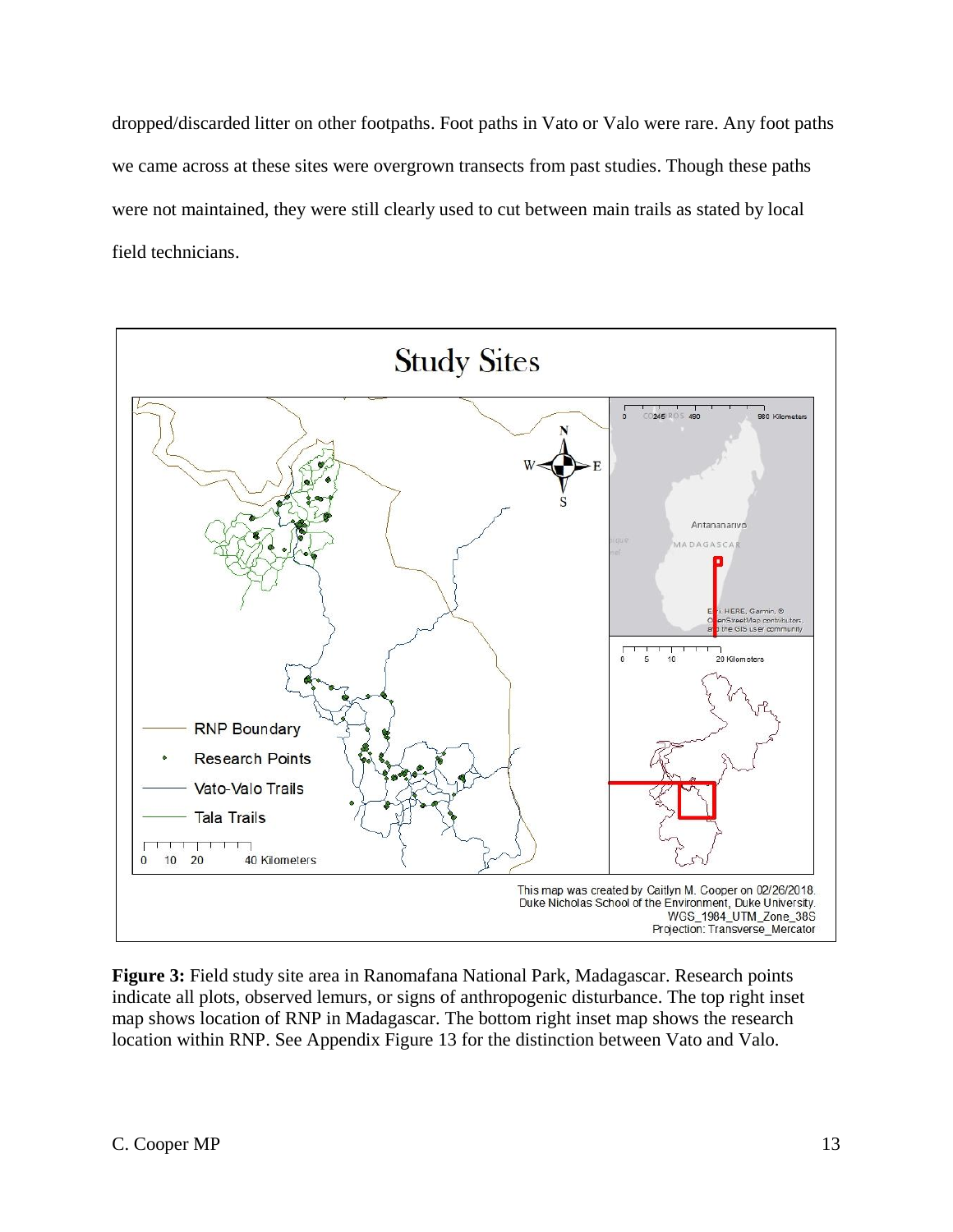#### **Project Methods**

Data was collected between May  $31<sup>st</sup>$  and July  $25<sup>th</sup>$ , 2017 between the hours of 8 AM and 5 PM (East Africa Timezone). We spent 17 field days in Tala, 9 field days in Valo, and 9 field days in Vato. We used ArcGIS to plot random points throughout the trail matrix. Once in the field, if points were not accessible due to difficult terrain (i.e. severely steep slopes), adjacent points were chosen at varying distances from the main trail (ranging from 2 to 137 meters). The random points' latitude and longitude became the location of the center point in the microhabitat plots.

Fifteen plots were established in Tala, but two of these plots were eliminated in the analysis since they were directly adjacent to other plots. Eight plots were established in Valo and five plots were established in Vato. The original intention was to group Valo and Vato plots into one "minimally disturbed" category, which would have created thirteen plots for each disturbance category (heavily disturbed and minimally disturbed). However, the three sites were split up in the analysis to create a greater understanding of the three levels of disturbance present (heavily disturbed, minimally disturbed, and pristine/undisturbed).

#### *Microhabitat Assessment*

For each plot we recorded the site, date, and start/end time of data collection. We also recorded ancillary data such as weather at the start and end of data collection. We used the pointcentered quarter method for the microhabitat assessment (Balko & Underwood 2005). The plots were 20-meter by 20-meter around the center point and split into four sub-plots. GPS coordinates were taken of all plot corners and plot center with a Trimble Juno 3B GPS unit. We collected microhabitat information on tree diameter at breast height (DBH), canopy cover, tree height,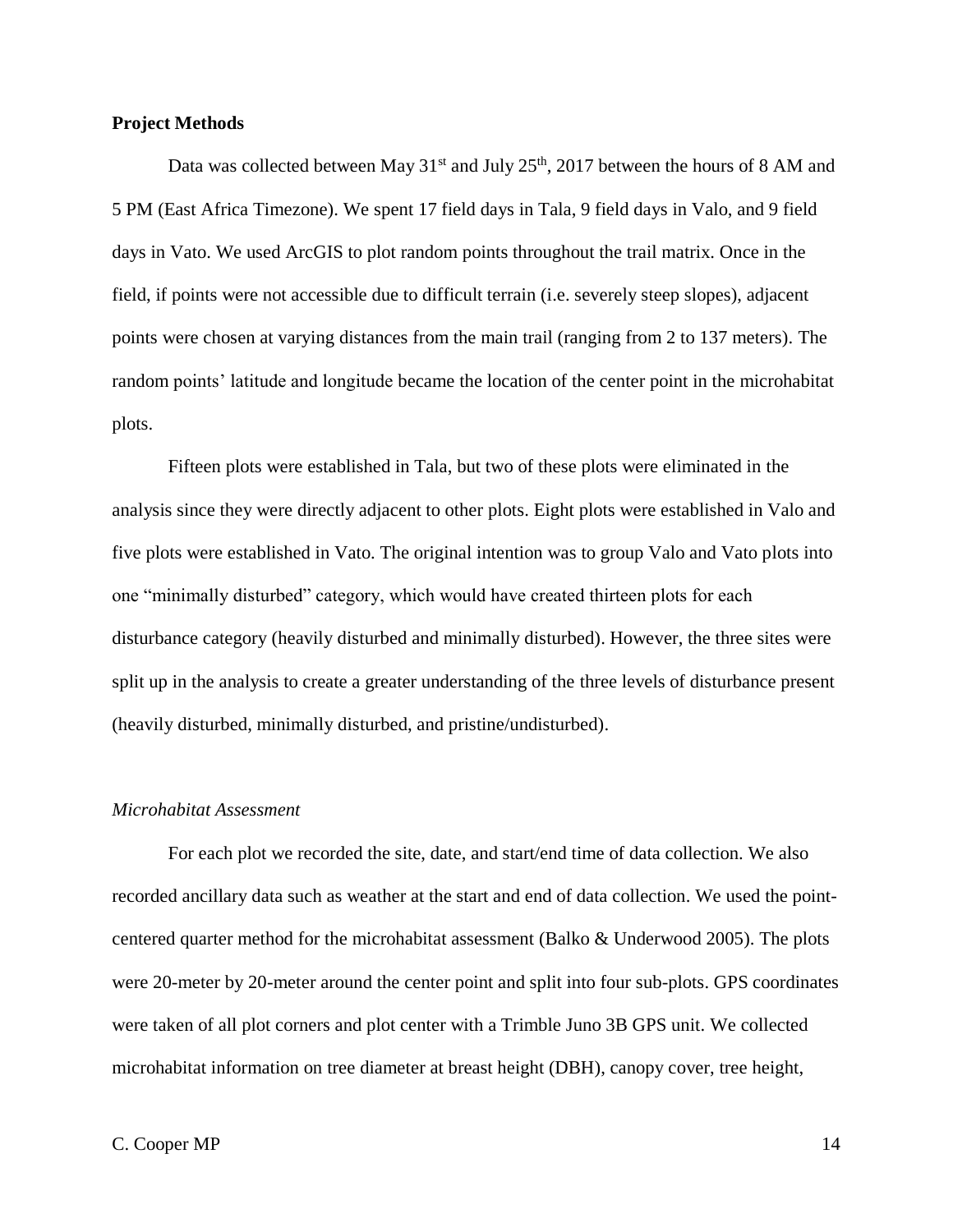percent ground cover, crown diameter, tree species, tree phenophase, number of dead trees, and number of bamboo stems in each sub-plot.

We measured the tree DBH (at 1.3-meter height) of each tree with a DBH > 10cm. We used a densiometer to find canopy cover in each sub-plot. We measured canopy cover in all four cardinal directions and averaged the four values. Tree height was visually estimated since vegetation was too dense to use a clinometer. Percent ground cover was estimated using Figure 4. Though this figure is normally used to roughly estimate crown density, we considered it a consistent estimator for ground cover as well. Crown diameter was estimated at the widest part of the crown, and at the width perpendicular to the widest part of the crown. These two measurements were averaged to find crown diameter for each tree. Canopy cover, tree height, percent ground cover, and crown width were measured or estimated by the same technicians in all plots for consistency of measurements. Canopy cover, tree height, percent ground cover, crown width, and tree DBH were averaged across all four sub-plots.

We counted the number of bamboo stalks in each plot where possible. This is an important habitat variable to record since RNP is home to three bamboo lemur species (*Prolemur simus –* greater bamboo lemur*, Hapalemur aureus –* golden bamboo lemur*, Hapalemur griseus –* gentle grey bamboo lemur), and bamboo is most of their diet. The three species of bamboo that we encountered were known locally as *volosy* (*Cathariostachys madagascariensis*: Poaceae – Also called "Giant Bamboo"*)*, *volotsangana* (*Bambusa madagascariensis*: Poaceae*)*, and *tsimbolo/tsimbolovolo* (*Cephalostachyum viguieri*<sup>1</sup> : Poaceae). *Volosy* and *volotsangana* are large-culm bamboo stalks, whereas *tsimbolo* is an understory vine (King et al. 2013; Cadle

 $\overline{a}$ 

<sup>1</sup> Alternate spelling: *Cephalastachium vigueri*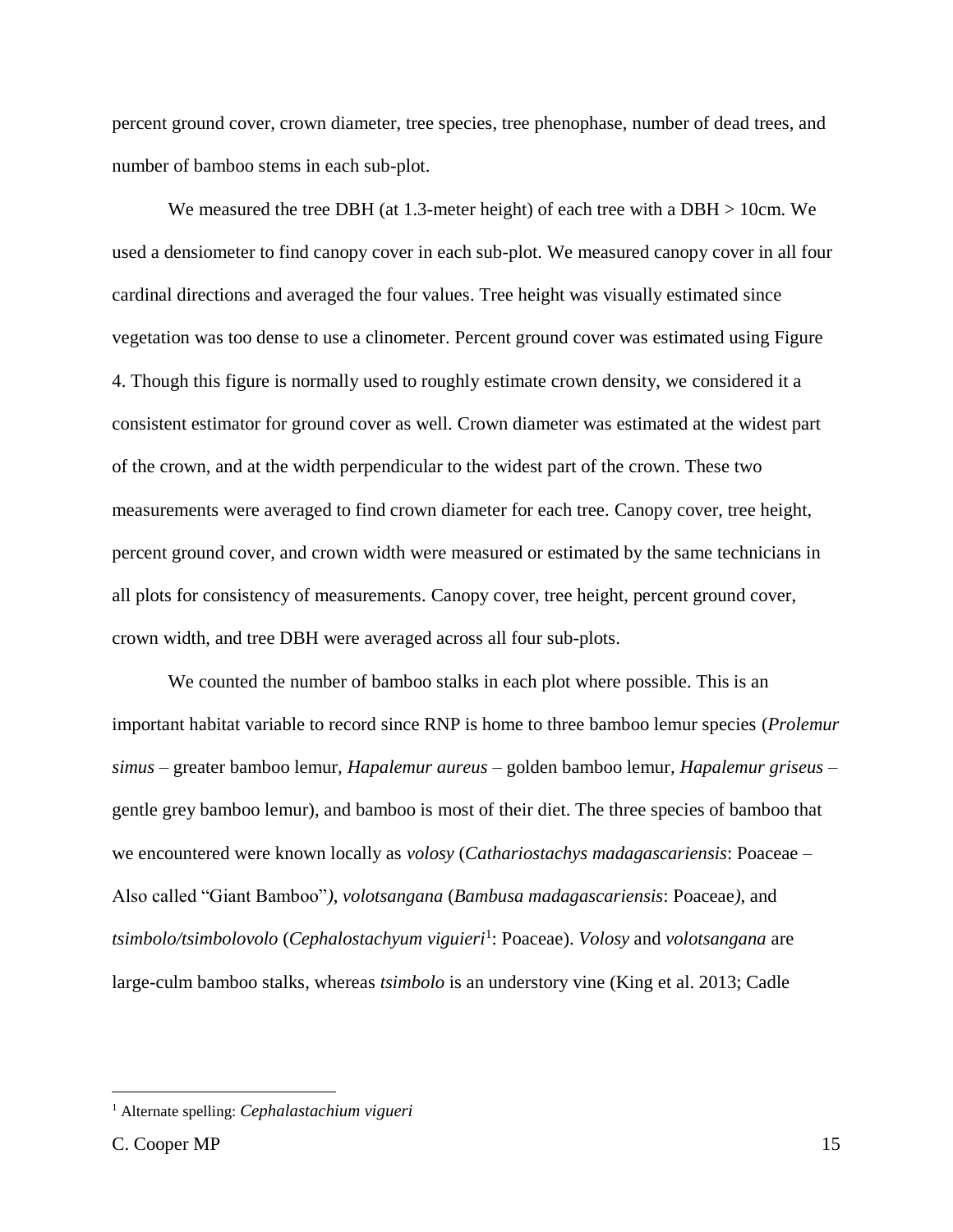2014). Therefore, we were only able to count the number of *volosy* and *volotsangana* bamboo stalks, since vines were impossible to count.



**Figure 4**: This image was used to estimate percent ground cover in each sub-plot. **<sup>2</sup>**

The most comprehensive study on the diet of the three bamboo lemurs found in RNP shows that all three species consume parts of *volosy* (Tan 1999)*.* RNP contains only two remaining individuals of the critically endangered *P. simus's,* whose diet is 95% *volosy* (Tan 1999). Also, *H. aureus's* diet was 78% *volosy*, and *H. griseus's* diet was 72% *volosy* (Tan 1999). Current literature hints that these species also feed on *volotsangana*, but it does not specifically mention which species, or what percentage of their diet is made up of *volotsangana* (Ballhorn et al. 2016). This is likely because Tan et al's (1999) study site included only Tala, but not Vato or Valo. *Volosy* is primarily found at elevations ranging from ~600 – 1200 meters (King et al. 2013) whereas *volotsangana* is only found at elevations higher than 1000 meters. Therefore, *volotsangana* is not found at Tala and would not have been evaluated for its importance in

 $\overline{a}$ 

<sup>2</sup> USDA Field Methods for Forest Health (Phase 3) Measurements Field Guide, Section 23.3 Crowns: Measurements and Sampling, Crown Density-Foliage Transparency Card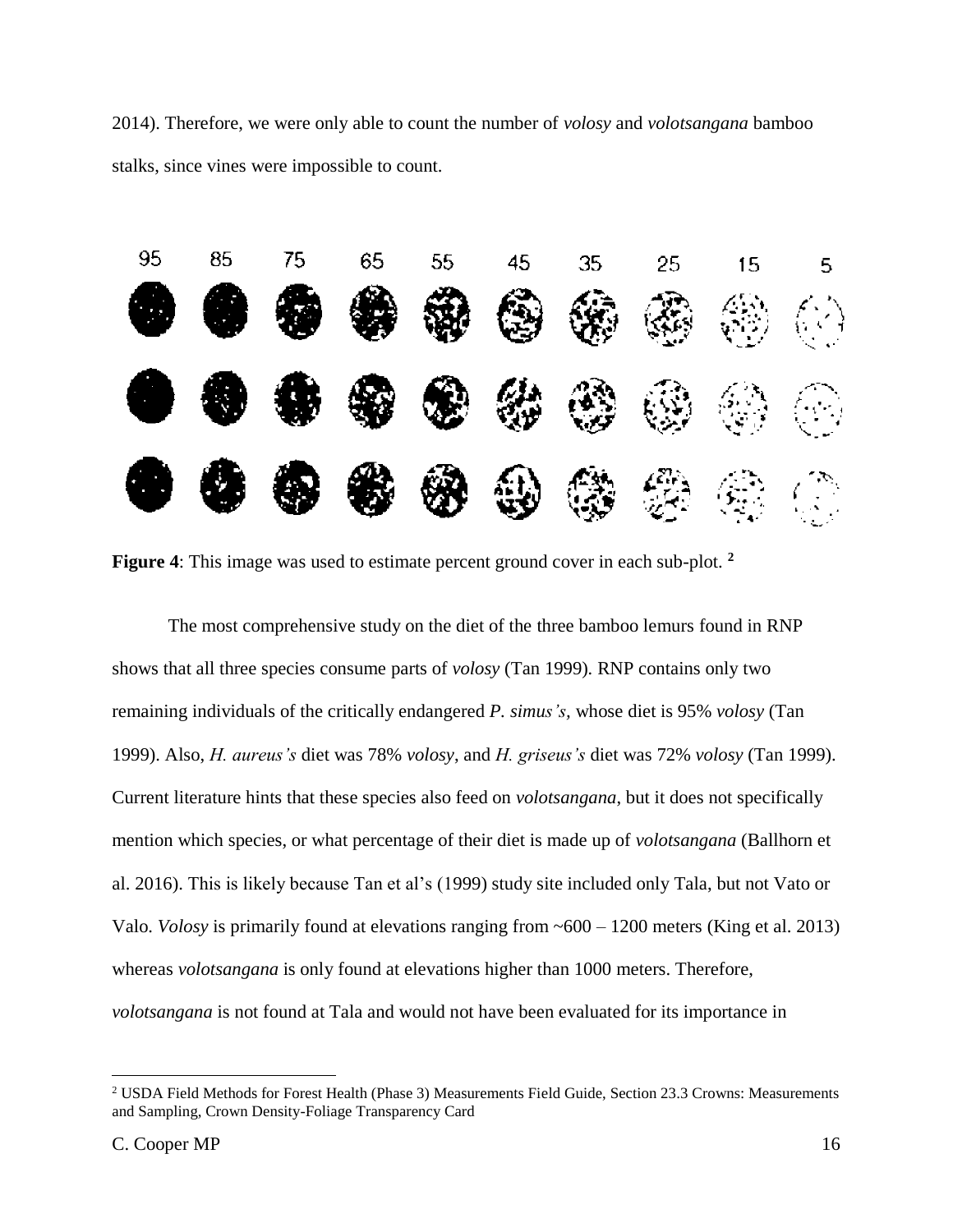bamboo lemurs' diet. However, we include *volotsangana* bamboo in our analysis anyway as it is likely eaten by bamboo lemurs to some degree, thus making it worth measuring.

Tree species were identified by team botanists. Sometimes a small notch was made in tree bark to help with accurate identification. Tree phenophase was identified as whether the tree was fruiting, flowering, or neither. The microhabitat was only assessed once at each plot. Since we surveyed during the same dry season, any change in the variables over the period of data collection was expected to be negligible.

## *Landscape Analysis*

I used ArcMap (version 10.4.1) to analyze landscape habitat variables including each plots' distance to the nearest campsite/research building, main trail, main forest edge, elevation and cultivated patch edge. In some cases, a cultivated patch was present within the forest matrix, and was considered the edge of the habitat (Appendix, Figure 14). Though forest was present beyond the cultivated patch, it was considered unlikely for lemurs to go around the patch due to its large size. Therefore, we included the distance to this patch as a separate variable that is essentially a proxy for distance to forest edge. I used the coordinate system WGS 1984 UTM Zone 38S. Elevation was obtained from a 90-meter resolution digital elevation model GeoTIFF (Watkins, D. SRTM Tile Grabber)

#### *Signs of Anthropogenic Impact*

We also recorded signs of anthropogenic impact or presence both incidentally, and in each 20-meter by 20-meter microhabitat plot. We recorded the number of animal traps, domestic cattle dung, cut trees, signs of fire, and number of trees with stripped bark. Any signs of human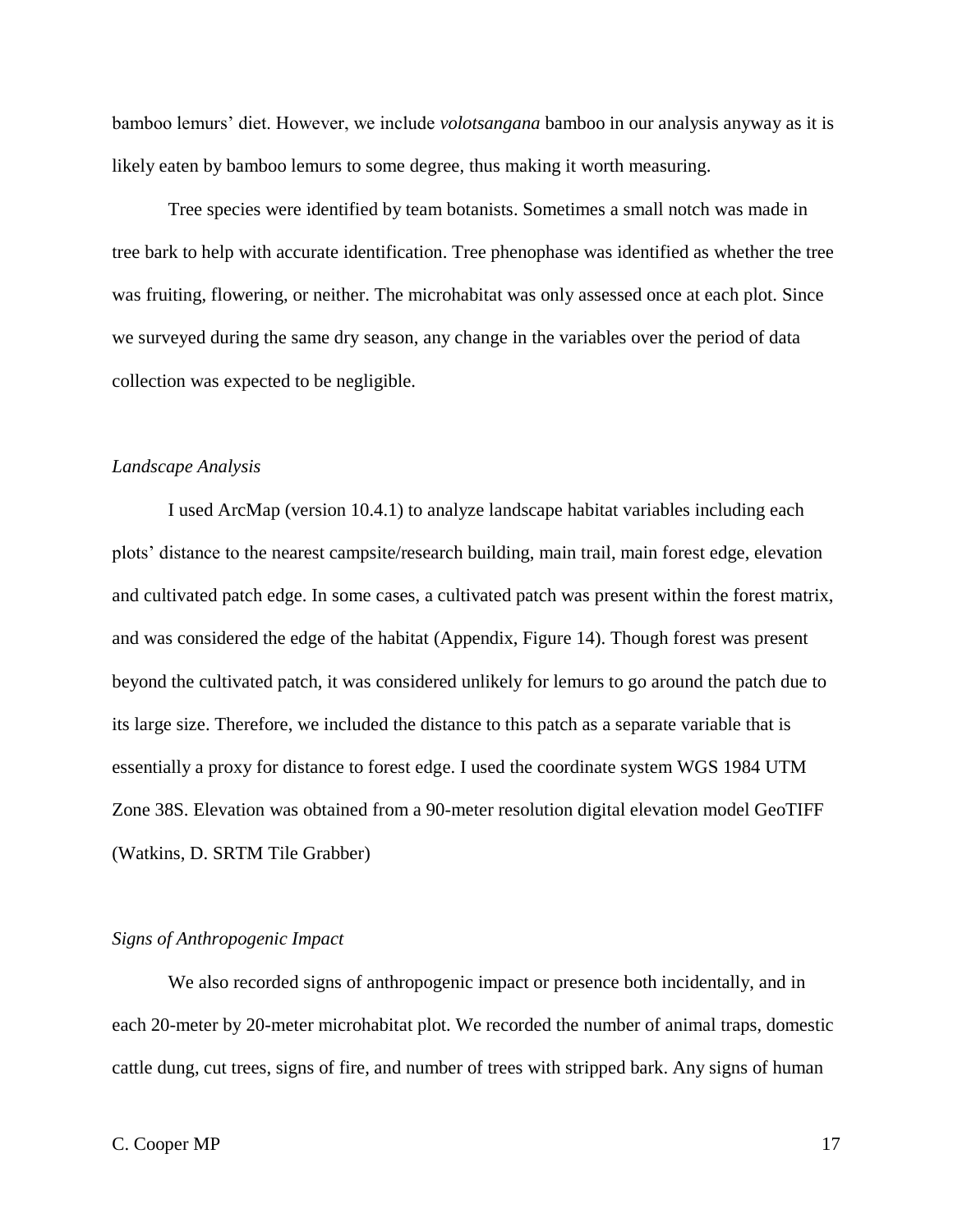presence were compiled with corresponding GPS coordinates and photos, then given to park management.

## *Lemur Surveys*

Each microhabitat plot was assessed for lemur presence when initially setting up the plot. Then, each plot was revisited 7-9 times to survey for lemurs – the maximum number of revisits time allowed during the 56-day field season. We varied the time of day that each plot was visited to avoid any bias with a particular time of day. We collected data on the number of lemurs present, the lemurs' species, GPS location of lemur, and method of detection (i.e. visual, heard call, found signs of presence) at each plot. Identifying signs of lemur presence down to species was only realistically feasible for the three bamboo lemurs since they each consume different parts of the bamboo plant. We also recorded lemur activity at time of survey (i.e. sleeping, feeding, moving, etc), their sex, and age group (adult, sub-adult, juvenile, infant) when possible. Any lemur found incidentally on the trail when travelling between plots was also recorded.

When visiting the plot, our team of four was spaced about  $\sim$ 10 meters apart and slowly crossed the plot for 10 minutes of silent observation (Figure 5a). With this spacing, we covered an additional 5 meters on all sides of the 20-meter by 20-meter plot, creating a 30-meter by 30 meter area of observation. The row of technicians would walk a few steps and pause to make observations, then walk a few steps and pause, repeatedly, to cut down on the amount noise made by walking through the foliage, which made it easier to hear and identify lemurs in the trees. If lemurs were found in the first 10 minutes of observations, then the timer was paused to gather data on the species present. After observation on the lemur was completed, then the timer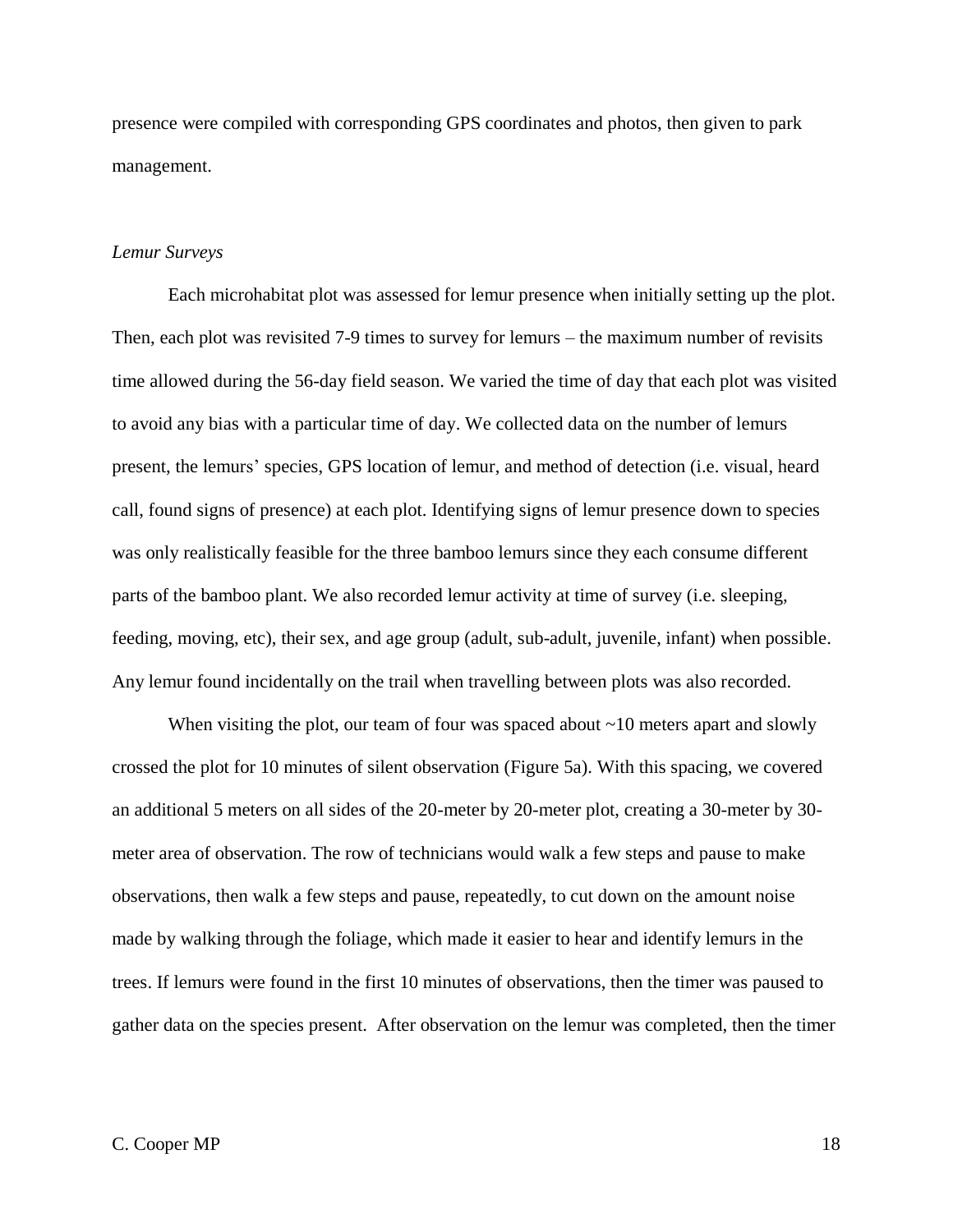was then restarted, and the remainder of the observation area was surveyed for additional lemurs until the full 10-minute period had elapsed.



**Figure 5**: This shows the way plots were surveyed with a team of four technicians (a) and a team of two technicians (b) when crossing the 20-meter by 20-meter research plots. Technicians are indicated by an "x" and their survey path is indicated by red arrows.

Towards the end of the field season the team split up to maximize the number of observations for the few remaining plots. The teams of two conducted lemur observations for 20 minutes instead of 10 minutes, to account for the change in sampling effort and additional time needed to cover the same amount of area with fewer technicians (Figure 4b).

## *Data Analysis*

All statistical analysis was conducted on research plot data and did not include incidental lemur sighting data. Since we did not collect habitat data around incidental lemur sightings, we could not make assumptions about the relationships between those lemurs and their habitat.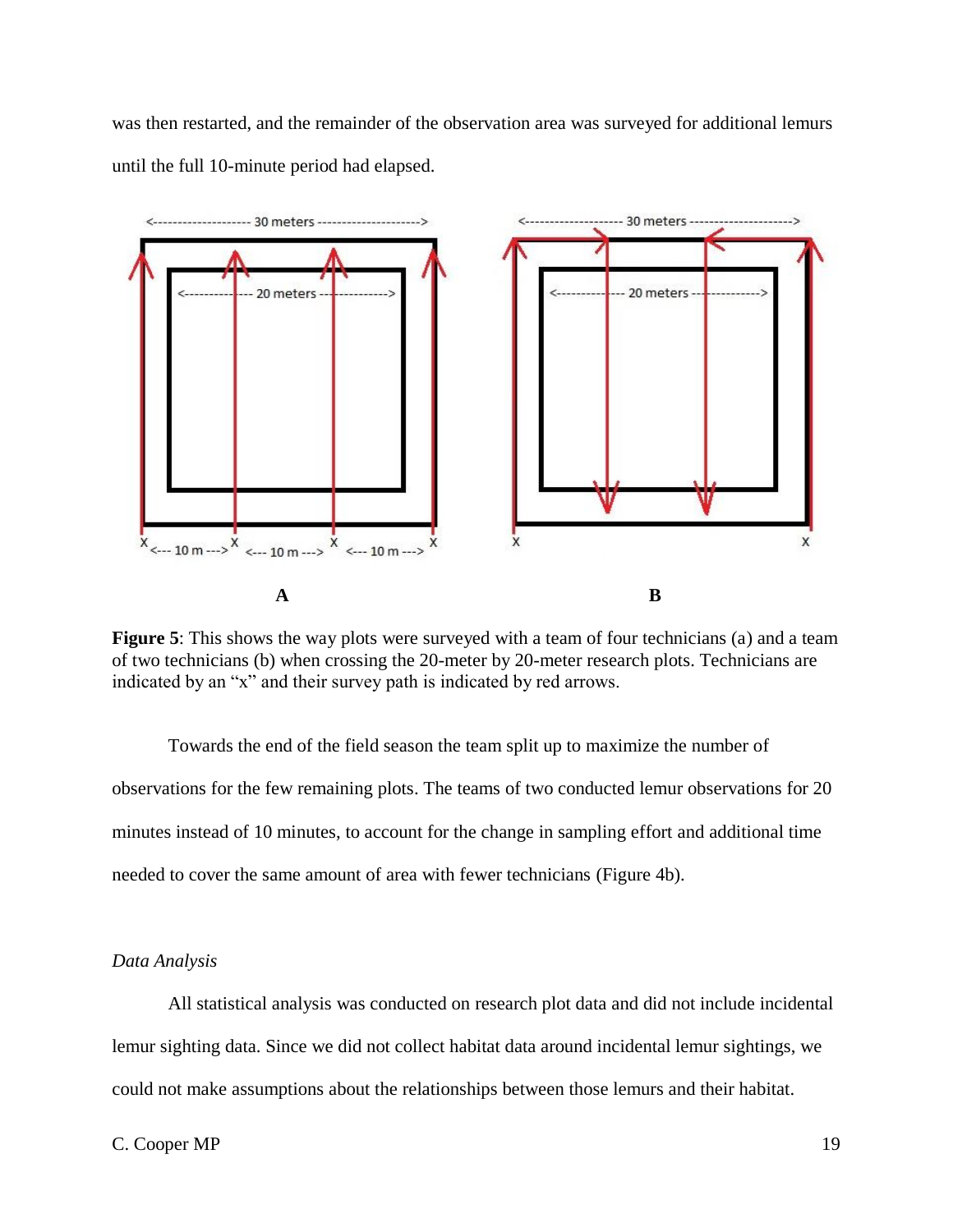Incidental lemur data was only used to get a general idea for lemur composition across study sites.

I used Mantel's tests (Mantel 1967) to determine how variations in lemur species richness related to variations in habitat variables when holding all other landscape, microhabitat, and geographic variables constant. I then calculated this iteratively for each individual variable, for all 7 diurnal lemur species, across all 26 plots. Since there were so few categories for signs of anthropogenic presence, they were grouped in with the landscape scale variables (Table 1). There was too little data on cut trees, therefore we did not run our analysis on this variable.

Mantel's tests also allow us to ask questions about the variables in a more holistic way by grouping all variables from a particular category together (i.e. all microhabitat variables) as opposed to looking at each variable individually. Therefore, I used Mantel's tests to answer the following questions:

- How are variations in lemur richness related to differences in microhabitat (i.e. all microhabitat variables) holding landscape and geographic variables constant?
- How are variations in lemur richness related to differences in landscape (i.e. all landscape variables) holding microhabitat and geographic variables constant?
- How are variations in lemur richness related to differences in geography (i.e. latitude and longitude) holding microhabitat and landscape variables constant?

Mantel's tests were conducted using R statistical software, version 3.2.4 (Revised 2016- 03-16 r70336). I used the "Ecodist" package, version 2.0.1, (Goslee and Urban, 2006) which contains "Dissimilarity-Based Functions for Ecological Analysis" to analyze spatial data. I used Bray-Curtis distance coefficients to create a lemur species composition dissimilarity matrix. I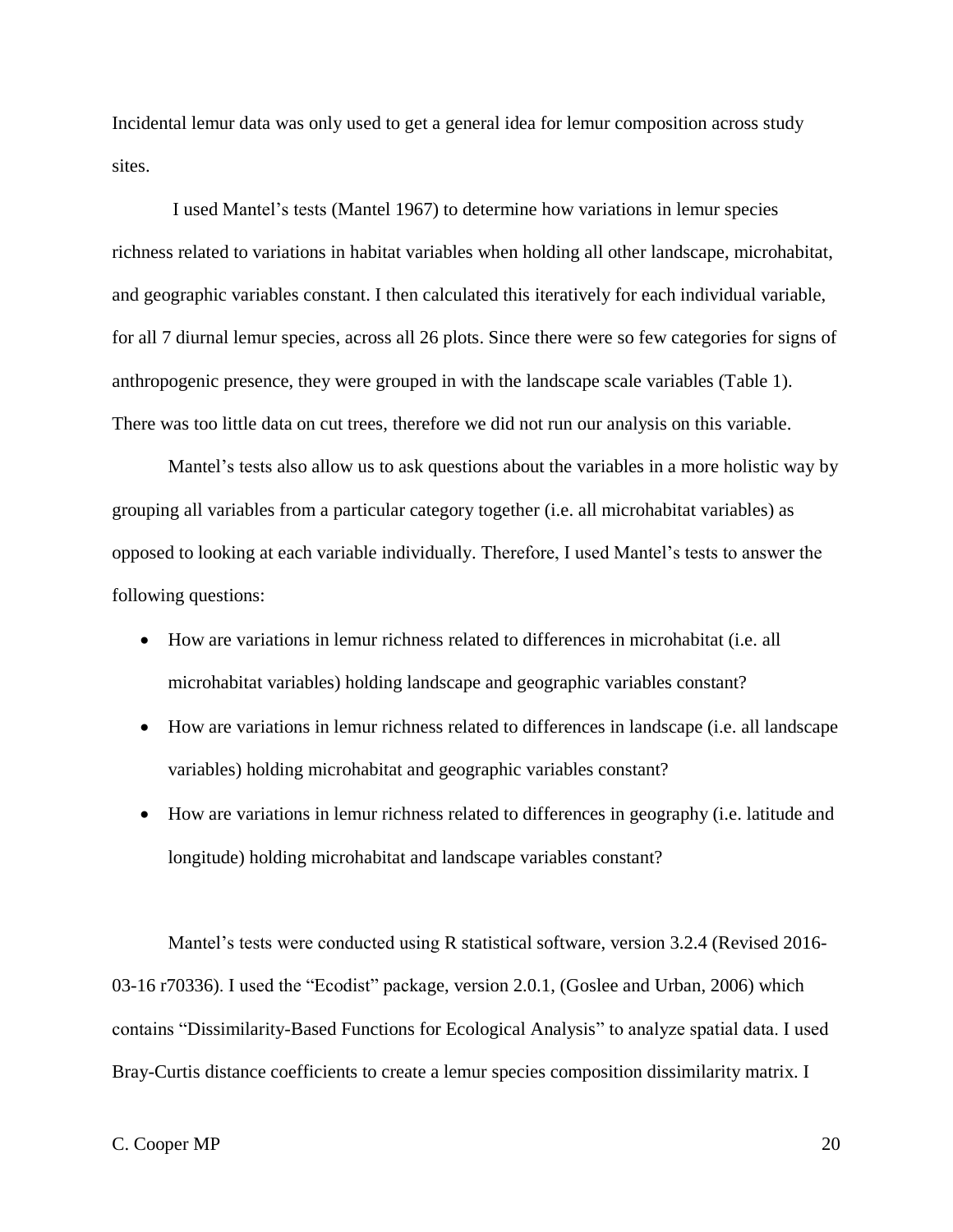used Mahalanobis distance coefficients to create dissimilarity matrices for microhabitat and landscape variables. I relativized by column maximum for the species data analysis, which mitigates for species that might be more abundant than others.

| <b>Landscape Variables</b>             | <b>Microhabitat Variables</b>                  | Geographic<br><b>Variables</b> |
|----------------------------------------|------------------------------------------------|--------------------------------|
| $\bullet$ # Zebu droppings             | • Tree diversity $(\#$ species per plot)       | Latitude                       |
| Distance to main trail (m)             | Average canopy cover (%)                       | Longitude                      |
| Distance to camp/research building (m) | Average crown width (m)<br>$\bullet$           |                                |
| Distance to main forest edge (m)       | Average tree height (m)                        |                                |
| Distance to cultivated patch (m)       | • Average tree DBH $(in)$                      |                                |
| Elevation (m)                          | • Tree abundance $(\# \text{ trees per plot})$ |                                |
|                                        | $\bullet$ # dead trees (per plot)              |                                |
|                                        | Average ground cover $(\%)$                    |                                |
|                                        | # bamboo stems                                 |                                |
|                                        | # flowering trees                              |                                |
|                                        | # fruiting trees                               |                                |

**Table 1**: Habitat variables grouped in each category for the large matrix Mantel's tests.

Mantel's tests were also done on presence-absence data of lemur species at each site.

This was conducted in the same way as lemur species composition. However, instead of taking lemur abundance into account, this test simply analyzed a matrix of 1's (present) and 0's (absent). Since all species presence values have equal weight, I did not relativize by column. The importance of this test was summarized nicely by Gibson (2011): "Statistical models that relate the presence and absence of individual species to environmental variables (e.g. soils, climate and topography) can be used to predict their potential distributions … as well as assist in delineating their specific habitat requirements." Therefore, presence-absence analysis helps amplify specieshabitat relationships by giving all species equal weight in the calculations.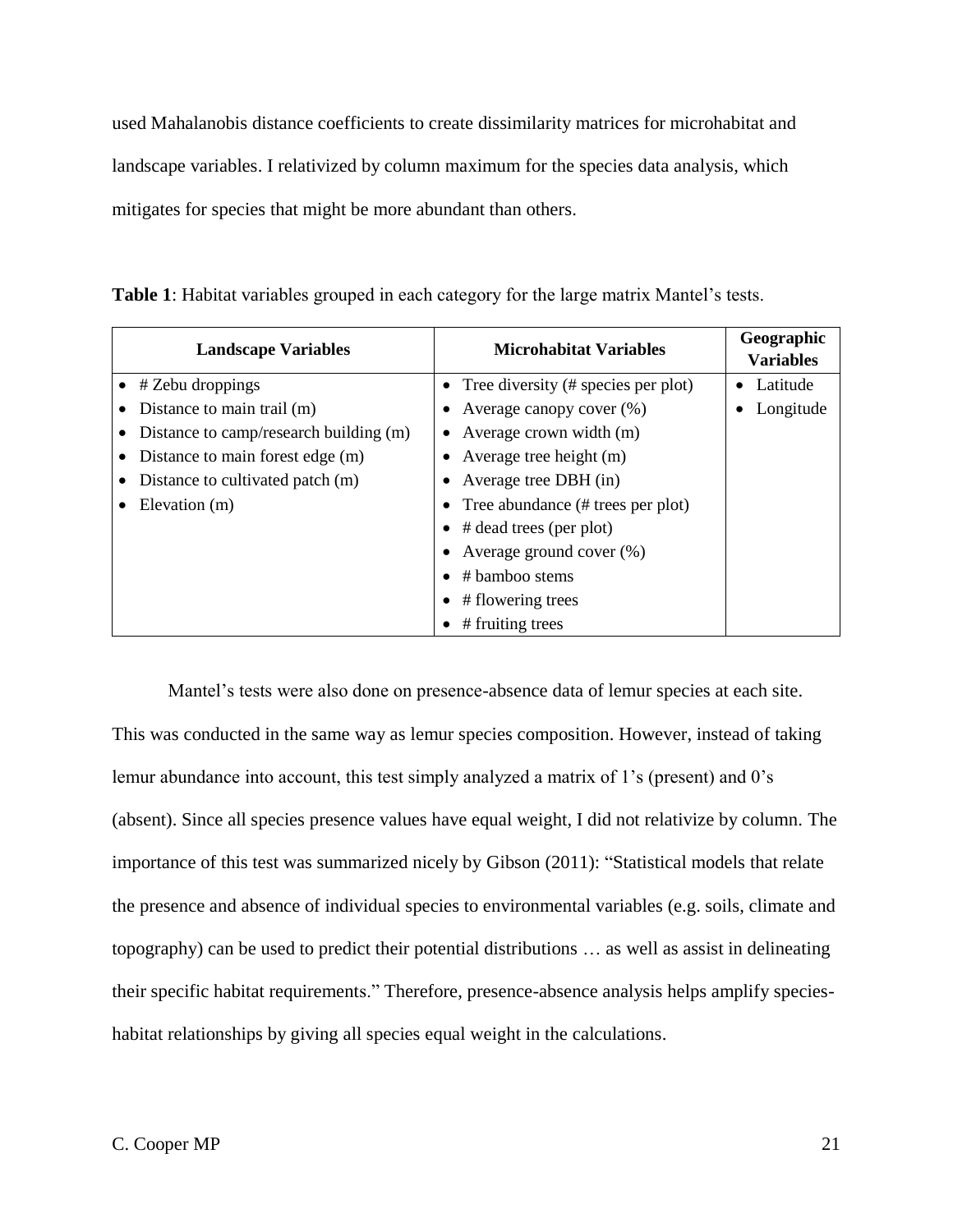To test for differences between Tala, Vato, and Valo as three separate sites, I did an ANOVA for each microhabitat variable and lemur diversity. I calculated site lemur diversity using the Shannon-Weiner diversity index. I used the Shapiro-Wilks test to check for normality, and then used the non-parametric Kruskal-Wallis test for variables that were non-normal. To test for differences between Tala and Vato/Valo as two separate sites, I conducted a two-tailed t-test. Again, to test for normality I used the Shapiro-Wilks test, then used the Wilcox-Mann-Whitney-U-test for variables that were non-normal. To gain a better understanding of how all habitat variables were associated, I calculated Pearson product-moment correlations among habitat features.

#### **Results**

## *Microhabitat Variables*

Overall, all three sites had relatively similar values for all microhabitat variables (Figure 6). The one exception to this was that Tala had much lower percent ground cover than Vato or Valo by 26% and 17% respectively. The standard deviation was the highest for percent ground cover when compared to all other microhabitat variables, ranging from 16 to 33%.

Though similar in some microhabitat characteristics, the three sites differed not only in what bamboo species were present, but how many plots actually contained bamboo. *Volohosy* bamboo stalks were only present in four plots in Tala, *volotsangana* was only present in one plot in Valo, and *tsimbolo* was found at virtually all sites.

Vato had the highest average tree DBH, percent ground cover, tree species diversity, tree abundance, average number of dead trees, and average tree height (Table 2, Figure 6). Tala had the highest average canopy cover (Table 3, Figure 6). Valo contained the highest average crown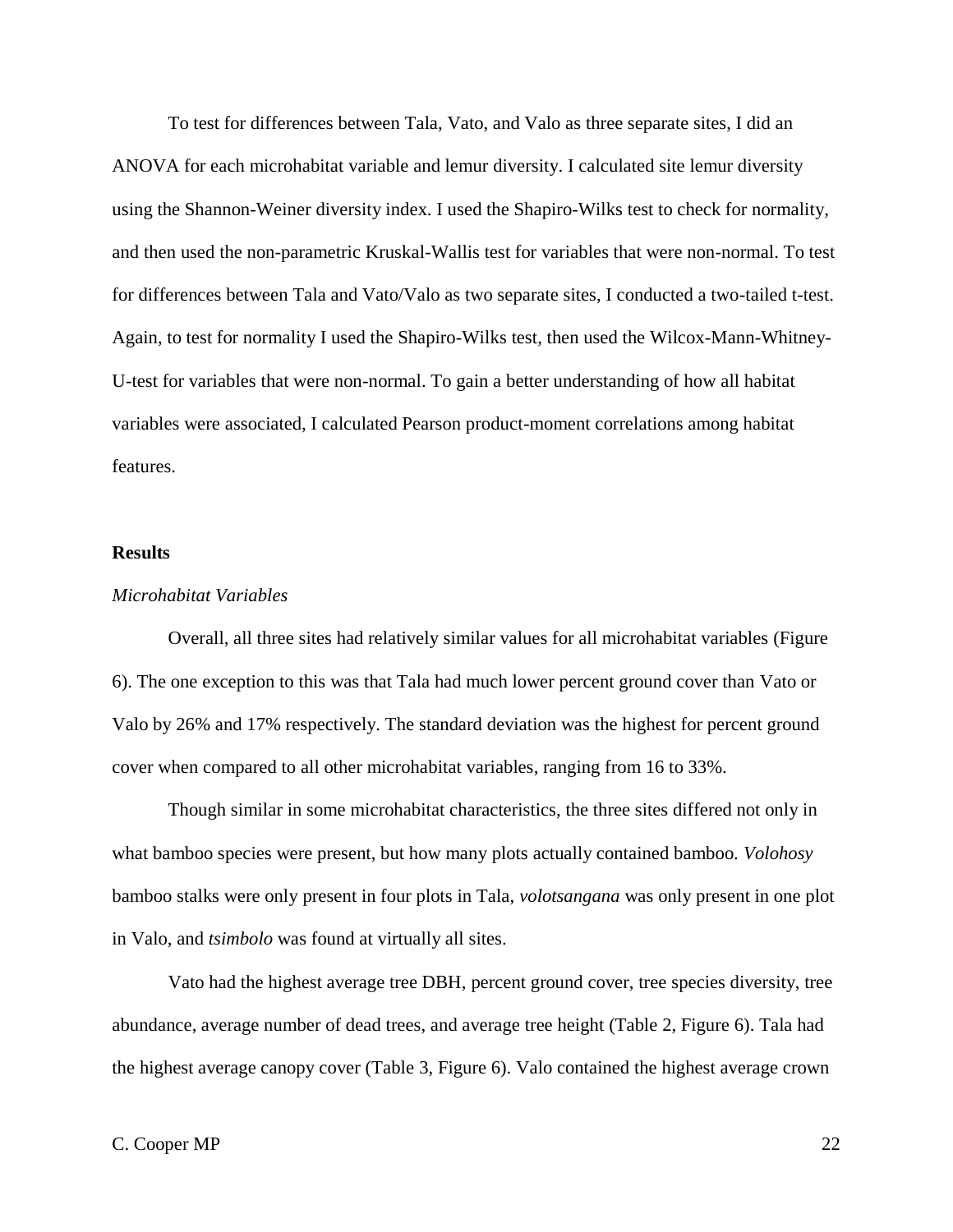diameter and average (Table 4, Figure 6). When we combine Vato and Valo as one "minimally disturbed" site, it outcompetes Tala in average tree DBH, average crown diameter, tree species diversity, tree height (Table 5). Tala still has the highest canopy cover and tree abundance when compared to Vato/Valo as one site (Tables 3 and 5).



**Figure 6**: Forest microhabitat variables at the three study sites, Talatakely, Valohoaka, and Vatoharanana.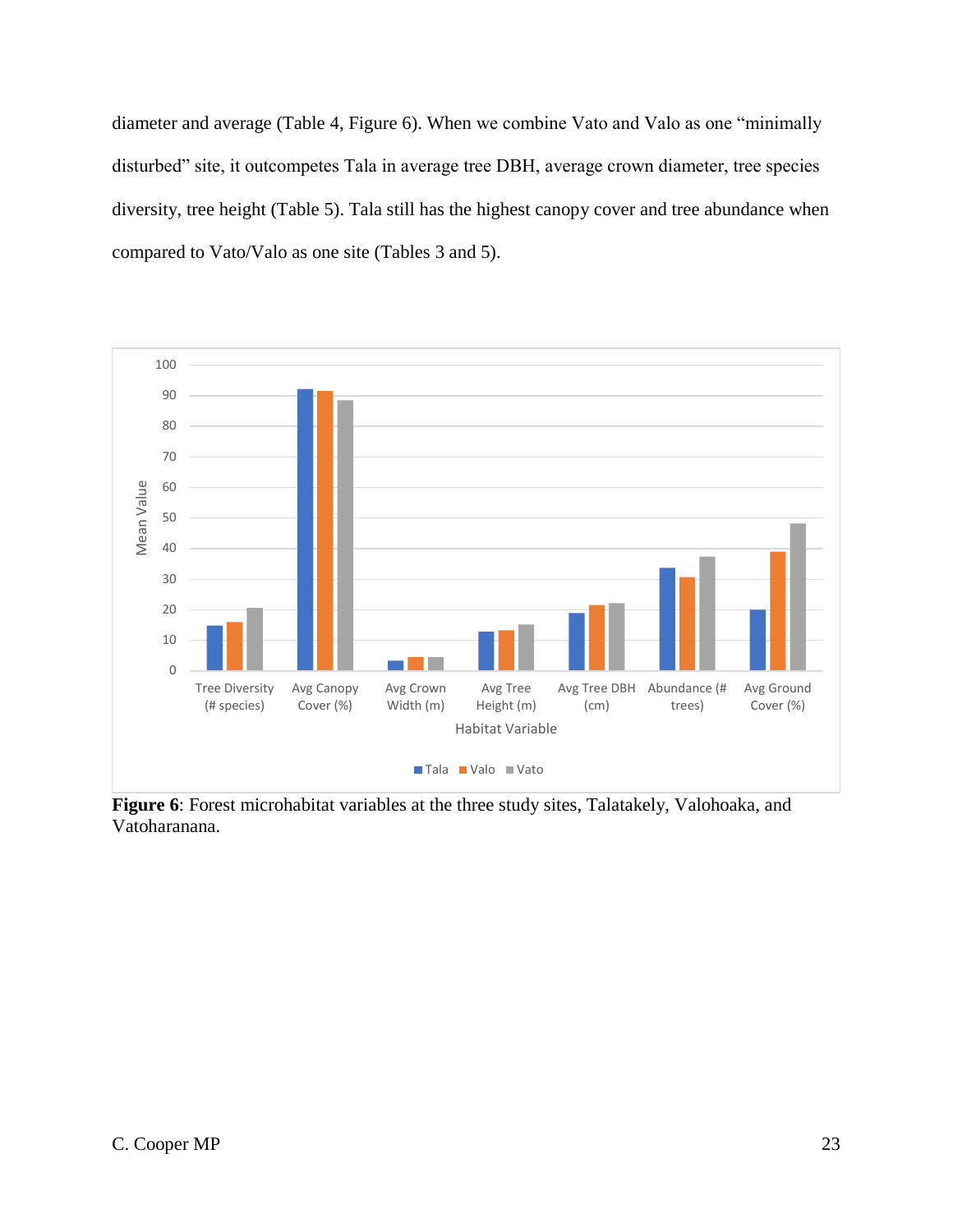| <b>Variable</b>                   | <b>Units</b> | <b>Mean</b>      | <b>Standard Deviation</b> | Range         |
|-----------------------------------|--------------|------------------|---------------------------|---------------|
| Microhabitat                      |              |                  |                           |               |
| tree DBH                          | in           | 8.74             | 0.6                       | $8.33 - 9.68$ |
| canopy cover                      | $\%$         | 88.6             | 3.1                       | $85.4 - 93.0$ |
| ground cover                      | $\%$         | 48.3             | 33.6                      | $8.8 - 88.8$  |
| crown width                       | m            | 4.5              | 0.6                       | $3.7 - 5.3$   |
| # tree species                    | species      | 20.6             | 4.0                       | $17 - 27$     |
| $#$ trees                         | trees        | 37.4             | 8.7                       | $31 - 52$     |
| # dead trees                      | trees        | 3.2              | 2.9                       | $0-8$         |
| tree height                       | m            | 15.2             | 1.2                       | $13.3 - 16.3$ |
| # flowering trees                 | trees        | 2.6              | 0.0                       | $1 - 4$       |
| # fruiting trees                  | trees        | 0.2              | 0.4                       | $0 - 1$       |
| Volohosy bamboo                   | stalks       | $\mathbf{0}$     | $\Omega$                  | $\Omega$      |
| Volotsangana bamboo               | stalks       | $\boldsymbol{0}$ | $\Omega$                  | $\Omega$      |
| Landscape                         |              |                  |                           |               |
| elevation                         | m            | 1082.2           | 53.5                      | $1013 - 1144$ |
| distance to main trail            | m            | 24.1             | 17.6                      | $2.5 - 38.6$  |
| distance camp/researcher building | m            | 638.7            | 183.8                     | $125 - 872$   |
| distance to forest edge           | m            | 1933.6           | 289.5                     | $1590 - 2178$ |

**Table 2**: Summary statistics of environmental variables in Vatoharanana, RNP.

**Table 3**: Summary statistics of environmental variables in Talatakely, RNP.

| Variable                          | <b>Units</b> | <b>Mean</b>  | <b>Standard Deviation</b> | Range          |
|-----------------------------------|--------------|--------------|---------------------------|----------------|
| Microhabitat                      |              |              |                           |                |
| tree DBH                          | in           | 7.47         | 1.0                       | $6.03 - 10.07$ |
| canopy cover                      | $\%$         | 92.2         | 2.0                       | $89.3 - 95.0$  |
| ground cover                      | $\%$         | 21.6         | 16.1                      | $5 - 55$       |
| crown width                       | m            | 3.4          | 0.5                       | $2.0 - 4.0$    |
| # tree species                    | species      | 14.9         | 3.5                       | $9 - 21$       |
| $#$ trees                         | trees        | 33.7         | 10.3                      | $20 - 51$      |
| # dead trees                      | trees        | 2.2          | 2.6                       | $0-8$          |
| tree height                       | m            | 12.9         | 1.8                       | $10.0 - 16.0$  |
| # flowering trees                 | trees        | 1.9          | 3.5                       | $0 - 13$       |
| # fruiting trees                  | trees        | 0.1          | 0.5                       | $0 - 2$        |
| Volohosy bamboo                   | stalks       | 24.4         | 46.5                      | $0 - 156$      |
| <i>Volotsangana</i> bamboo        | stalks       | $\mathbf{0}$ | $\overline{0}$            | $\Omega$       |
| Landscape                         |              |              |                           |                |
| elevation                         | m            | 947.6        | 43.2                      | $861 - 1003$   |
| distance to main trail            | m            | 32.3         | 21.3                      | $5.2 - 81.6$   |
| distance camp/researcher building | m            | 573.3        | 244.0                     | $138 - 969$    |
| distance to forest edge           | m            | 864.6        | 355.2                     | $395 - 1520$   |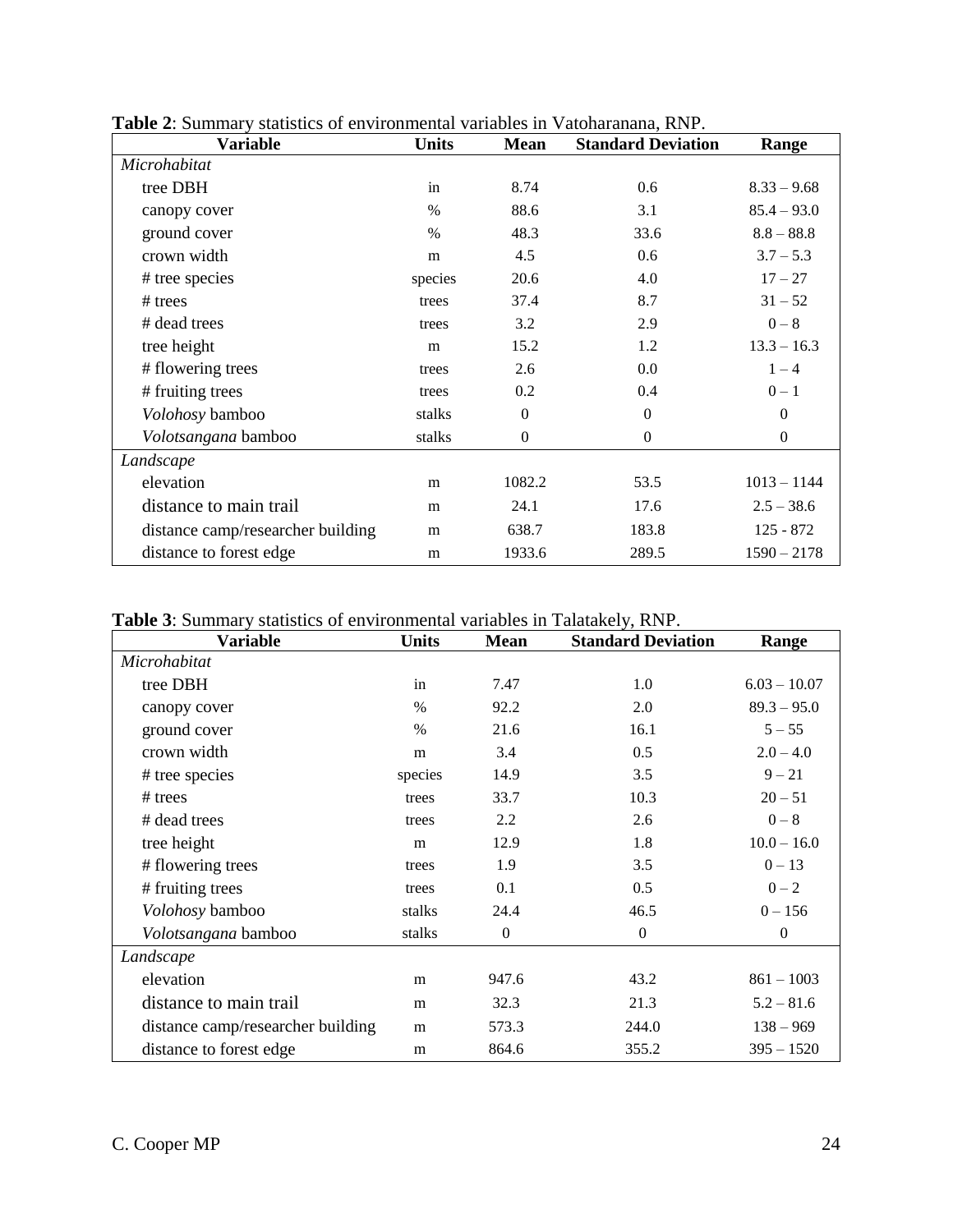| <b>Variable</b>                   | <b>Units</b> | <b>Mean</b> | <b>Standard Deviation</b> | Range          |
|-----------------------------------|--------------|-------------|---------------------------|----------------|
| Microhabitat                      |              |             |                           |                |
| tree DBH                          | in           | 8.50        | 1.3                       | $6.47 - 10.50$ |
| canopy cover                      | $\%$         | 91.6        | 2.3                       | $87.9 - 94.3$  |
| ground cover                      | $\%$         | 39.1        | 22.8                      | $8.8 - 73.8$   |
| crown width                       | m            | 4.6         | 0.7                       | $3.6 - 5.7$    |
| # tree species                    | species      | 16.0        | 2.8                       | $11 - 21$      |
| $#$ trees                         | trees        | 30.8        | 5.6                       | $22 - 38$      |
| # dead trees                      | trees        | 1.1         | 1.4                       | $0 - 3$        |
| tree height                       | m            | 13.3        | 1.6                       | $10.5 - 16.0$  |
| # flowering trees                 | trees        | 0.4         | 0.5                       | $0 - 1$        |
| # fruiting trees                  | trees        | $\Omega$    | $\Omega$                  | $\Omega$       |
| Volohosy bamboo                   | stalks       | $\Omega$    | $\Omega$                  | $\Omega$       |
| Volotsangana bamboo               | stalks       | 1.6         | 4.6                       | $0 - 13$       |
| Landscape                         |              |             |                           |                |
| elevation                         | m            | 1024.9      | 73.0                      | $915 - 1132$   |
| distance to main trail            | m            | 61.4        | 36.6                      | $19.7 - 137.3$ |
| distance camp/researcher building | m            | 471.5       | 272.2                     | $325 - 808$    |
| distance to forest edge           | m            | 1415.2      | 397.1                     | 791 – 1965     |

**Table 4**: Summary statistics of environmental variables in Valohoaka, RNP.

**Table 5**: Summary statistics of environmental variables in Vatoharanana/Valohoaka (as a single site), RNP.

| <b>Variable</b>                   | <b>Units</b>  | <b>Mean</b> | <b>Standard Deviation</b> | Range          |
|-----------------------------------|---------------|-------------|---------------------------|----------------|
| Microhabitat                      |               |             |                           |                |
| tree DBH                          | in            | 8.60        | 1.1                       | $6.47 - 10.50$ |
| canopy cover                      | $\frac{0}{0}$ | 90.4        | 2.9                       | $85.4 - 94.3$  |
| ground cover                      | $\frac{0}{0}$ | 42.6        | 26.4                      | $8.8 - 88.8$   |
| crown width                       | m             | 4.6         | 0.6                       | $3.6 - 5.7$    |
| # tree species                    | species       | 17.8        | 3.9                       | $11 - 27$      |
| $#$ trees                         | trees         | 33.3        | 7.4                       | $22 - 52$      |
| # dead trees                      | trees         | 1.9         | 2.3                       | $0 - 8$        |
| tree height                       | m             | 14.0        | 1.7                       | $10.5 - 16.3$  |
| # flowering trees                 | trees         | 1.2         | 1.4                       | $0 - 4$        |
| # fruiting trees                  | trees         | 0.1         | 0.3                       | $0 - 1$        |
| Volohosy bamboo                   | stalks        | $\Omega$    | $\Omega$                  | $\Omega$       |
| Volotsangana bamboo               | stalks        | 1.0         | 3.6                       | $0 - 13$       |
| Landscape                         |               |             |                           |                |
| elevation                         | m             | 1046.9      | 70.0                      | $915 - 1144$   |
| distance to main trail            | m             | 47.1        | 35.2                      | $2.5 - 137.3$  |
| distance camp/researcher building | m             | 536         | 248.3                     | $125 - 872$    |
| distance to forest edge           | m             | 1614.6      | 434.6                     | $791 - 2178$   |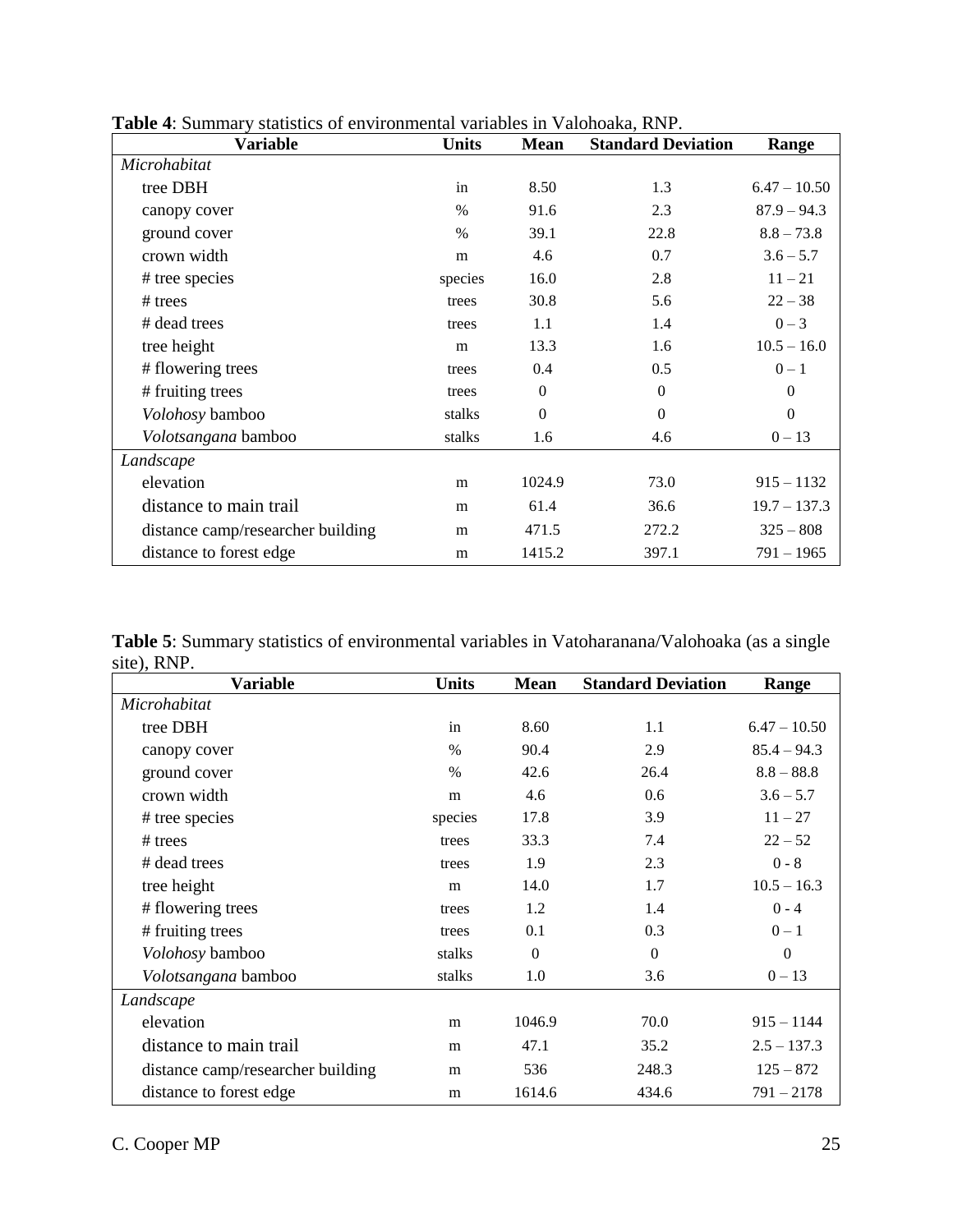

**Figure 7**: Forest landscape variables at the three study sites, Talatakely, Valohoaka, and Vatoharanana.



**Figure 8**: Average plot distances to main trail across the three study sites, Talatakely, Valohoaka, and Vatoharanana.

## *Landscape Variables*

C. Cooper MP 26 Vato had the highest average elevation, average distance to forest edge, and average distance to camp (Table 2, Figure 7). Valo had the highest average distance to main trail (Table 4, Figure 8). The most variability was seen in distance to forest edge, where the means of Tala and Vato differed by over 1000 meters. The only variables we realistically had control of (i.e.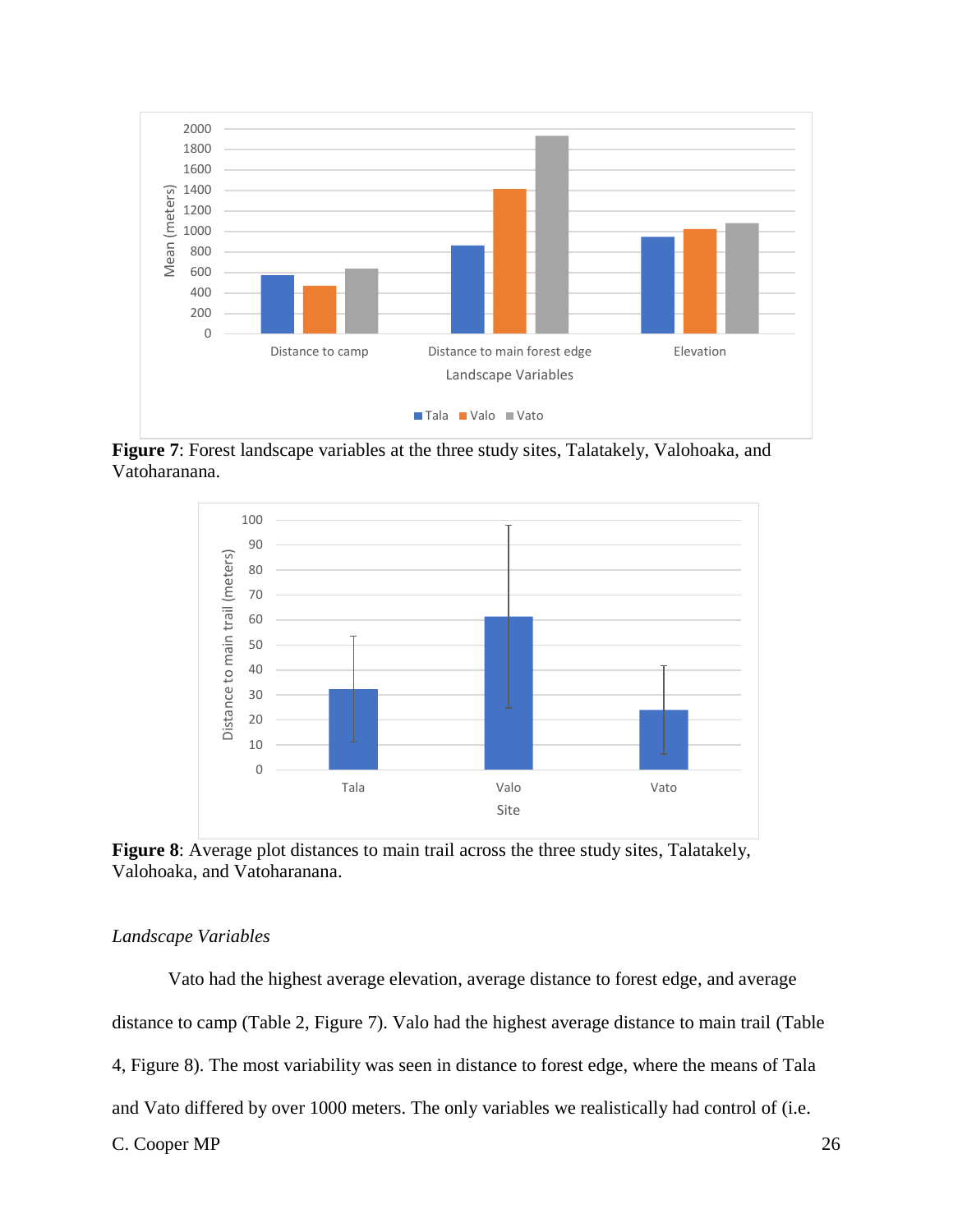how close plots were to the trail or to camp) had the least amount of variability. Distance to forest edge was mostly based on where the trail system was located.

## *Signs of Anthropogenic Impact*

No animal traps were found in any part of Ranomafana National Park that we visited. We found one cut tree in one of our Valo plots, but we could not determine the purpose. Often bees make their hive high up in the trunk of the tree, which requires cutting the tree down to access the honey. However, the cut tree in Valo was too small to sustain a hive (18.3 cm DBH), and it was left behind for unknown reasons. Outside of our plots, we found 3 honey exploitation sites (Tables 6 and 7; Figure 9). In total, we found nine trees that were cut down, and one that was cut open but left standing. The only sign of fire we found was with the honey exploitation site on 7/20/2017.

| Approximate<br>Location | <b>Date</b><br><b>Found</b> | <b>Tree Species</b>                                                                                | <b>Approximate Time</b><br><b>Since Exploitation</b> | <b>Additional</b><br><b>Notes</b> |
|-------------------------|-----------------------------|----------------------------------------------------------------------------------------------------|------------------------------------------------------|-----------------------------------|
| Between Valo<br>& Vato  | 7/5/2017                    | Sandramy *<br>$\bullet$                                                                            | $\sim 6$ months                                      | Directly<br>across trail          |
| Between Valo<br>& Vato  | 7/11/2017                   | Rotra<br>$\bullet$<br>Tavolo<br>Kalafana<br>$\bullet$                                              | $\sim$ 3-4 months                                    | Directly<br>adjacent to<br>trail  |
| Talatakely              | 7/20/2017                   | Lambinana <sup>**</sup><br>$\bullet$<br>Tsivalandrano(x2)<br>$\bullet$<br>Tavolo<br>٠<br>Tsilaitra | $\sim$ 1 year old                                    | Signs of fire<br>were present.    |

**Table 6**: Description of sites where trees were cut down and exploited for honey.

\* Sandramy was 56 cm DBH

\*\* Lambinana had a large hole cut in it to extract the honey, but the tree was not cut down. The 4 smaller trees were cut down to make a walking platform up to the hive. The fire was used to drive away the bees leaving the hive empty to access the honey.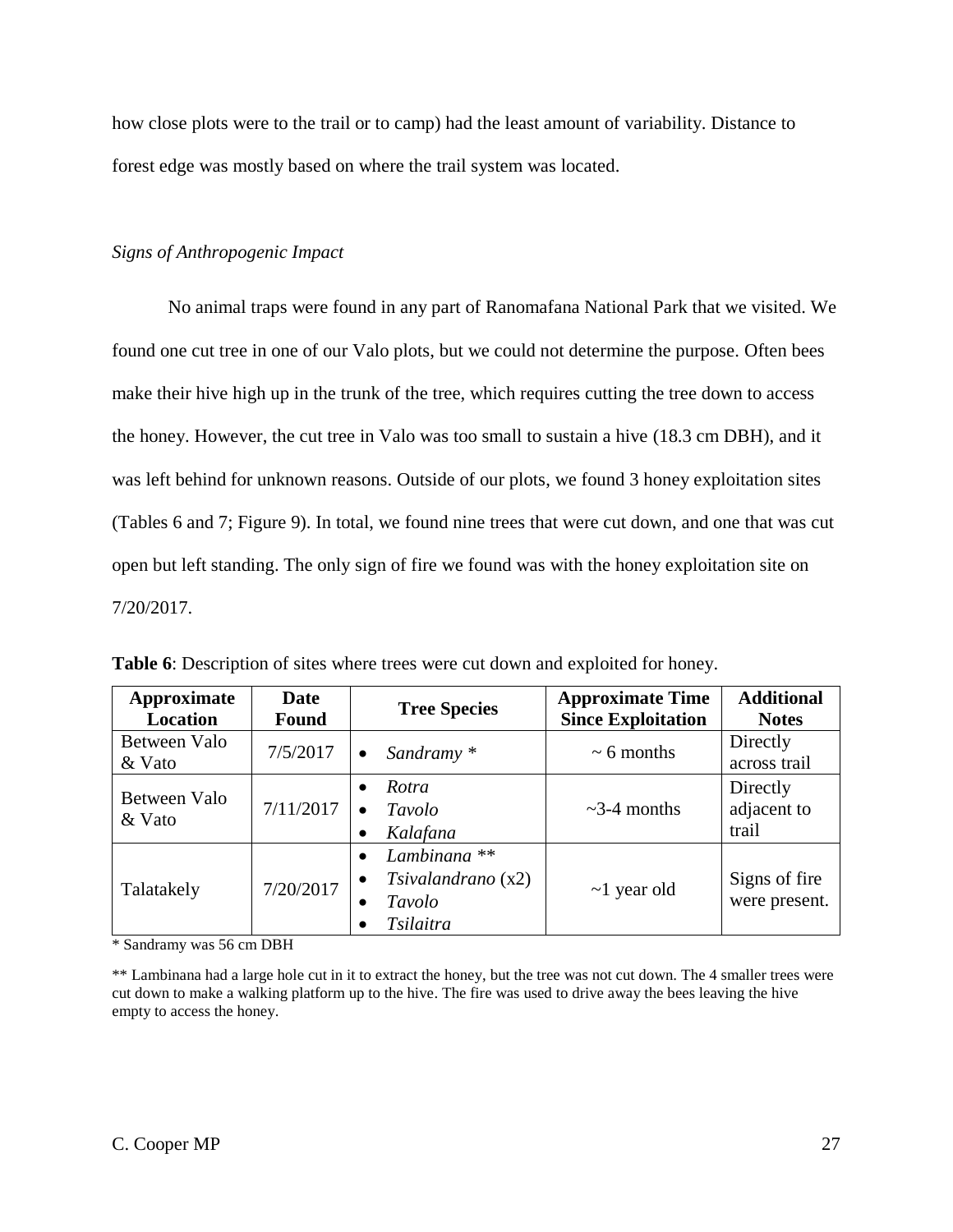| <b>Malagasy Name</b> | Family        | <b>Genus</b>        | <b>Species</b>   |
|----------------------|---------------|---------------------|------------------|
| Sandramy             | Anacardiaceae | Prolorhus-Abrahamia | spp.             |
| Rotra                | Myrtaceae     | Eugenia             | spp.             |
| Tavolo               | Lauraceae     | Cryptocarya         | spp.             |
| Kalafana             | Myrsinacea    | Oncostemum          | spp.             |
| Lambinana            | Budlejaceae   | Nuxia               | capitata         |
| Tsivalandrano        | Euphorbiaceae | <b>Drypetes</b>     | madagascariensis |
| Tsilaitra            | Oleaceae      | Noronhia            | Spp.             |

**Table 7**: Taxonomic description of trees cut for honey exploitation.



**Figure 9**: Honey exploitation sites found in RNP, where trees were cut down.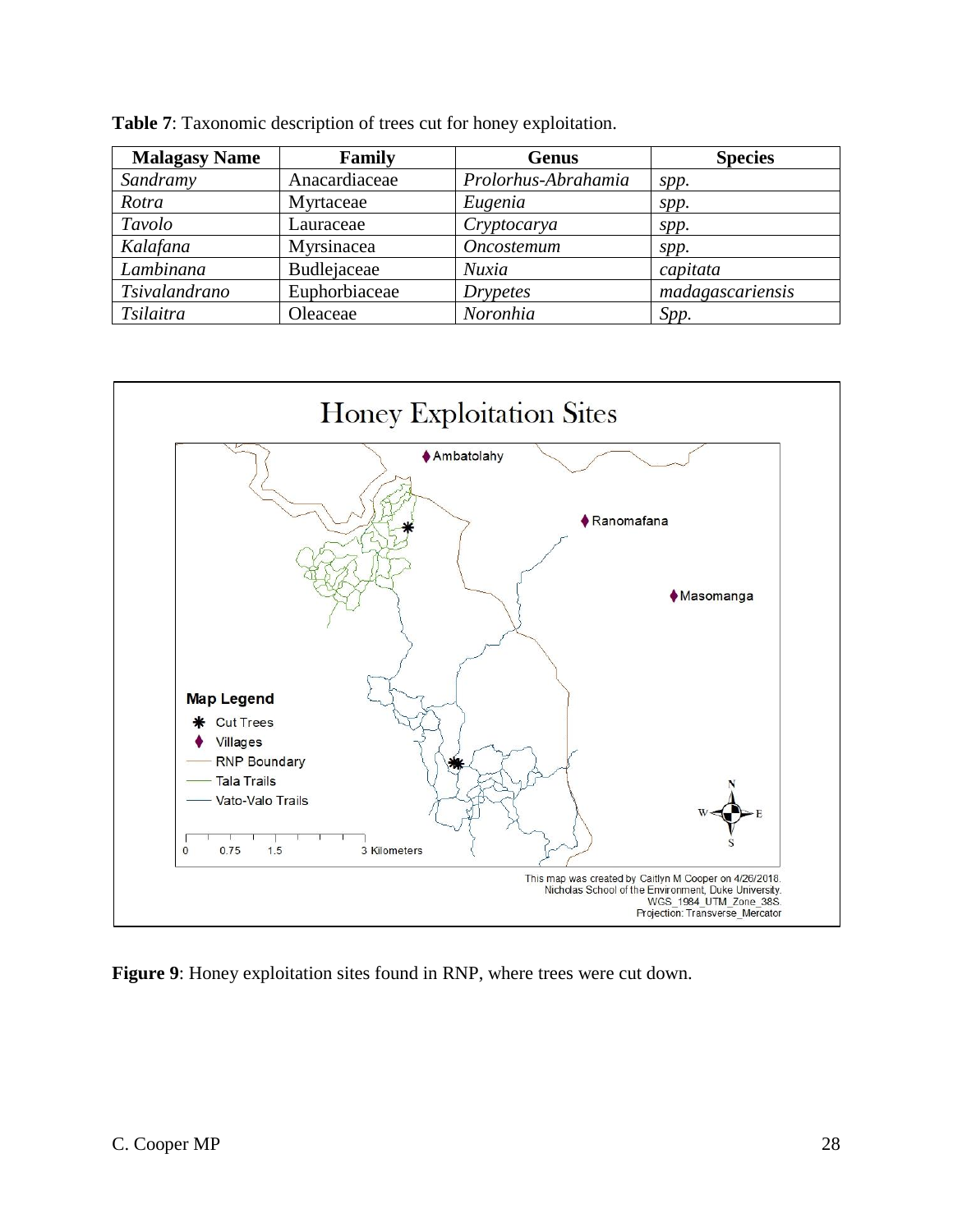We incidentally found 46 zebu droppings. Out of 26 plots, we only found zebu droppings in two of our plots. One plot in Tala contained one dropping and one plot in Vato contained two droppings. All other droppings accumulated on main trails, and on ridge tops, but infrequently were off trail. Tala contained 25 total droppings, Valo contained 1 dropping, and Vato contained 20 droppings.

The only time we found trees stripped of bark was at Valo. Two student researchers did not bring rope to hang their tarps, and thus their technicians stripped bark from 2 small trees to create bark rope. Finally, we encountered two women crayfishing in Vato twice over the course of a ten-day field excursion. To the best of my knowledge, removal of any biological material from RNP without a permit is considered illegal.

## *Lemur Surveys*

Within the plots, a total of 94 lemurs were identified during 234 plot observations. Upon removing the two sites that were directly adjacent to other plots, this totaled 77 lemurs during 216 plot observations. During incidental lemur sightings, we identified an additional 175 lemurs, totaling 269 lemurs. *Eulemur rufifrons* was the most frequently found species in study plots, totaling 27 individuals (Figure 10). The observations of *E. rufifrons* and *E. rubriventer* were sometimes repeated observations of the same group on different days, as some individuals have uniquely identifiable features to help us tell groups apart. Therefore, this does not necessarily mean that *E. rufifrons* and *E. rubriventer* were the most abundant species, but they were the most frequently observed.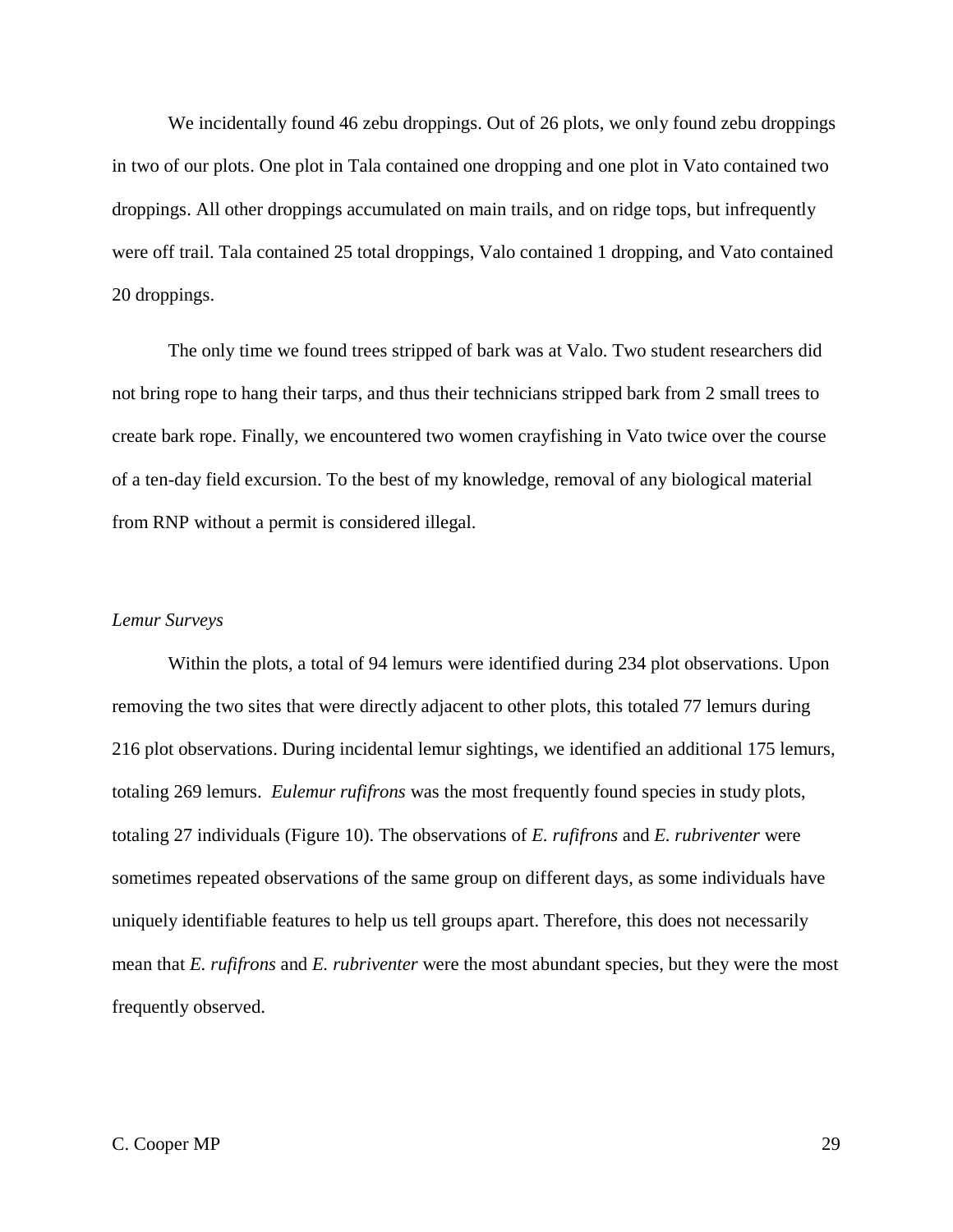

Figure 10: Bar graph shows proportion of each lemur species of all lemur observations both in and out of plots (blue) and of each species found within plots only (orange) across all sites (Talatakely, Valohoaka, Vatoharanana).

Table 8: Summary statistics on the number of lemur species (species diversity) at each site.

| <b>Site</b> | Mean | Mode |     | Median   Minimum | Maximum |
|-------------|------|------|-----|------------------|---------|
| Tala        | 0.46 |      |     |                  |         |
| Vato        | 1.00 |      |     |                  |         |
| Valo        | 0.75 |      | 0.5 |                  |         |
| Vato/Valo   | 0.85 |      |     |                  |         |

**Table 9:** Summary statistics on the number of lemurs (lemur abundance) at each site.

| <b>Site</b> | Mean | Mode |     | Median   Minimum | Maximum |
|-------------|------|------|-----|------------------|---------|
| Tala        | 1.77 |      |     |                  |         |
| Vato        | 5.60 | N/A  |     |                  | 20      |
| Valo        | 3.25 |      | 0.5 |                  | 14      |
| Vato/Valo   | 4.15 |      |     |                  |         |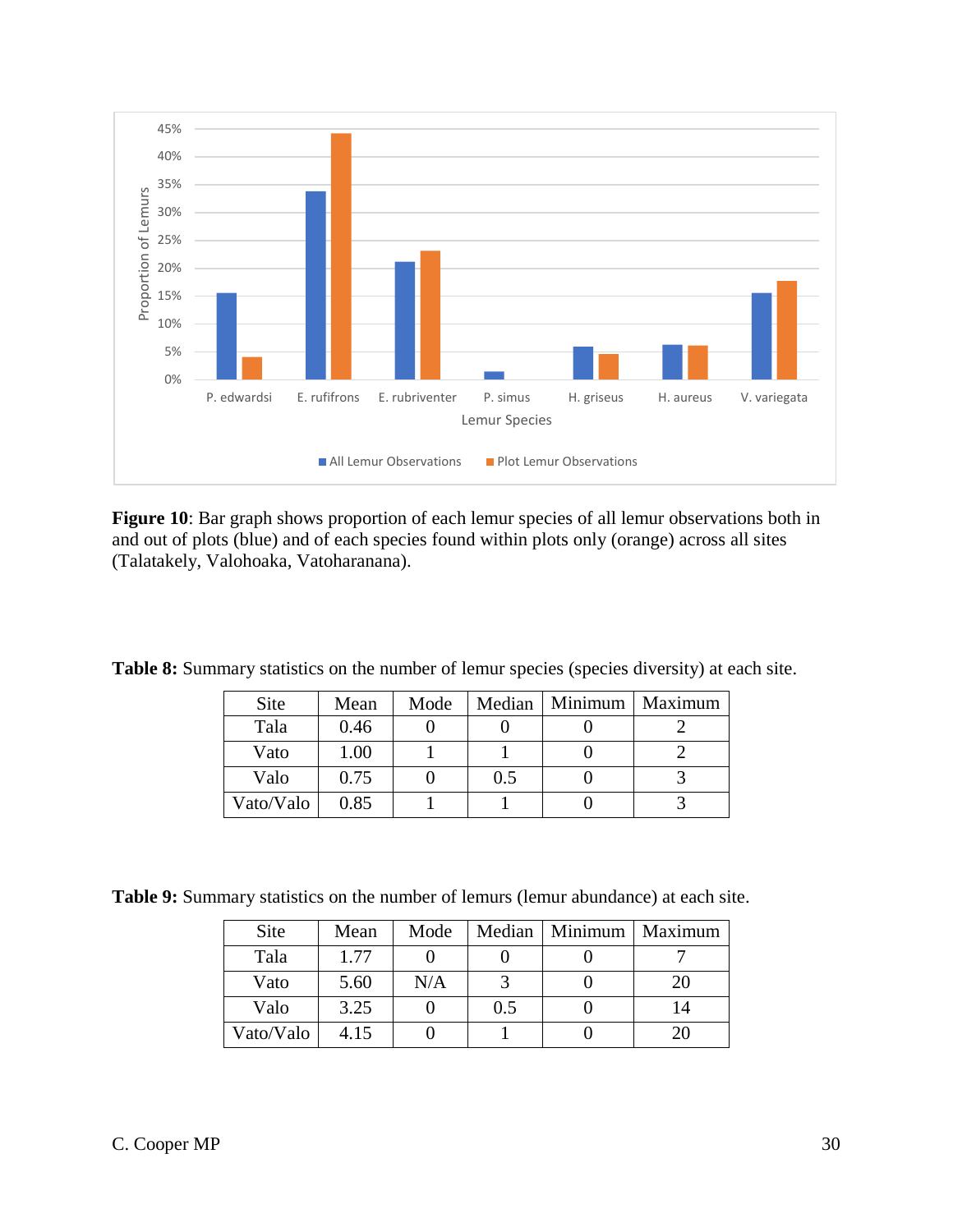

**Figure 11**: Bar graph shows the total number of lemurs found in research plots weighted by the total number of plot observations done at each site (Talatakely, Valohoaka, Vatoharanana).



**Figure 12**: Bar graph shows the total number of all lemurs found in and out of plots weighted by the total number of observation days at each site (Talatakely, Valohoaka, Vatoharanana).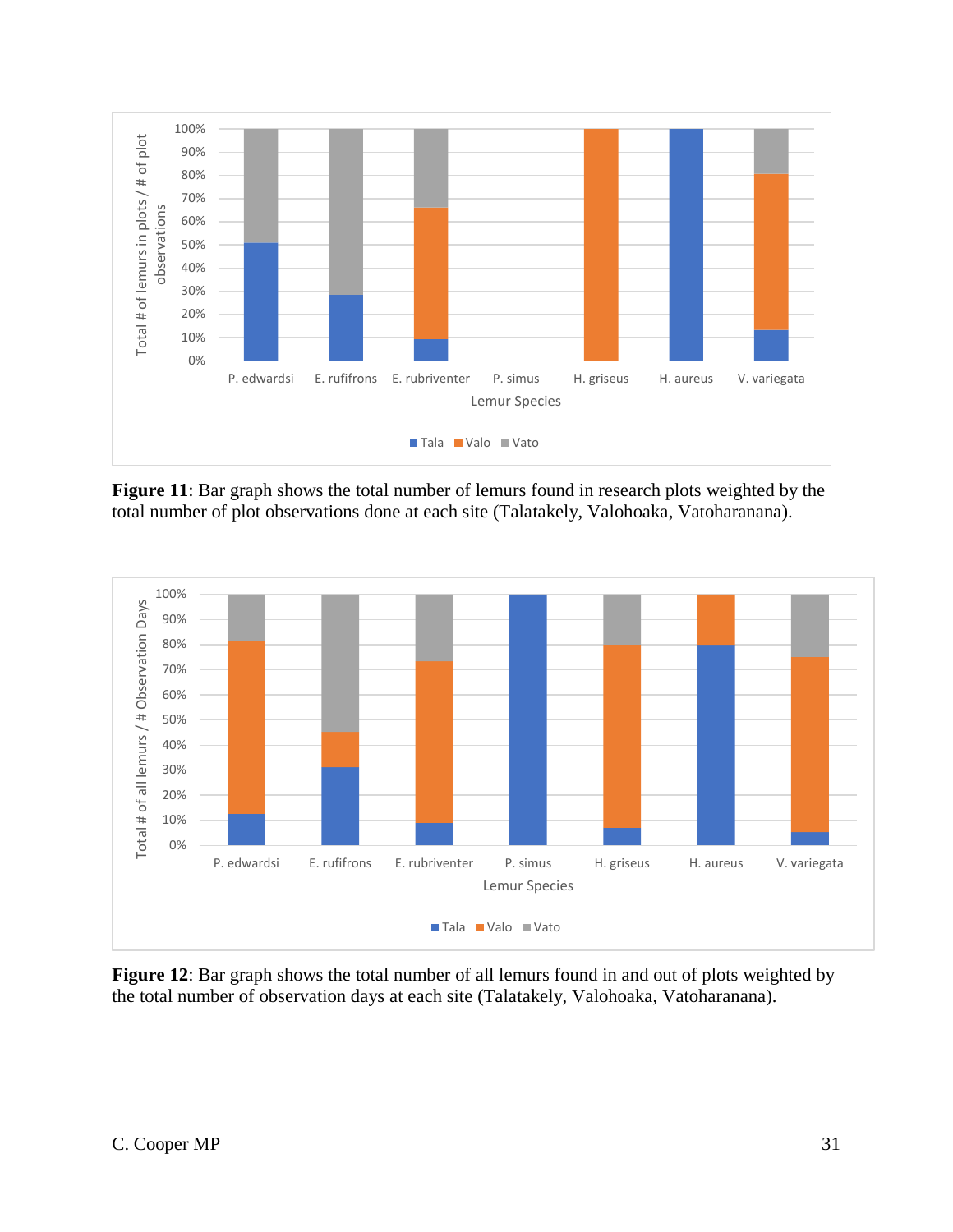| Site | Plot<br>Number | Shannon<br>Weiner<br>Index | Lemur<br>Abundance | Lemur<br>Species<br>Diversity |
|------|----------------|----------------------------|--------------------|-------------------------------|
|      | 58             | $\overline{0}$             | $\boldsymbol{0}$   | $\boldsymbol{0}$              |
|      | 101            | $\overline{0}$             | $\mathbf{1}$       | $\mathbf{1}$                  |
|      | 103            | 0.69                       | 6                  | $\overline{2}$                |
|      | 105            | $\overline{0}$             | $\overline{0}$     | $\overline{0}$                |
|      | 106            | $\overline{0}$             | $\overline{0}$     | $\boldsymbol{0}$              |
|      | 107            | $\overline{0}$             | $\overline{0}$     | $\overline{0}$                |
| Tala | 108            | $\boldsymbol{0}$           | $\overline{3}$     | $\mathbf{1}$                  |
|      | 109            | $\overline{0}$             | $\overline{0}$     | $\overline{0}$                |
|      | 110            | $\boldsymbol{0}$           | 6                  | $\mathbf{1}$                  |
|      | 111            | $\overline{0}$             | $\overline{0}$     | $\overline{0}$                |
|      | 112            | $\overline{0}$             | $\overline{7}$     | $\mathbf{1}$                  |
|      | 113            | $\overline{0}$             | $\overline{0}$     | $\overline{0}$                |
|      | 114            | $\overline{0}$             | $\overline{0}$     | $\overline{0}$                |
|      | 201            | $\overline{0}$             | $\overline{4}$     | $\mathbf{1}$                  |
|      | 202            | $\overline{0}$             | $\overline{0}$     | $\overline{0}$                |
|      | 203            | $\overline{0}$             | $\mathbf{1}$       | $\mathbf{1}$                  |
| Valo | 204            | 0.96                       | 14                 | 3                             |
|      | 205            | $\overline{0}$             | $\overline{0}$     | $\overline{0}$                |
|      | 206            | $\overline{0}$             | $\overline{7}$     | $\mathbf{1}$                  |
|      | 207            | $\overline{0}$             | $\overline{0}$     | $\overline{0}$                |
|      | 208            | $\boldsymbol{0}$           | $\boldsymbol{0}$   | $\boldsymbol{0}$              |
|      | 301            | $\overline{0}$             | $\overline{4}$     | $\mathbf{1}$                  |
|      | 302            | 0.64                       | 3                  | $\overline{c}$                |
| Vato | 303            | $\overline{0}$             | $\overline{1}$     | $\mathbf{1}$                  |
|      | 304            | $\boldsymbol{0}$           | 20                 | $\mathbf{1}$                  |
|      | 305            | $\boldsymbol{0}$           | $\boldsymbol{0}$   | $\overline{0}$                |

**Table 10:** Lemur species evenness (i.e. Shannon-Weiner index), abundance, and species diversity at each study site.

When looking only at plot observations*, H. griseus* appears to only be found in Valo (Figure 11). However, when looking at all plot and incidental observations combined, we find that *H. griseus* is actually present at all three sites (Figure 12). Similarly, plot observations show *H. aureus* was only found in Tala, but incidental observations show it is present in Valo as well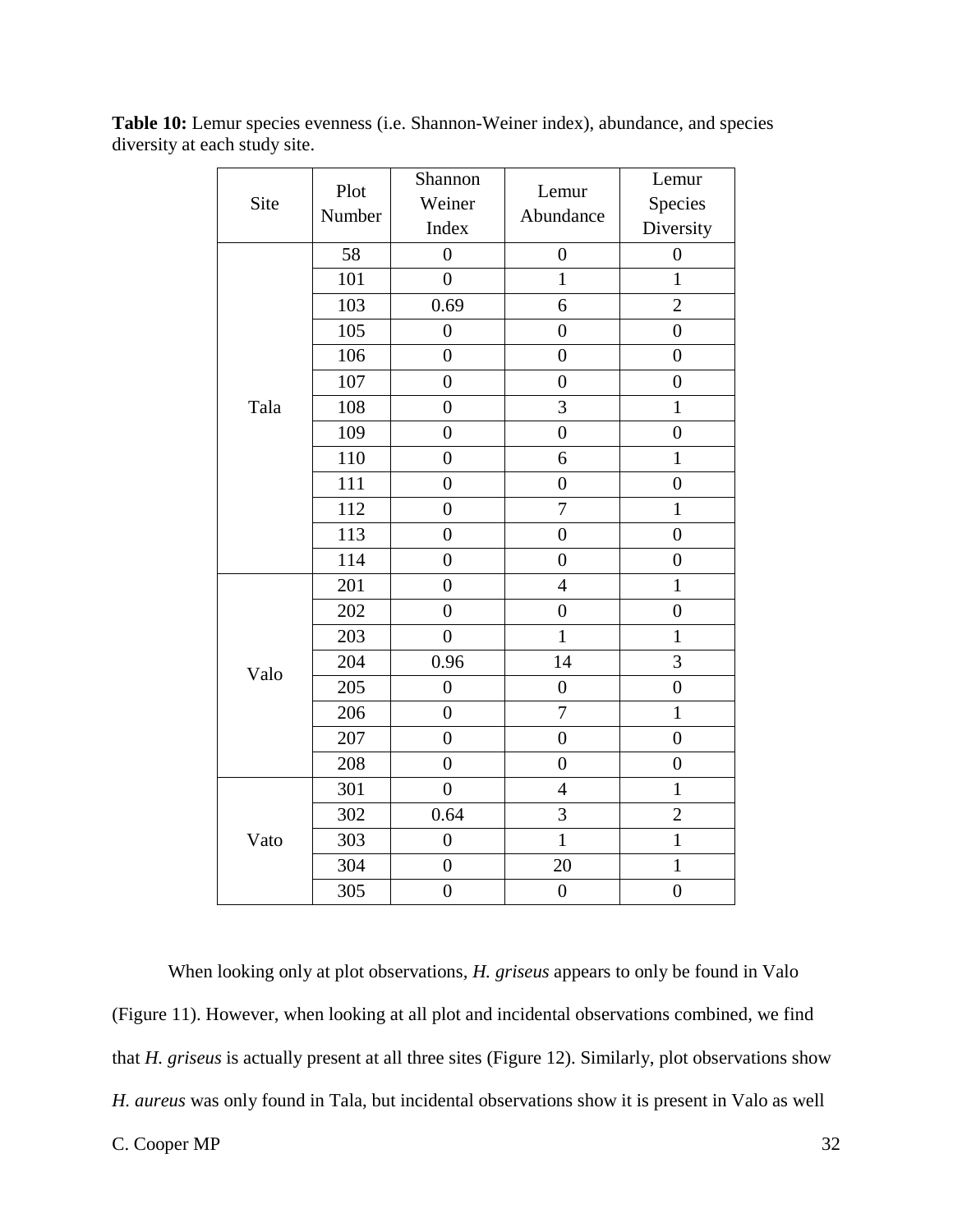(Figures 11 and 12). The remaining two individuals of *P. simus* were only found in Tala but were not found in any of the plots. Proportions of *V. variegata* and *E. rubriventer* were similar both inside and outside of research plots.

Vato had the highest mean lemur diversity and mean lemur abundance per plot, followed by Valo, then Tala (Tables 8-10). One plot at Valo had the highest recorded Shannon-Weiner diversity index (0.96), followed by a plot at Tala (0.69), and a plot at Vato (0.64) (Table 10). Shannon-Weiner diversity index values could only be calculated for plots that contained more than one lemur species, whereas only one species type was observed at most plots.

## *Data Analysis - Mantel's Tests*

When evaluating large matrices of habitat variables, we did not find any significance with lemur species composition or presence/absence when holding all other variables constant (Table 11 and 12). However, we did find that landscape variables as a group were significantly related to geography (p-value 0.03995), when not holding any other variables constant.

When looking at both species composition and presence-absence, we found significant relationships with two species: *H. aureus* and *V. variegata* (Tables 13-15). We also found significant relationships with *E. rubriventer* for presence-absence data only (Tables 14 and 15). Since *P. simus* was not found at any plots, we could not include this species in our analysis.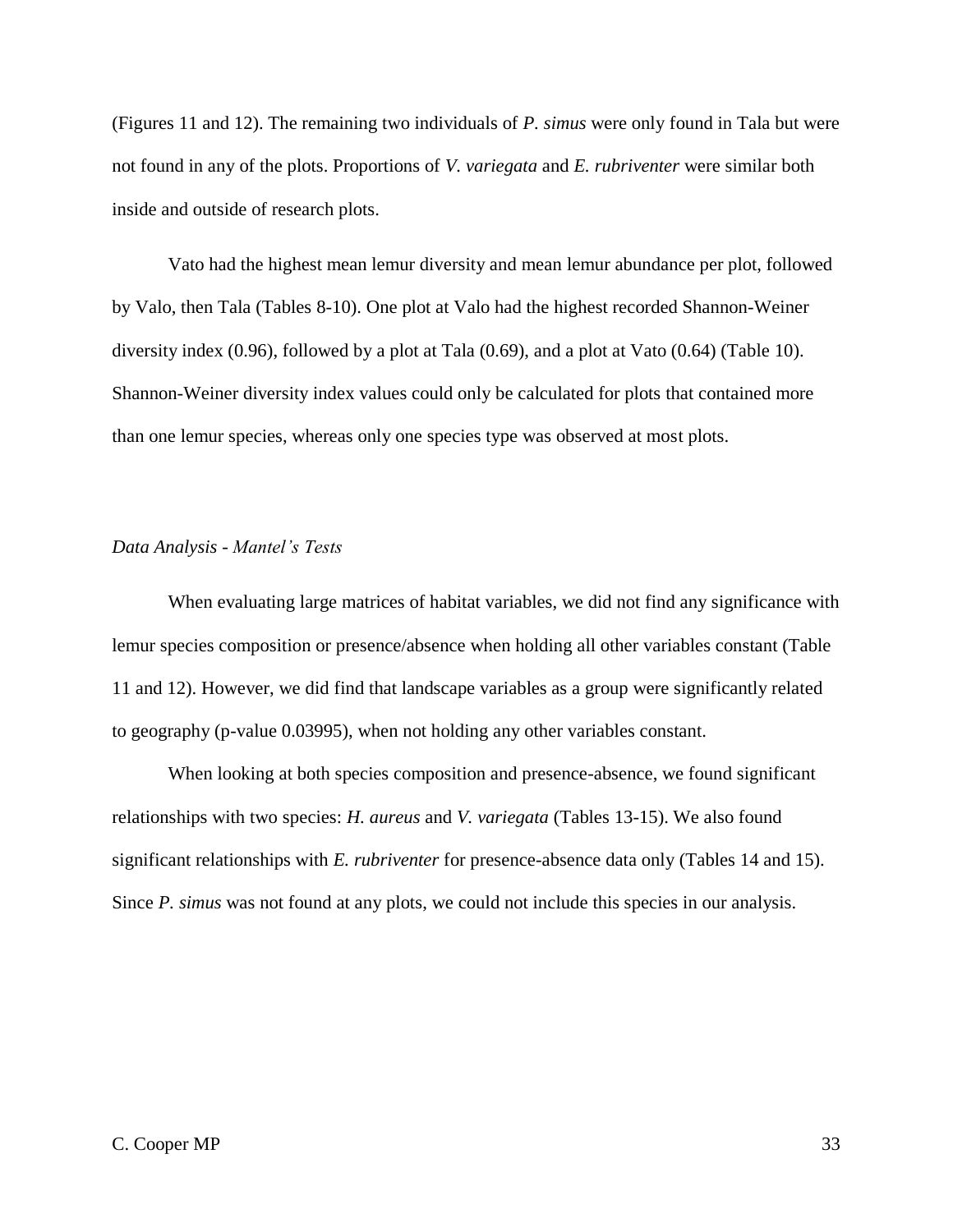**Table 11**: Results of large matrix Mantel tests between lemur species composition and groupings of landscape, microhabitat, and geographic variables. NS indicates not significant. Table is read from left to right such as "Lemur species composition is not significantly related to microhabitat variables when holding landscape and geographic variables constant."

|                              | Lemur Species<br>Composition | Microhabitat<br>Variables | Landscape<br>Variables | Geographic<br>Variables |
|------------------------------|------------------------------|---------------------------|------------------------|-------------------------|
| Lemur Species<br>Composition |                              | <b>NS</b>                 | <b>NS</b>              | <b>NS</b>               |
| Microhabitat<br>Variables    | <b>NS</b>                    |                           | <b>NS</b>              | <b>NS</b>               |
| Landscape<br>Variables       | <b>NS</b>                    | <b>NS</b>                 |                        | <b>NS</b>               |
| Geographic<br>Variables      | <b>NS</b>                    | <b>NS</b>                 | <b>NS</b>              |                         |

**Table 12**: Results of large matrix Mantel tests between lemur species presence/absence and groupings of landscape, microhabitat, and geographic variables. NS indicates not significant. Table is read from left to right such as "Lemur species presence/absence is not significantly related to microhabitat variables when holding landscape and geographic variables constant."

|                                   | Lemur Species<br>Presence/Absence | Microhabitat<br>Variables | Landscape<br>Variables | Geographic<br>Variables |
|-----------------------------------|-----------------------------------|---------------------------|------------------------|-------------------------|
| Lemur Species<br>Presence/Absence |                                   | <b>NS</b>                 | <b>NS</b>              | <b>NS</b>               |
| Microhabitat<br>Variables         | <b>NS</b>                         |                           | <b>NS</b>              | <b>NS</b>               |
| Landscape<br>Variables            | <b>NS</b>                         | <b>NS</b>                 |                        | <b>NS</b>               |
| Geographic<br>Variables           | <b>NS</b>                         | NS                        | <b>NS</b>              |                         |

**Table 13**: Landscape, microhabitat, and geographic variables significantly (at  $P \le 0.05$ ) related to lemur species composition as determined by partial Mantel tests; partial Mantel correlations are seen in parentheses.

| <b>Lemur Species</b> | <b>Variable</b>                | <b>Variables held constant</b>   |
|----------------------|--------------------------------|----------------------------------|
| Hapalemur aureus     | $\#$ of bamboo stalks (0.3478) | All other microhabitat variables |
| Varecia variegata    | Average tree DBH (0.4795)      | All other microhabitat variables |
| Varecia variegata    | Average tree DBH (0.3809)      | All microhabitat, landscape, and |
|                      |                                | geography variables constant     |
| Varecia variegata    | Latitude $(0.2940)$            | Longitude                        |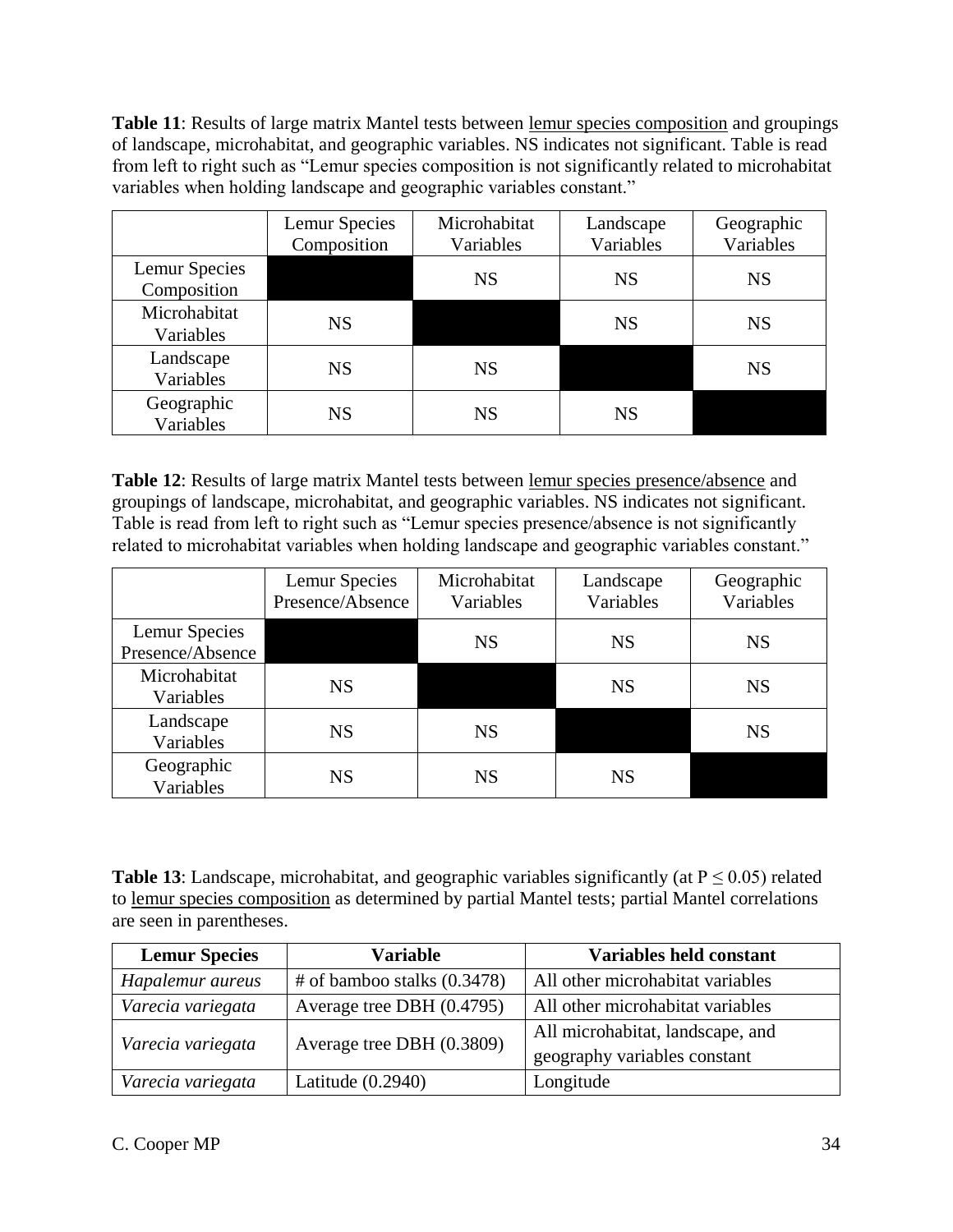**Table 14**: Landscape, microhabitat, and geographic variables significantly (at  $P \le 0.05$ ) related to lemur species presence/absence as determined by partial Mantel tests; partial Mantel correlations are seen in parentheses.

| <b>Lemur Species</b> | <b>Variable</b>                 | <b>Variables held constant</b>   |
|----------------------|---------------------------------|----------------------------------|
| Hapalemur aureus     | $#$ of bamboo stalks $(0.3478)$ | All other microhabitat variables |
| Eulemur rubriventer  | Distance to camp $(0.2241)$     | All microhabitat, landscape, and |
|                      |                                 | geography variables constant     |
| Varecia variegata    | Average canopy cover (0.1894)   | All other microhabitat variables |
| Varecia variegata    | Average canopy cover (0.1830)   | All microhabitat, landscape, and |
|                      |                                 | geography variables constant     |
| Varecia variegata    | Average tree DBH (0.2906)       | All other landscape variables    |
| Varecia variegata    | Average tree DBH (0.2282)       | All microhabitat, landscape, and |
|                      |                                 | geography variables constant     |
| Varecia variegata    | Tree density $(0.1997)$         | All other microhabitat variables |
| Varecia variegata    | Tree density $(0.1963)$         | All microhabitat, landscape, and |
|                      |                                 | geography variables constant     |

**Table 15**: Landscape, microhabitat, and geographic variables significantly related to lemur species composition or presence/absence as determined by partial Mantel tests. Relationship of variables in parentheses.

| <b>Lemur Species</b> | <b>Species Composition</b> | Presence/Absence            |
|----------------------|----------------------------|-----------------------------|
| Propithecus edwardsi | <b>NS</b>                  | <b>NS</b>                   |
| Eulemur rufifrons    | <b>NS</b>                  | <b>NS</b>                   |
| Eulemur rubriventer  | <b>NS</b>                  | Distance to camp (-)        |
| Hapalemur griseus    | <b>NS</b>                  | <b>NS</b>                   |
| Hapalmeur aureus     | # of bamboo stalks $(+)$   | # of bamboo stalks $(+)$    |
|                      |                            | Average tree DBH $(+)$      |
| Varecia variegata    | Average tree DBH $(+)$     | Average can opy cover $(+)$ |
|                      |                            | Tree density $(-)$          |

## *Data Analysis - ANOVA*

I compared the three sites individually including Tala (heavily logged), Vato (selectively logged), and Valo (pristine forest) using ANOVA. Tree diversity, canopy cover, crown width, tree height, DBH, ground cover, and tree density met the assumption of normality. Dead trees,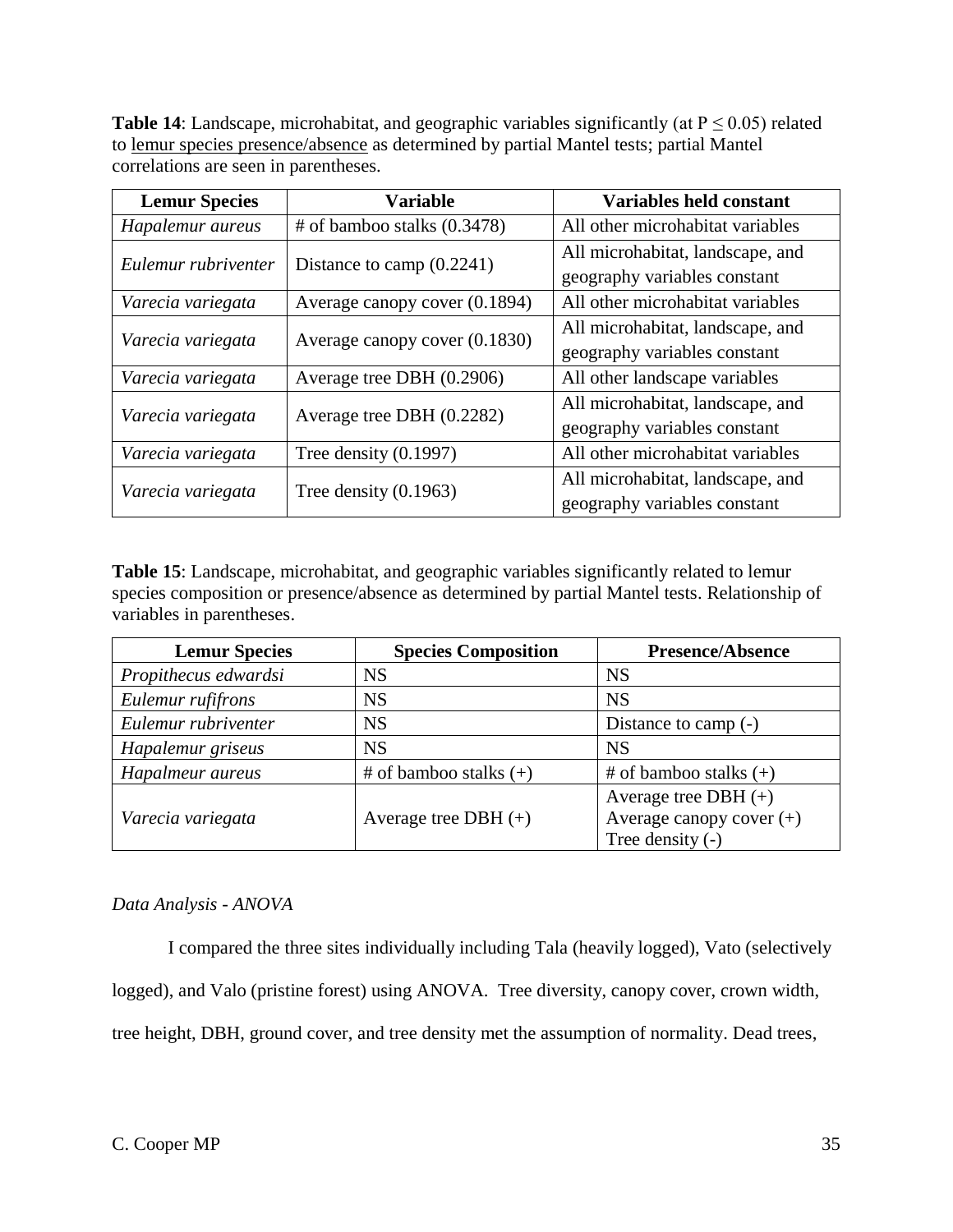flowering and fruiting trees were non-normal; therefore, those variables were analyzed with the non-parametric Kruskal-Wallis test.

The null hypothesis of ANOVA is that the population means are the same between the sites. We failed to reject the null hypothesis for four microhabitat variables between Tala and Vato, one variable between Tala and Valo, but no variables between Vato and Valo (Table 16). When running the Kruskal-Wallis test, the only significance was on flowering trees (Table 16), but this cannot be distinguished between sites since we cannot run Tukey Post-Hoc Test on a Kruskal-Wallis test.

Tree DBH was significant (p-value: 0.0311) when running ANOVA, but only slightly significant when running Tukey Post-Hoc Test (adjusted p-value: 0.08008 between Valo and Tala; adjusted p-value 0.06734 between Vato and Tala). There was no significance for tree density, number of dead trees, average ground cover, or fruiting trees.

For our landscape analysis, distance to cultivated patch, distance to forest edge, distance to camp, and elevation met the assumptions of normality. Distance to trail and zebu poop were non-normal; therefore, those variables were analyzed with the non-parametric Kruskal-Wallis test. We failed to reject the null hypothesis for two landscape variables between Tala and Vato, three variables between Tala and Valo, and none between Vato and Valo (Table 16). There was no significance for distance to camp or research site, distance to trail, or zebu poop.

When analyzing lemur abundance, lemur diversity, and each individual lemur species, none of the variables met the assumption of normality. The results of the Kruskal-Wallis tests found no significance for any lemur variables (Table 16)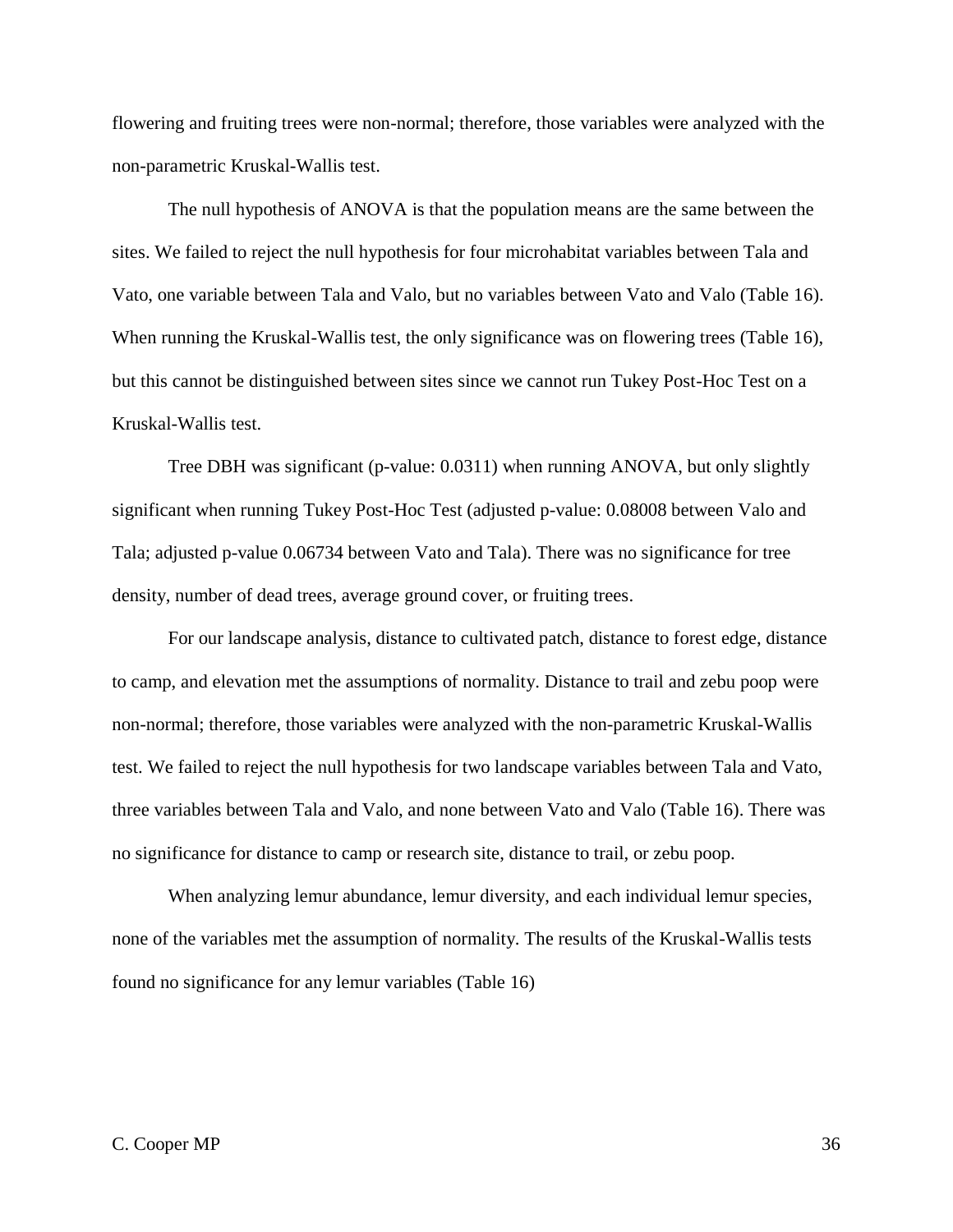|                           | Tala vs. Vato                                    | Tala vs. Valo                                             | Vato vs. Valo | General                                   |
|---------------------------|--------------------------------------------------|-----------------------------------------------------------|---------------|-------------------------------------------|
| Microhabitat<br>Variables | Crown width<br>$\bullet$<br>(0.00688)            | Crown width<br>$\bullet$<br>(0.00046)                     | <b>NS</b>     | Flowering trees<br>$\bullet$<br>(0.02162) |
|                           | Canopy cover<br>$\bullet$<br>(0.01938)           |                                                           |               | Tree DBH<br>$\bullet$<br>(0.0311)         |
|                           | Tree diversity<br>$\bullet$<br>(0.01173)         |                                                           |               |                                           |
|                           | Tree height<br>٠<br>(0.03603)                    |                                                           |               |                                           |
| Landscape<br>Variables    | Distance to<br>$\bullet$<br>forest edge          | Distance to forest<br>$\bullet$<br>edge (0.00957)         | <b>NS</b>     | <b>NS</b>                                 |
|                           | (0.00005)<br>Elevation<br>$\bullet$<br>(0.00026) | Distance to<br>$\bullet$<br>cultivated patch<br>(0.01346) |               |                                           |
|                           |                                                  | Elevation<br>$\bullet$<br>(0.00937)                       |               |                                           |
| Lemur<br>Variables        | <b>NS</b>                                        | <b>NS</b>                                                 | <b>NS</b>     | <b>NS</b>                                 |

**Table 16**: Results from ANOVA and Kruskal-Wallis tests for microhabitat and landscape variables between sites. Adjusted p-values are in parentheses.

**Table 17**: Results from T-tests and Wilcoxon-Mann-Whitney tests for microhabitat and landscape variables between sites. P-values are in parentheses.

|                        | Tala vs. Vato/Valo                                                                                                |
|------------------------|-------------------------------------------------------------------------------------------------------------------|
| Microhabitat Variables | • Crown width (p-value $= 4.074e-05$ )<br>Tree DBH (p-value $= 0.00840$ )<br>Ground cover (0.03525)               |
| Landscape Variables    | Distance to cultivated patch (0.00251)<br>Distance to forest edge (0.00011)<br>$\bullet$<br>Elevation $(0.00014)$ |
| Lemur Variables        | NS                                                                                                                |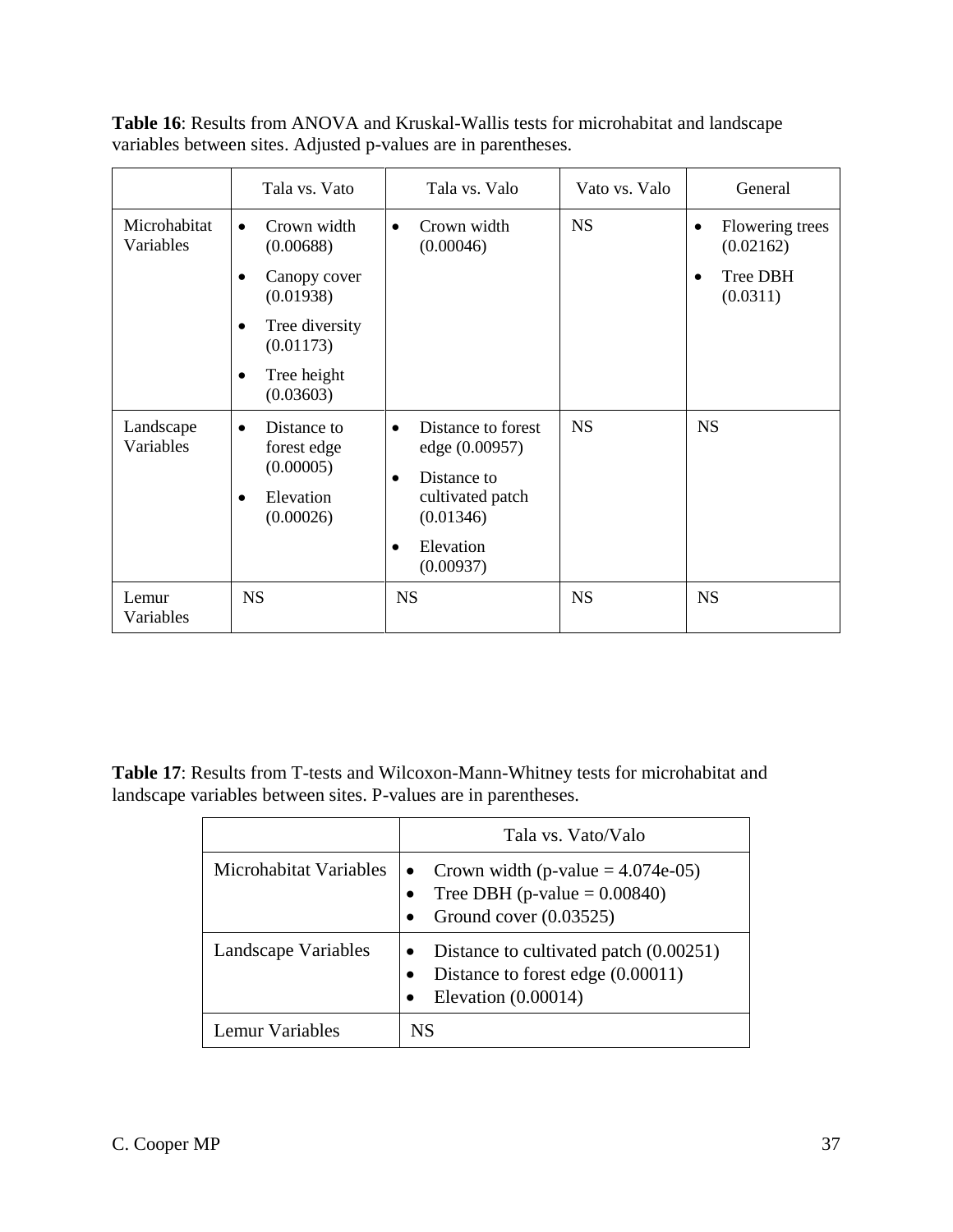#### *Data Analysis - T-Tests*

I compared the habitat and lemur variables of Tala to Vato/Valo as a single site using a two-tailed t-test. When checking the data for equal variance, all microhabitat variables had equal variance except for fruiting and flowering trees. For landscape variables, only zebu poop did not meet the assumption of equal variance. When checking the data for normality, ground cover, dead trees, flowering trees, fruiting trees, distance to trail, and zebu poop were non-normal, and thus were analyzed with the non-parametric Wilcoxon-Mann-Whitney test. All other microhabitat and landscape variables were normally distributed, and thus analyzed with the parametric t-test.

The null hypothesis of the t-test is also that the population means are the same between the sites. We reject the null hypothesis for three microhabitat variables and three landscape variables (Table 17). However, we did not find significance for tree diversity, canopy cover, tree height, tree density, or distance to nearest camp or research station.

Results from the Wilcoxon-Mann-Whitney tests yielded significance only for ground cover, but did not find significance for dead trees, flowering trees, fruiting trees, distance to main trail or zebu poop. Therefore, we can reject the null hypothesis that the distributions of both populations are equal regarding ground cover.

When analyzing lemur abundance, lemur diversity, and each individual lemur species, again, none of the variables met the assumption of normality. The results of the Kruskal-Wallis tests also found no significance for any lemur variables between Tala and Vato/Valo (Table 17).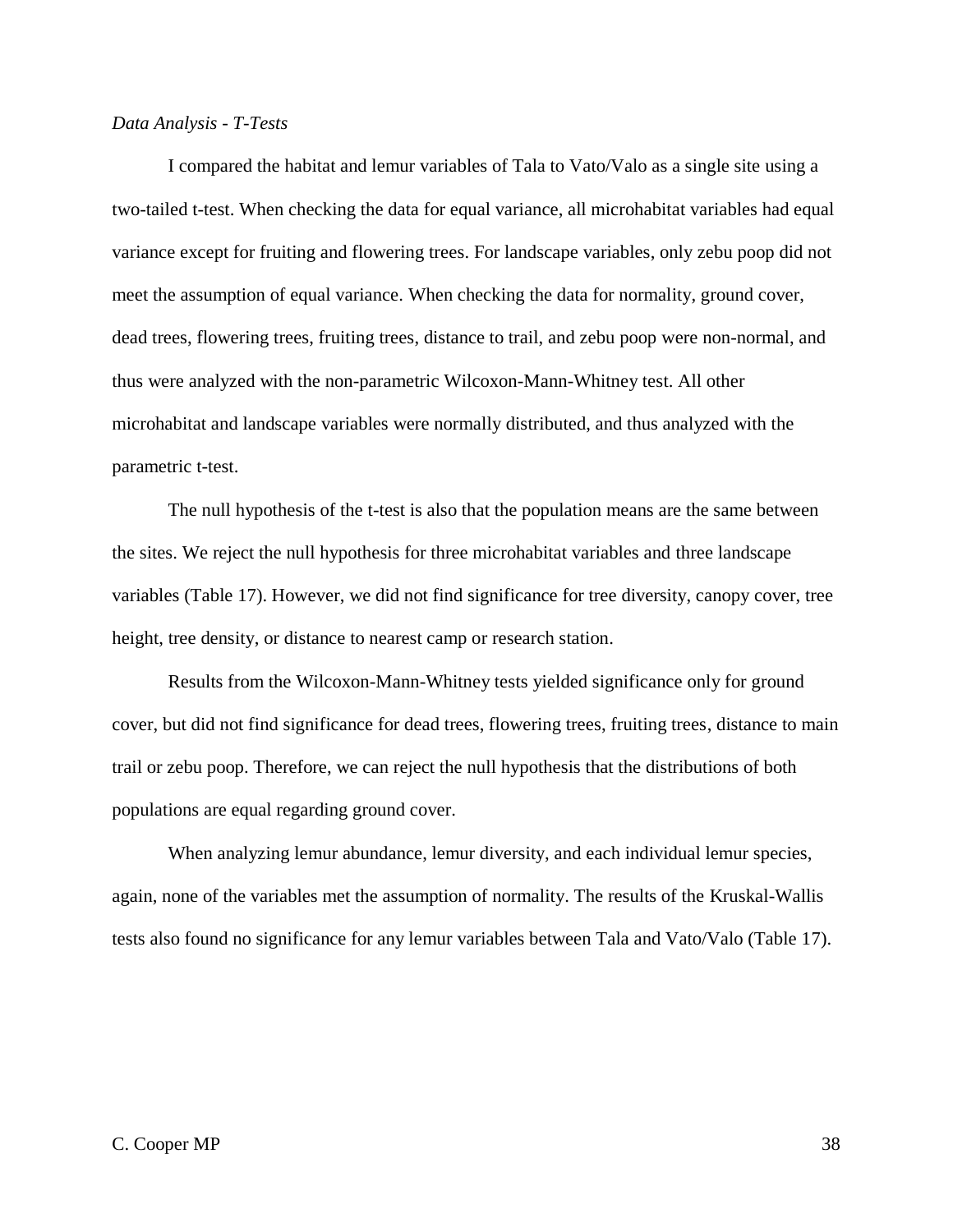#### *Data Analysis – Pearson Product-Moment Correlation*

When looking at correlations between habitat variables, the highest were between tree DBH and crown diameter (0.79), distance to cultivated patch and main forest edge (0.88), distance to cultivated patch and elevation (0.74), and latitude and longitude (0.86) (Tables 19 and 20). Several landscape variables were strongly correlated with longitude (Table 20), including latitude, distance to forest patch edge, distance to main forest edge, and elevation.

## *GPS Accuracy*

The error when using the Trimble Juno 3B ranged from 8 to 23 meters and averaged 11.5 meters. The PDOP (Precision Dilution of Position) ranged from 1.4 to 5.77 and averaged 2.58. Our satellite coverage ranged from 4 of 4 satellites to as high as 10 of 11 satellites. On average we maintained 6 of 7 satellites. Accuracy was somewhat limited in our GPS measurements as real-time correction and post-processing was not available since there is not a CORS station near the study site.

### **Discussion**

#### *Microhabitat*

Overall, there were several similarities in the microhabitat of RNP to what has been found in previous studies. We found that tree height was significantly taller in Vato than in Tala, which is consistent with past studies (Balko & Underwood 2005; Tecot 2008; Herrera et al. 2011). Tree DBH was also higher in Vato than Tala, but only slightly approached significance, which is consistent with Tecot's findings (Tecot 2008). Balko and Underwood also found a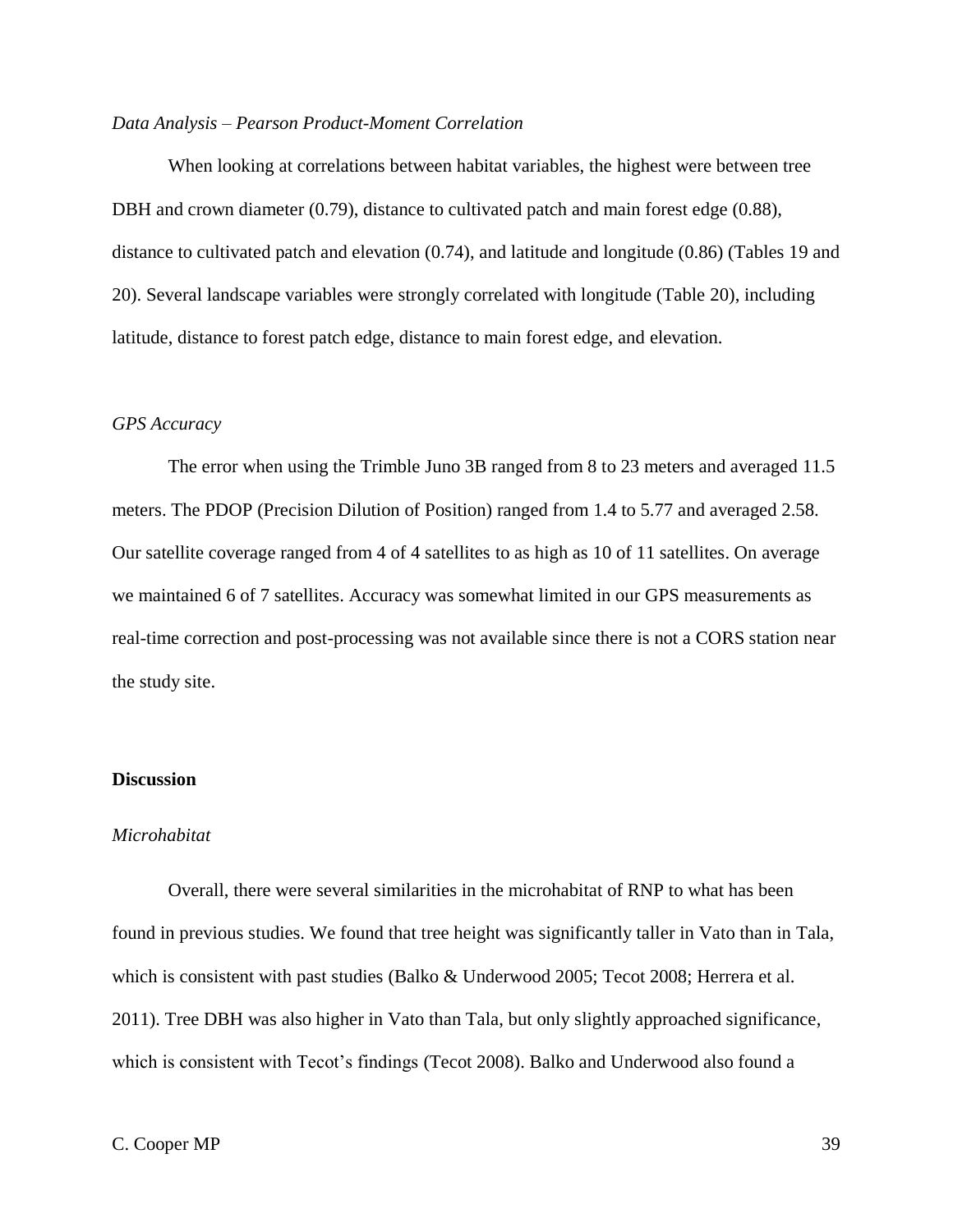higher tree DBH in Vato, however in their study the difference was statistically significant (Balko & Underwood 2005).

Some results show that new changes have emerged. Over the past 12 to 14 years, the tree DBH between Tala and Vato has become more similar, while tree height has become more different. Tecot (2008) reported that trees in Tala were "on average 37% smaller and 11% (Balko and Underwood, 2005) to 12% (this study) shorter" than in Vato. In comparison, the results of this study show that trees in Tala are only 14.5% smaller, but 15.1% shorter. We found that crown width was higher in Vato/Valo than in Tala, which was statistically significantly different between sites. However, Tecot (2008) previously found crown diameter was higher in Tala than in Vato, but not statistically significant. Balko and Underwood (2005) found that canopy cover was approximately the same across sites, and Herrera et al (2016) found that canopy cover was significantly higher in Vato than Tala. However, our results show that canopy cover is now significantly higher in Tala than in Vato.

To answer our research questions 1a and 1b, "Is there a significant difference in microhabitat characteristics between sites," we did find a significant difference between Tala and Vato for tree diversity, canopy cover, crown width, and tree height. In contrast, Tala and Valo only showed a significant difference for crown width. No significant differences were found between Vato and Valo specifically.

C. Cooper MP 40 Since Tala and Valo are the most different in terms of historical disturbance, we expected to find the most microhabitat differences between these locations. It was also surprising to see that Vato and Valo had no significant differences between them. Though they are considered separate locations, this result may be due to the fact that it is hard to tell the exact boundary between Vato and Valo (Appendix, Figure 13). Therefore, Vato and Valo likely share more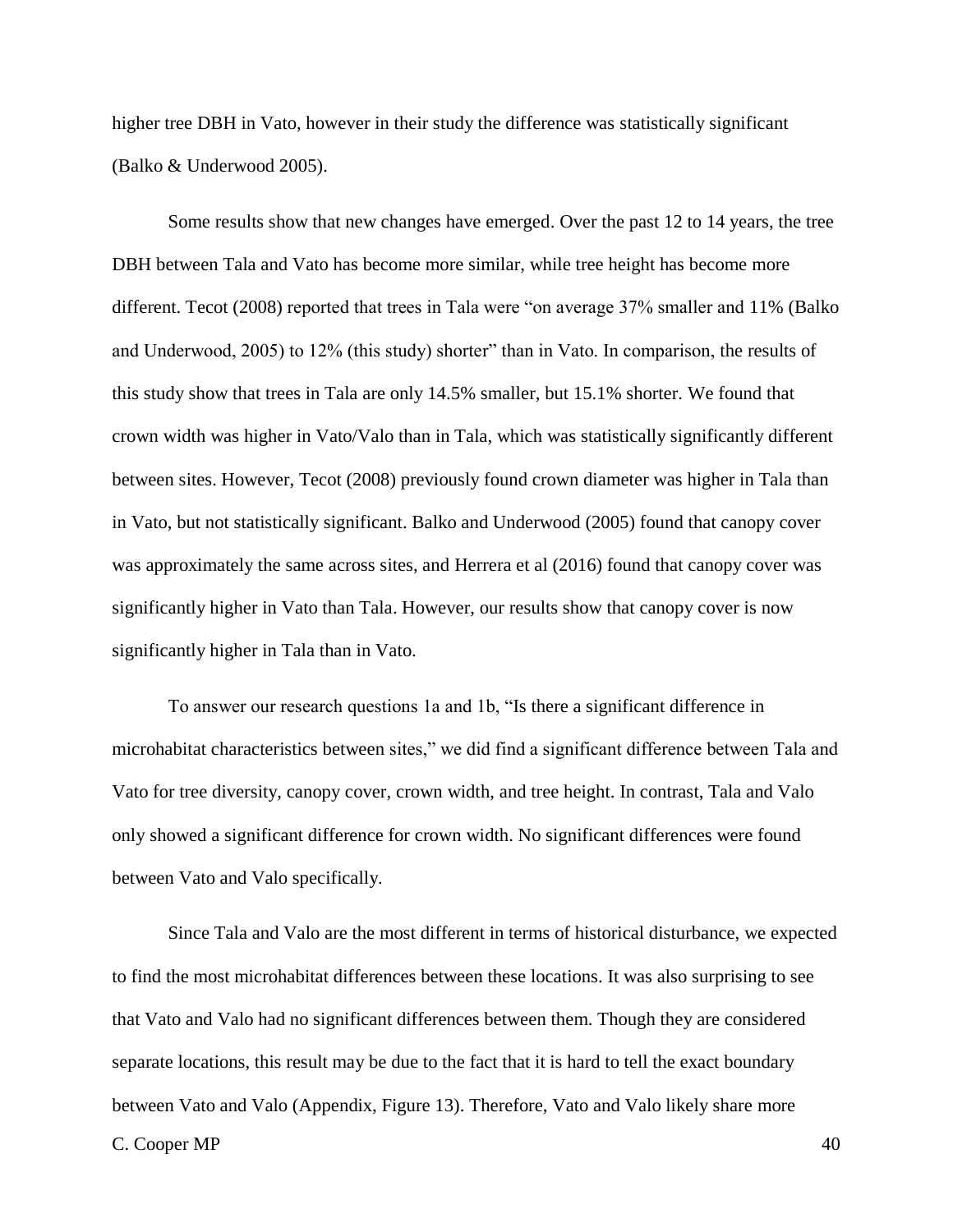similarities than differences. However, it is clear that these three sites provide unique habitat characteristics for different species.

## *Landscape Analysis*

We found that elevation did not differ much across the three sites. However, this was based on a Digital Elevation Model (DEM). Had we measured elevation at each plot, we likely would have found more variation. Vato plots were located the furthest from the forest edge, and Tala plots were the closest to the forest edge, which is easily explained by the nature of where the trail system is placed (Figures 3 and 13). Though elevation and distance to forest edge differed between plots, no lemur species showed any significant relationships to these landscape variables.

All research plots appeared to be relatively similar distances from camp or research buildings, with Valo plots being the closest, and Vato plots being the furthest. Therefore, our study design was successful in distributing research plots around and away from camp. There was a lot of variation in plot distance to main trail, which was expected since we purposely chose plots at a variety of distances from the trail.

To answer our research questions 2a and 2b, "Is there a significant difference in landscape characteristics between sites," we did find a significant difference between Tala and Vato for distance to forest edge and elevation. We found the same differences between Tala and Valo, but also found a significant difference in the distance to cultivated patch. Again, no significant differences were found between Vato and Valo specifically.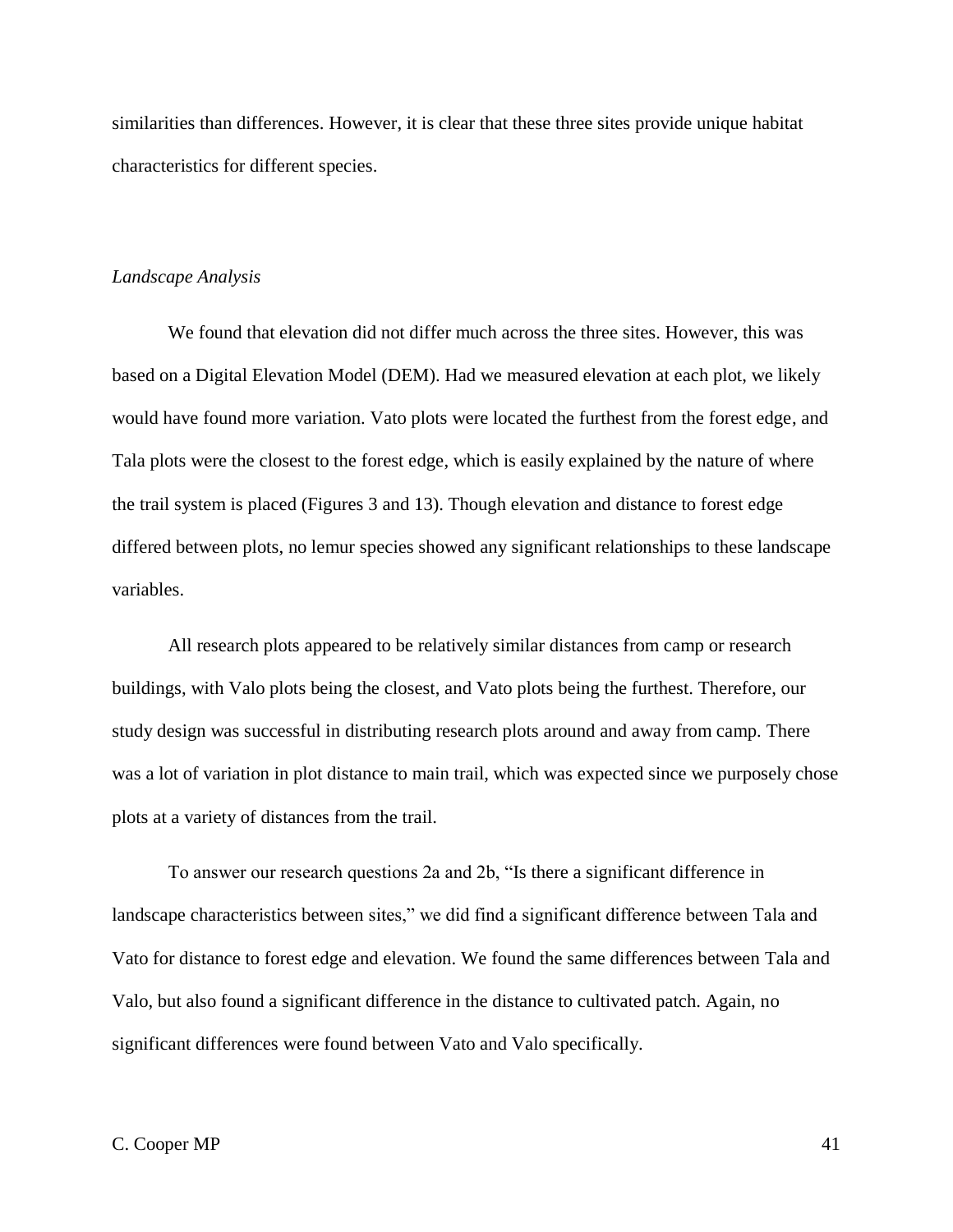## *Signs of Anthropogenic Impact*

We found only some signs of anthropogenic impact in RNP. We did not find any animal traps, which is expected, since hunting or capturing of lemurs is rarely seen in this area (Wright et al. 2012). However, since RNP is a protected area, we did not expect to find trees exploited for honey. We found three honey exploitation sites which resulted in a total of nine cut trees. Among these were several tree species that are known food sources for lemurs (Overdorff 1993; White et al. 1995)

The locations of these exploitation sites hint that the trespassers likely came from Ranomafana. The entrance to RNP and Talatakely are frequented by guides and tourists making it less likely for crimes to occur in these areas. However, Vato and Valo are less frequently visited, and therefore less supervised. Two of the exploitation sites were found not far from the trail that leads directly to Ranomafana (Figure 9). The third exploitation site was found far off trail on the eastern side of Talatakely, closer to Ranomafana (Figure 9). This part of Talatakely is not as frequented by tourists since it is on a steep hill with no stairs. The exploitation events were not recent, making it difficult to estimate when the crime occurred. We were not able to make any conclusions about the relationship between cut trees and lemur species since so few cut trees were found.

The presence of zebu livestock is considered an anthropogenic impact since the zebu are free to roam the forest and browse. However, a consequence of this is an increased quantity of zebu feces in the forest. It is important to note the frequency or location of zebu droppings because 1) lemurs sometimes participate in coprophagy  $3$  and 2) fecal matter often contains

 $\overline{a}$ 

<sup>&</sup>lt;sup>3</sup> the consumption of fecal matter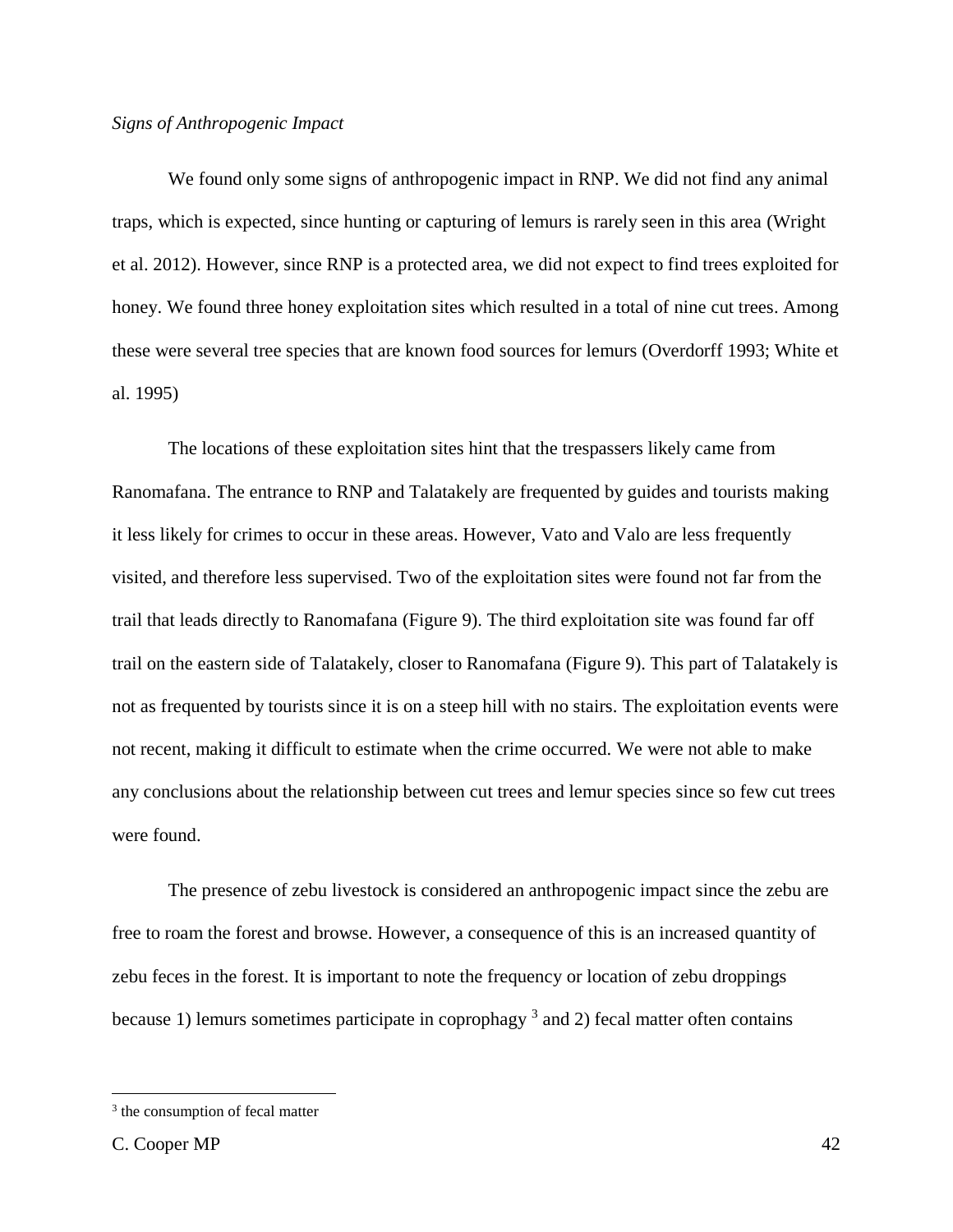transmittable diseases (Loudon et al. 2006; Fish et al. 2007). The presence of zebu feces was highly localized on trails and ridgetops. It was rarely found off-trail which shows that its impact is not widespread. It was not significantly different between research sites, nor was it significantly related to any lemur species. This implies that at this time it is not having any measurable effect on lemur presence or abundance.

As researchers, we cannot ignore the fact that we too can have an impact on the environment. Some small, live trees were cut or stripped of bark for setting up camp. Only deadwood was supposed to be used for making camp fires. However, by removing deadwood we are changing the microhabitat. Deadwood is a valuable carbon sink, and is also important for fungi, bacteria, insects, and nesting species (Dudley & Vallauri 2005; Pfeifer et al. 2015). Other sites that are more popular with researchers end up using all available deadwood resulting in cutting live trees for camp fire meals. Realistically, this is not a sustainable practice, and is not benefiting the park environment. Alternative forms of fuel, or more efficient uses of fuel, should be considered for future projects.

## *Lemur Surveys*

Our research comparing lemurs and their habitat found two previously cited relationships, and several new ones. First, we found that *V. variegata* were positively, significantly related to canopy cover which was also found by Herrera (Herrera et al. 2011). It should be noted that our methods for measuring canopy cover differed from Herrera's. We used a densiometer for an indepth assessment, while Herrera's study used a rapid estimation method of canopy closure. Yet, both methods resulted in the same significant result.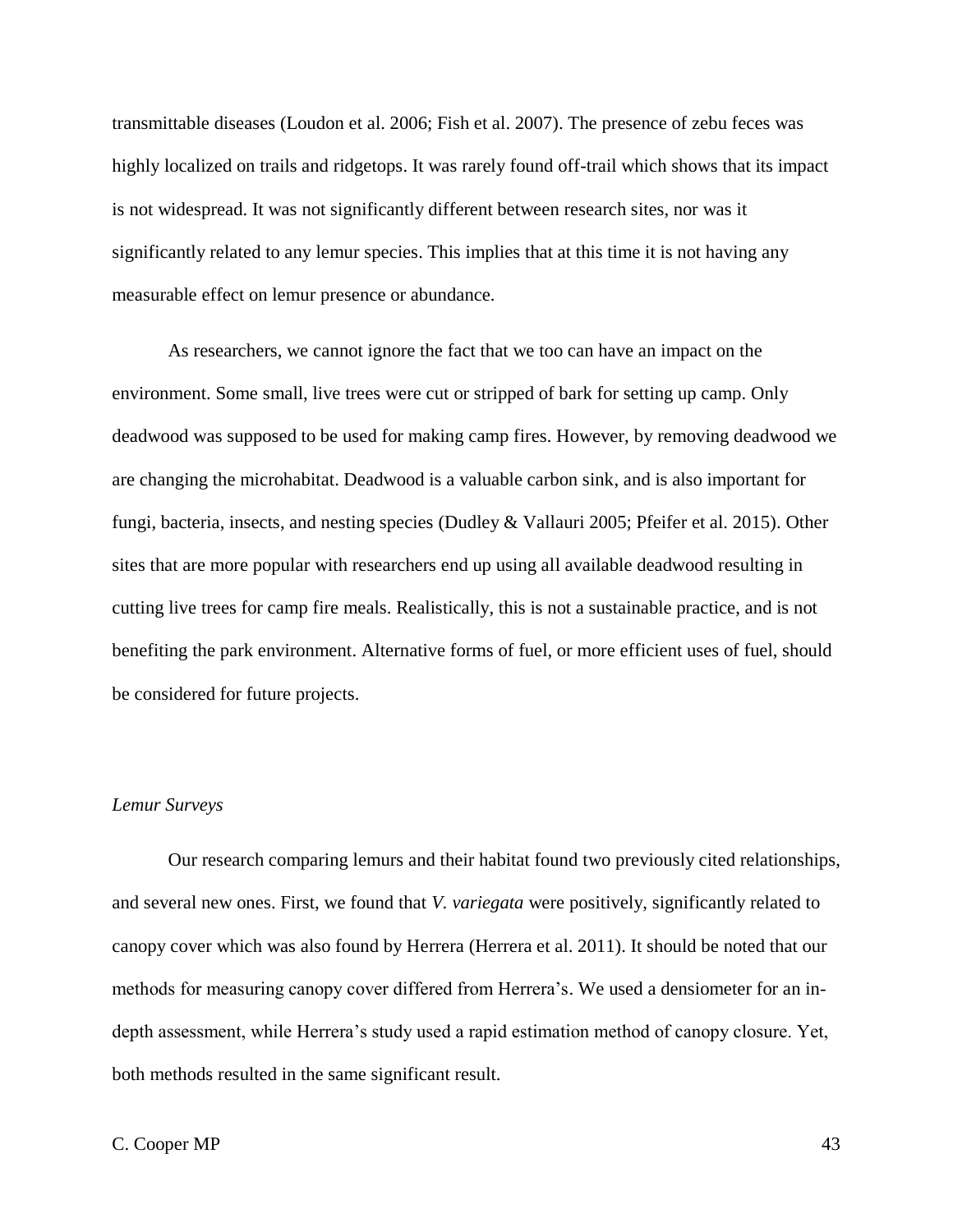*V. variegata* were also significantly related to tree DBH and tree density. A simple correlation showed that *V. variegata* were negatively related to tree density, but positively related to tree DBH. Larger DBH trees are more likely to be mature enough to produce fruit, *V. variegata*'s primary food source. *V. variegata* have also been previously recorded showing preference for foraging in large DBH trees (Balko and Underwood 2005). The negative relationship with tree density is likely due to tree crowding, leading to decreased sun exposure to food trees, and thus a lower production of fruit, as hypothesized by Balko and Underwood (2005).

A new pattern emerged where we found *V. variegata* in Tala, where they have not previously shown any interest in foraging (Herrera et al 2011, Wright et al 2012). Wright et al (2012) states that "The strictest frugivore, *V variegata*, did not occur in the high disturbance level site (Talatakely) where the big canopied fruit trees were removed (Balko and Underwood 2005)." Tala has now recovered to a point of having larger canopy cover, but still has a smaller average canopy width than Vato and Valo. It is possible that *V. variegata* are actually drawn to the invasive Chinese guava in Tala as opposed to other fruiting trees, which would explain why we did not find a significant relationship between this species and fruiting trees. However, in this study, *V. variegata* were most frequently found in fruiting *rotra* (*Eugenia spp,* Myrtaceae family), and fruiting *sandramy* (*Prolorhus-Abrahamia spp*., Anacardiaceae family) trees (personal observation). Therefore, more research needs to be done to fully understand which habitat factors are enticing *V. variegata* to begin foraging in Tala for the first time in decades.

The only lemur species that were significantly related to differences in microhabitat or landscape variables were *Hapalemur aureus, Eulemur rubriventer*, and *Varecia variegata*. All three of these species diets are highly specialized. *H. aureus's* diet is 88% bamboo, 78% of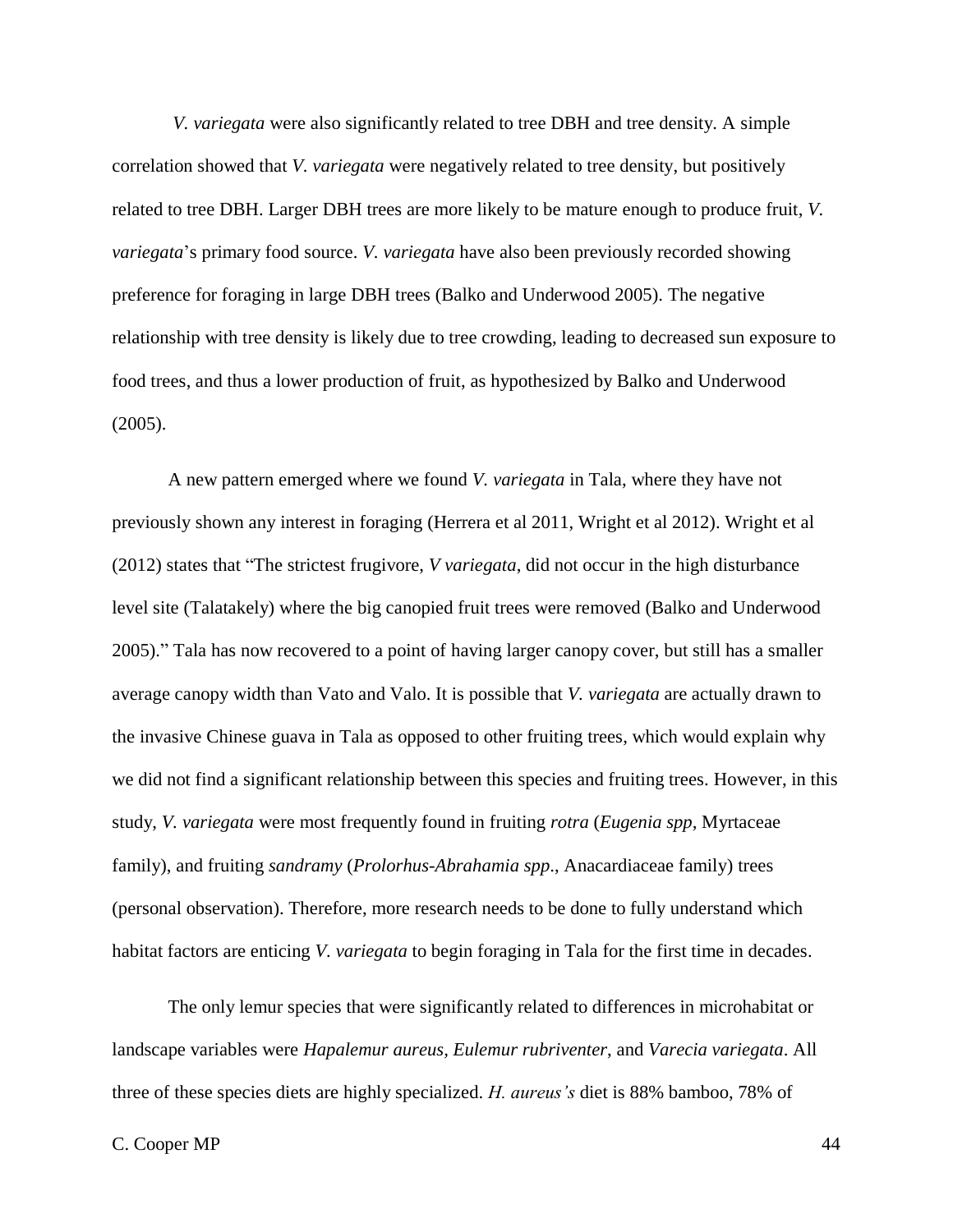which is a single bamboo species (*volosy*) (Tan 1999). *E. rubriventer* spends 75% of its time feeding on fruit (Tecot 2008), and *V. variegata's* diet is 70.8% fruits (White et al. 1995).

*Prolemur simus* also has a highly specialized diet (95% bamboo) (Tan 1999), but we did not identify this species in our plots, and thus were unable to analyze its relationship with different habitat variables. Among the three bamboo lemurs, *Hapalemur griseus* is the least specialized, whose diet consist of 72% *volosy* bamboo. *H. griseus* also feeds on more plant species than the other two bamboo lemurs, showing it has more flexibility in its diet. Of the remaining diurnal lemurs in RNP, *Propithecus edwardsi* consume equal proportions of leaves, fruit, and seeds (Hemingway 1998 in Wright 2012) and *Eulemur rufifrons* diet is 66.8% fruit (Overdorff 1993).

To answer research questions 1 and 2, "What is the relationship between lemur species composition/abundance and habitat at the *landscape* and *microhabitat* scales in RNP?" we found that specialist lemur species are the drivers of lemur community composition differences. This is especially prevalent at the microhabitat scale, as multiple microhabitat factors were significant, whereas only one landscape variable was significant.

To answer research question 3, "What is the relative strength of the relationships between lemur species composition/abundance and habitat at two spatial scales?" we ultimately need more data. Despite our attempt to avoid issues of spatial autocorrelation, some spatial relationships were still present. *V. variegata* were significantly related to latitude, and several landscape variables were strongly correlated (and significantly related) to geography. The strongest relationship we found was between *H. aureus* and bamboo abundance (partial mantel correlation: 0.3478), which is to be expected since bamboo is the primary source of their diet.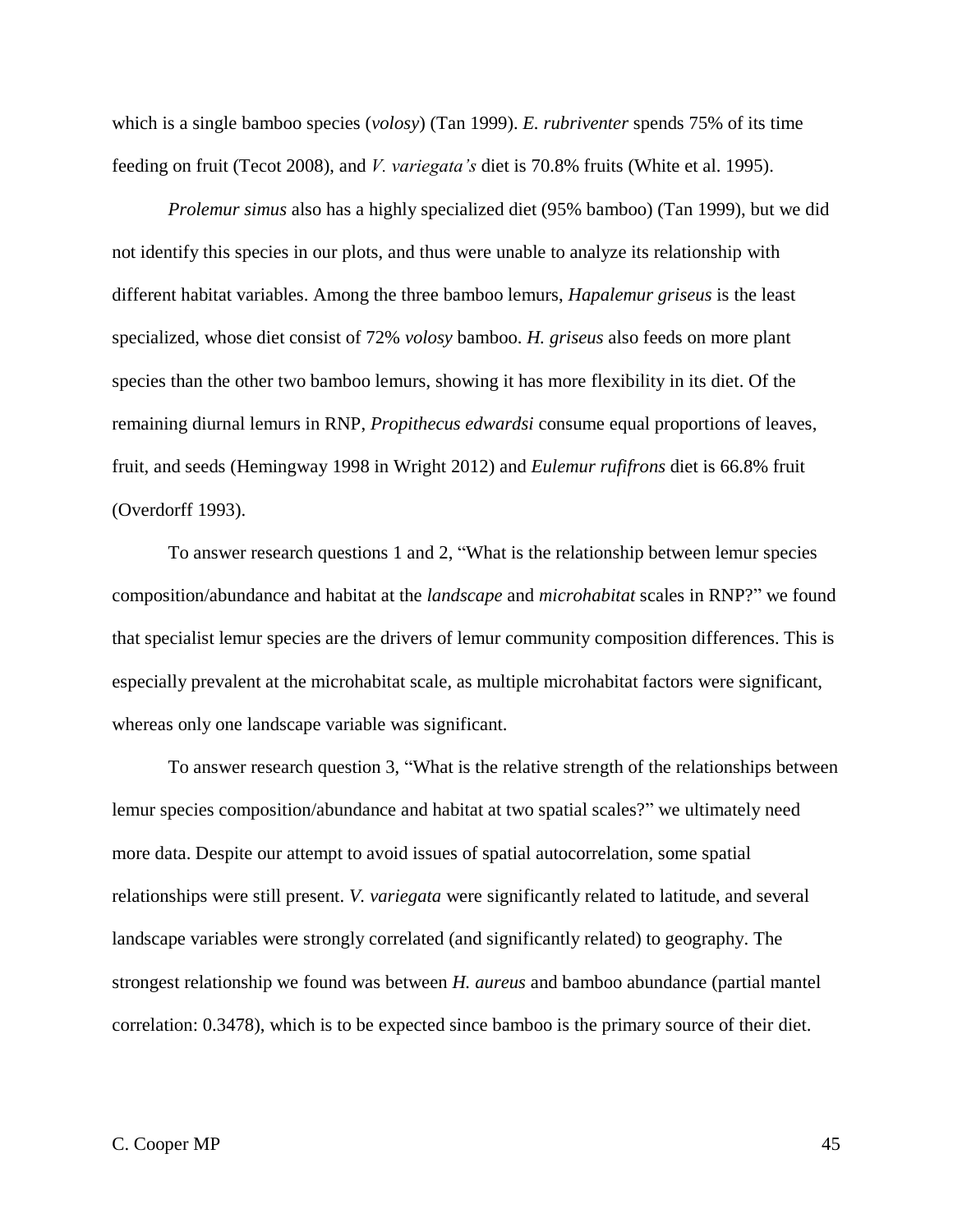Finally, to answer research question 4, "Is there a significant difference in lemur species composition/abundance between Tala, Vato, and Valo?" – no, we did not find a difference in lemurs between sites. It is possible both previously disturbed sites have recovered to a point of sustaining populations of all species, even if they have not recovered fully. Differences are still present between these sites, but they likely are not heavily influencing lemur presence or abundance.

#### *Assessment of Point Plot Methodology for Lemurs*

When implementing random point plot methods for lemur surveys, we found that we had relatively low detection rates making it difficult to reach a species saturation curve (Figure 15). Ideally we would have continued to survey until a species saturation curve had been met to show that all possible species have been sampled, and no new species were likely to be found. However, since lemurs are territorial of their habitat area and will fight to defend their food source, we rarely found more than one species within the 20 meter by 20 meter plots (Rendigs et al. 2003; Wright et al. 2012). We often saw the same group of lemurs at the same plot multiple times. A longer sampling time period, and many more plot surveys, would be necessary to reach a species saturation curve.

When comparing the lemur sightings in plots to all lemur sightings, it appeared that the plots were not entirely representative of lemur composition throughout the area (Figures 11 and 12). Plot observations appeared to overestimate *E. rufifrons*, and underestimate *P. edwardsi* and *P. simus* abundance. This might partially explain why we did not find any significant habitat relationships with these three species. However, lemur observations in plots appeared to be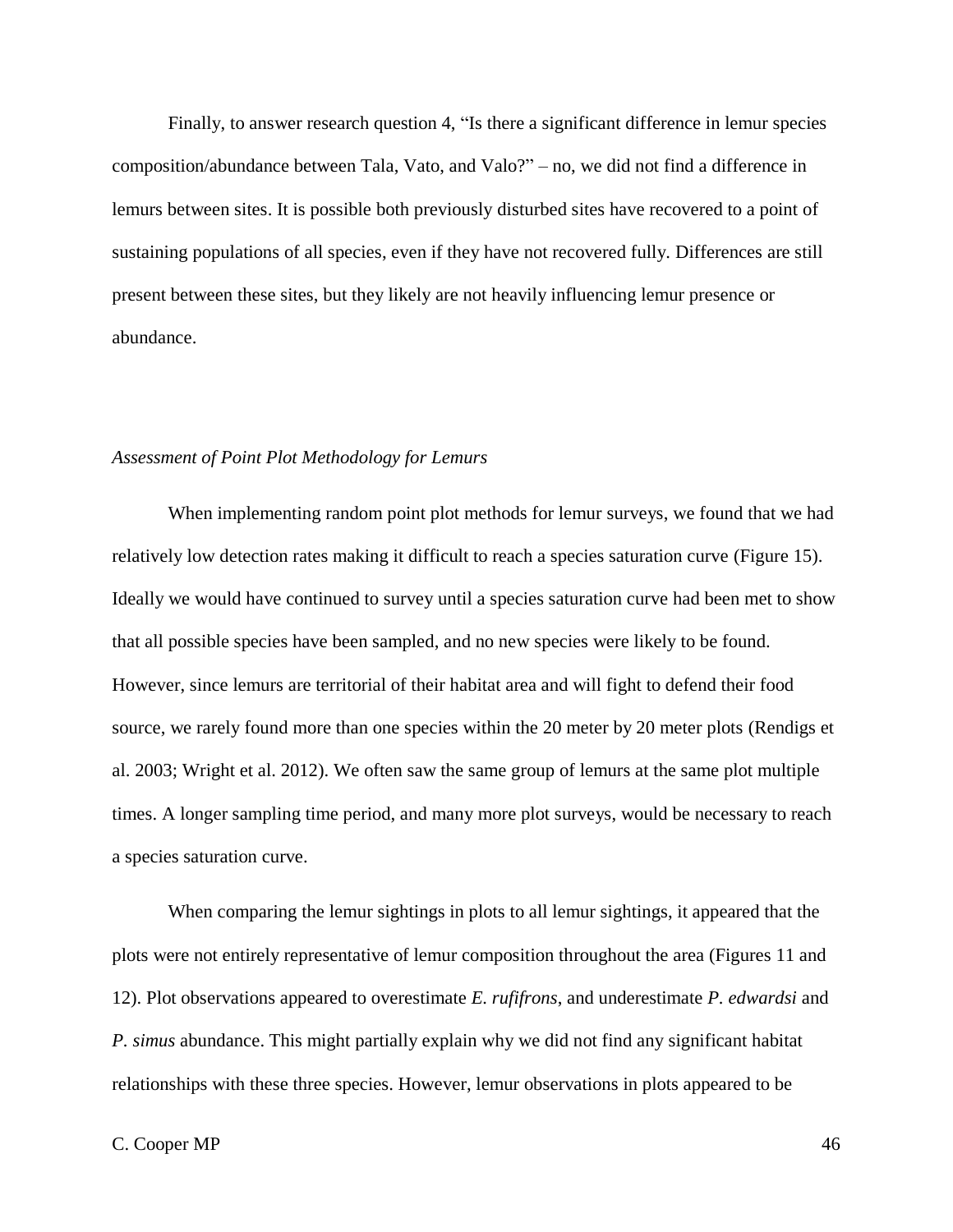representative of the population for *E. rubriventer, H. griseus, H. aureus,* and *V. variegata* (Figure 10). This resulted in finding significance for three of those species. Overall, the plot method works to find significant relationships, but could be greatly improved with a higher sample size, greater sampling effort, and longer sampling period. Even with these improvements, point plots, among other methods, would likely still miss rare species like *P. simus*. To study the relationship between *P. simus* and their habitat, one would have to follow the remaining pair and study the different microhabitats that they visit.

Increasing the plot size or observation area around the plot would also increase the chances of finding more than one species in the area. However, the observation area realistically should not stray far from the plot, as the microhabitat can change rather quickly. If lemurs were observed too far from the plot, it would be difficult to be able to make any conclusions about the relationship between them and their habitat. Increasing the plot size would increase the time it takes to sample the microhabitat. Though, other studies have also used 20 by 20 meter plots (400  $\text{m}^2$ ), and some have reported using larger plots of 500 m<sup>2</sup> (Ralison et al. 2015; Johnson & Overdorff 1999).

## *Limitations*

One of the limitations in this study is understanding the historical boundary between Vato and Valo. The exact mapping of where the logging occurred seems to have been lost over time. It would be quite beneficial for Vato and Valo to be re-mapped designating where the pristine forest ends, and historically altered habitat begins.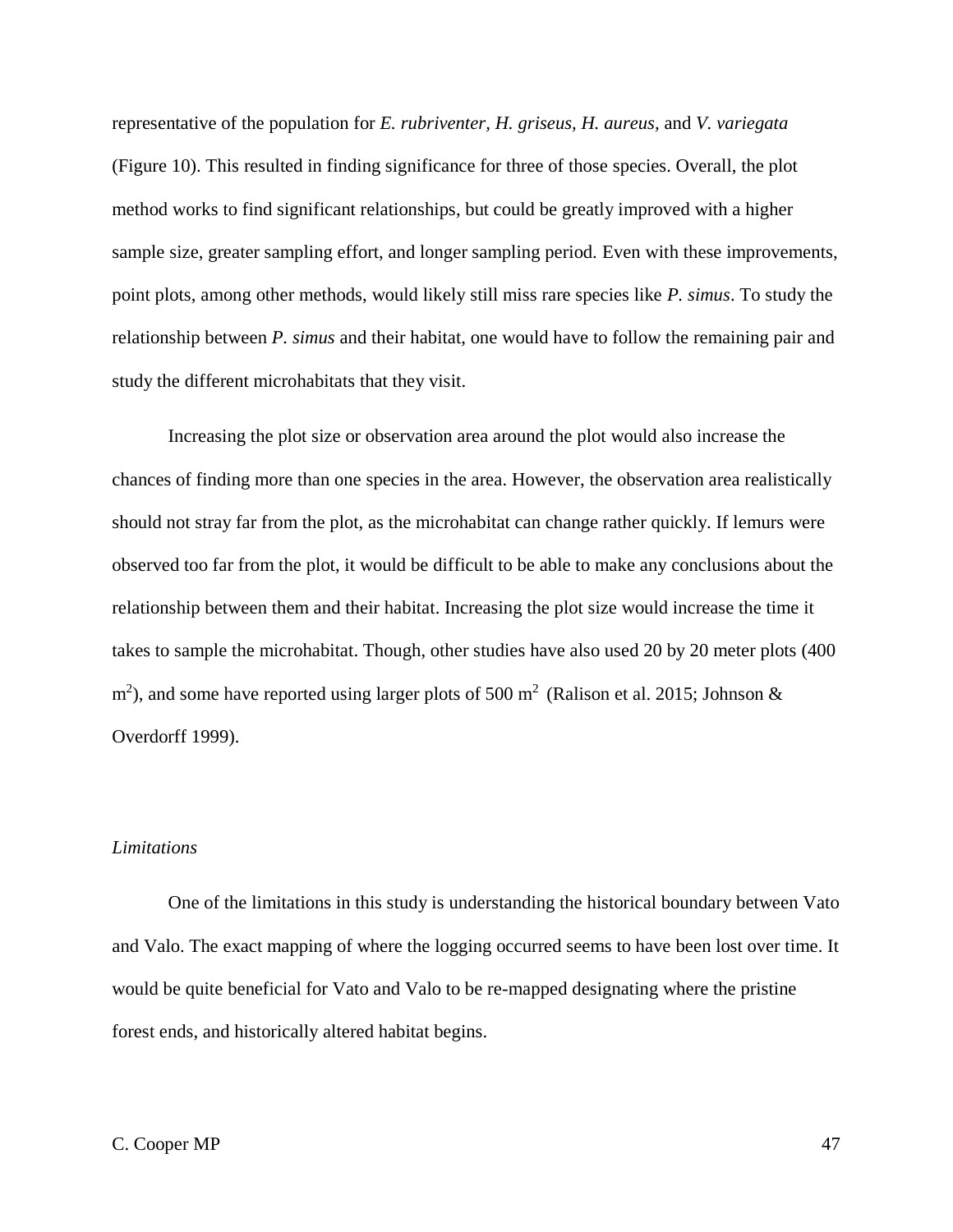Second, due to difficult terrain and time constraints, we were limited to studying areas within RNP where trails were already present. Though it is possible to create new transects by cutting vegetation, for the goals of this study I did not want to alter the microhabitat. Therefore, the plots were always by some degree within walking distance of a trail. Third, by studying one park and creating multiple plots withing the same habitat area, apsects of this study were pseudoreplicated. Ideally, a larger study would apply this methodology to multiple parks or protected areas.

## *Conclusions*

The results of this study show that the microhabitat and landscape characteristics between Tala, Vato, and Valo are significantly different from each other. Some habitat factors have stayed the same since past studies over a decade ago, while some habitat factors have begun to shift. As succession continues post-disturbance, it is possible more similarities between these locations will arise as the ecosystem equilibrates. Despite these habitat differences, lemur abundance and composition do not significantly differ between sites. It is most likely that the habitat factors that most influence their presence or abundance do not differ between sites.

Three of the seven diurnal lemur species in RNP showed significant relationships with different habitat factors, which appeared to be driven by their specialized diets. The one exception is the negative relationship between *E. rubriventer* and distance to camp or research building. At this time we do not have enough evidence to make any assumptions about why this negative relationship occurs. But it is clear that some aspect of anthropogenic presence is driving *E. rubriventer* further from human-occupied areas. Finally, anthropogenic activity such as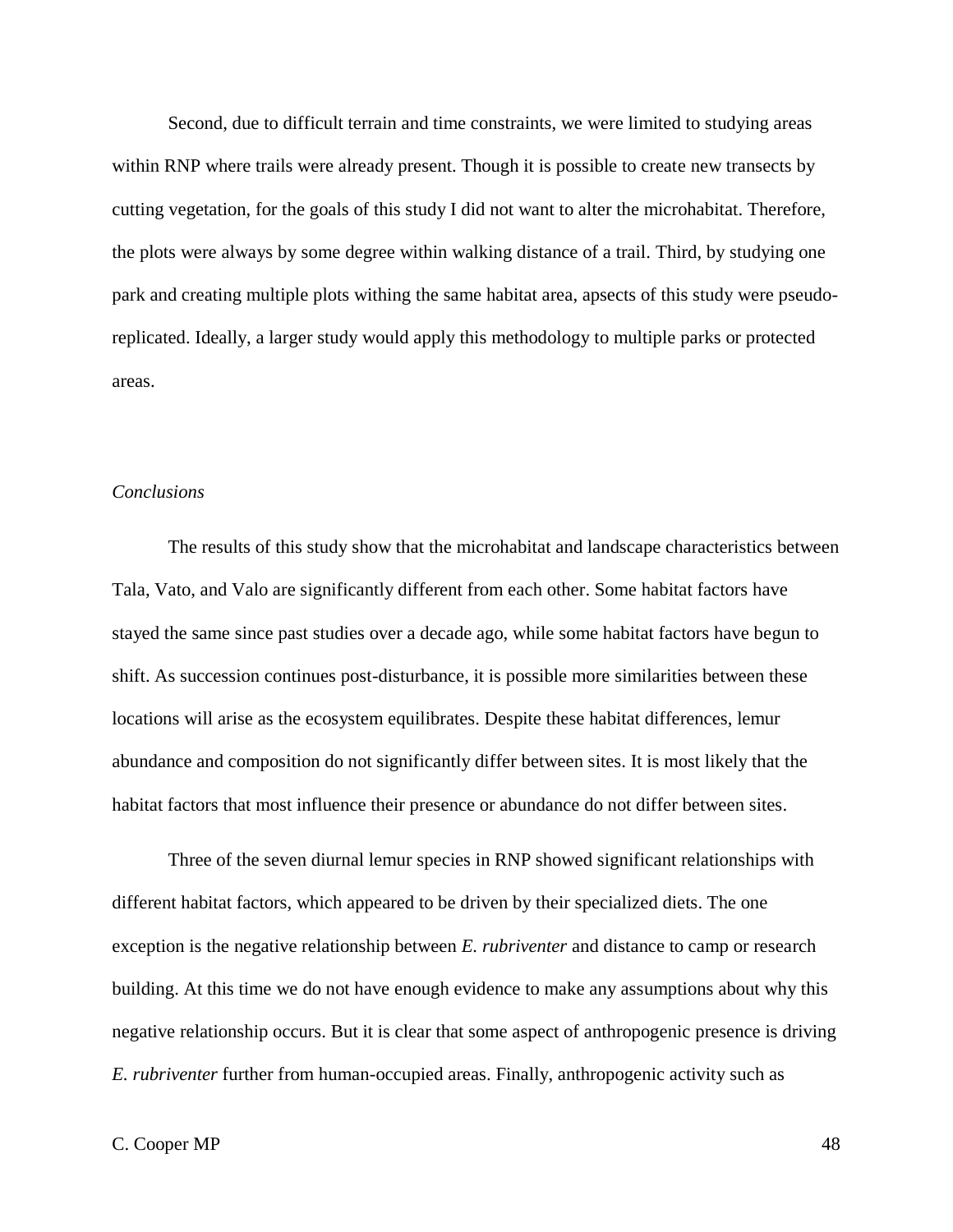cutting trees, crayfishing, and zebu cattle browsing are still present in the park. Though this activity is occurring at such low levels that any potential negative effects from them are negligable.

### *Future Directions*

Future studies would benefit from expanding upon this study by including new research areas throughout RNP, increasing the sample size, sampling effort, and potentially increasing the plot observation area. Essentially, when done on a larger scale, more coclusions could be made about the relationship between lemurs and their environment.. Also, this study could be conducted in other forested areas to see if the same species located in different environments have the same habitat requirements. This would allow us to ask questions like "Do all *V. variegata* require certain canopy cover requirements to occupy an area? Is canopy cover and essential requirement to maintain a *V. variegata* population?" Once the study is repeated in multiple areas, creating a larger sample size, we would be able to apply the results regionally instead of just locally.

The habitat factors I explored are not an exhaustive list. Recording additional habitat characteristics could uncover new relationships. Additional landscape analysis could include distance to nearest water source such as a river or creek. It could also be beneficial to record ancillary data such as temperature, precipitation, air quality, etc. Air quality is especially important to consider during times of tavy, or burning of land for crops, where smoke sweeps across the land. Often ancillary data can explain abnormalities in the data such as on days of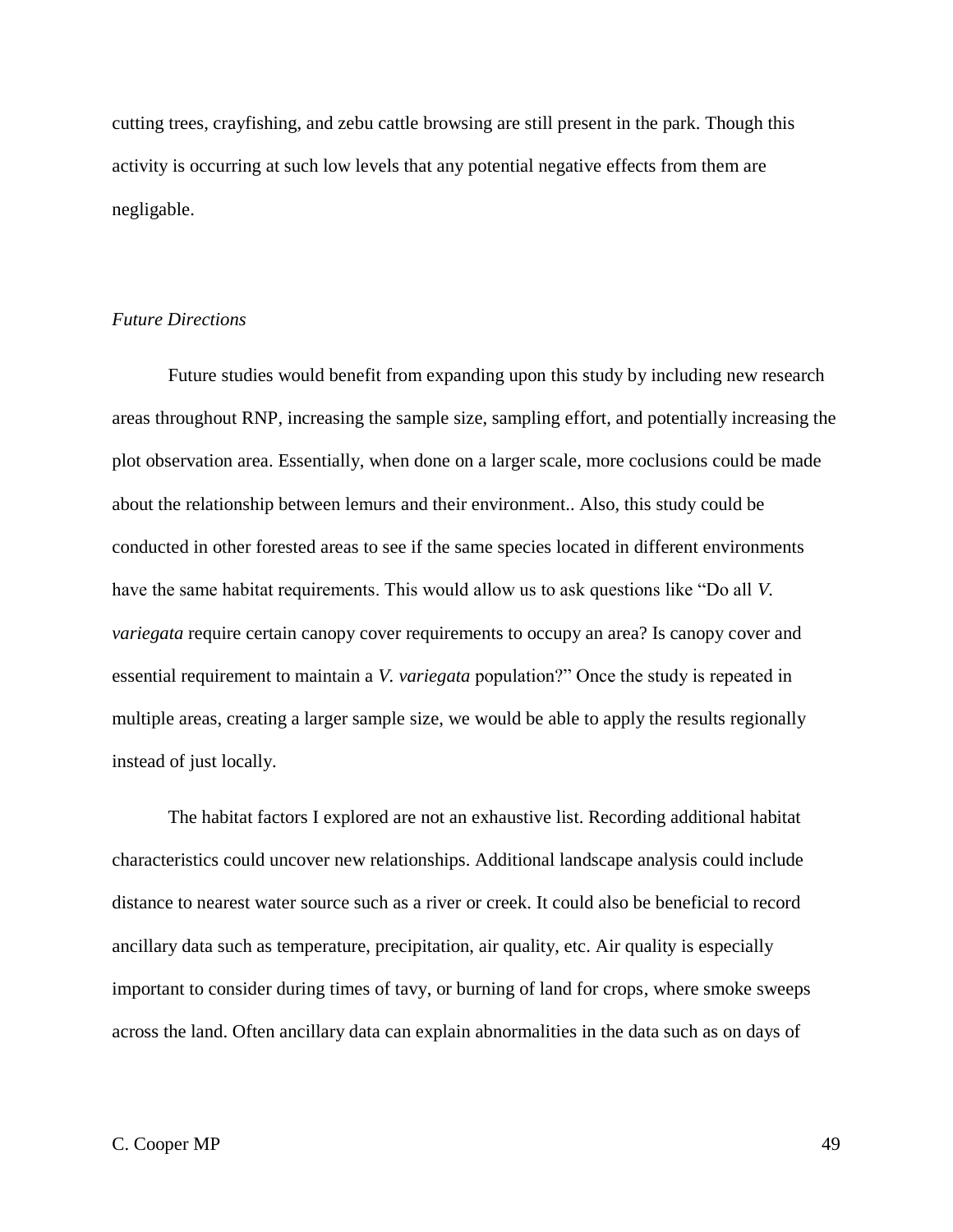heavy rains or extreme heat. Finally, it would be important to conduct the same study on nocturnal species, since so few studies prioritize nocturnal lemurs over diurnal ones.

## *Acknowledgements*

I would like to thank my advisor, Dr. Nicolette Cagle, for her tremendous guidance and support on this project. I thank Eileen Larney for helping me find a research location, and Dr. Patricia Wright for inviting me to study in Ranomafana. I thank the Malagasy government for permitting us to carry out this project, MICET for logistical support, and Centre ValBio for research support. I thank my Malagasy student Andrianantenaina Mirana Fabiolà, and my research technicians Pela Auguste, Randrianantenaina Donné Lucien, and Razafindrakoto Georges.

I thank the Nicholas School International Internship Fund, David Brower Fund, Whitney Chamberlin Fund, Kuzmier-Lee-Nikitine (KLN) Endowment Fund, Environmental Internship Fund, and the Duke University Center for International and Global Studies (DUCIGS) for granting me the funding to carry out this project. I would also like to thank countless friends and family who also supported the project by donating to my GoFundMe account.

I would like to thank Dr. Dean Urban, Dr. Jennifer Swenson, Dr. Ram Oren, and Dr. Leslie Digby for additional research guidance on this project. I thank Nancy Robbins for assisting with equipment purchasing, Emily Mills for trouble-shooting GPS technical difficulties, and Dr. Peter Harrell for his ArcMap guidance. I thank Dr. Tara Clarke, Isabelle Clark, and Charlie Welch for advice on preparing for research in Madagascar. I thank Dr. Erika Weinthal, Sue Smith, Dr. Deb Wodjcik, Cynthia Peters, Julie Moushon, Luke Dollar, and Duke Lemur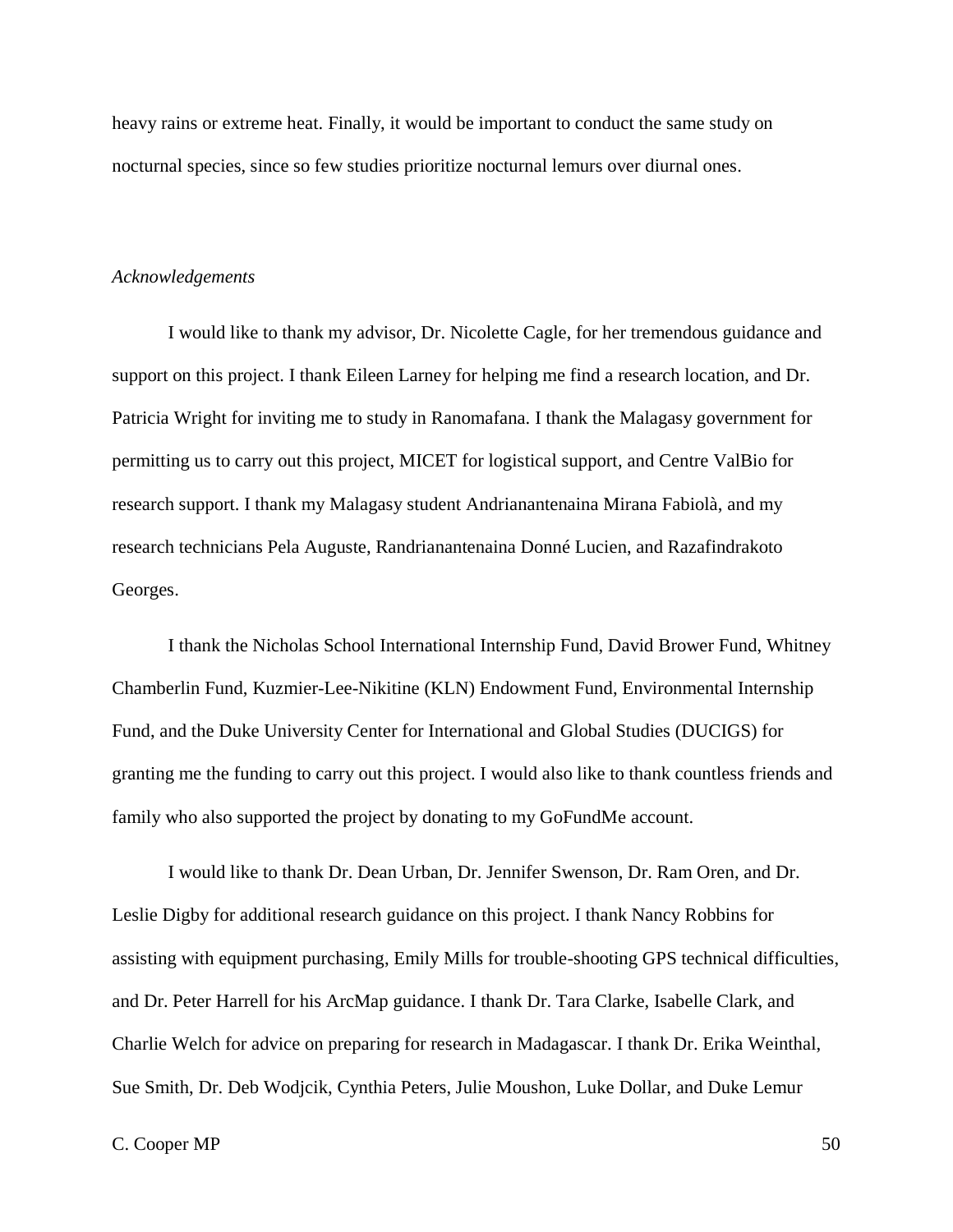Center staff for their support during my first few weeks in Madagascar. Finally, I am incredibly grateful to my friends and family for their limitless encouragment.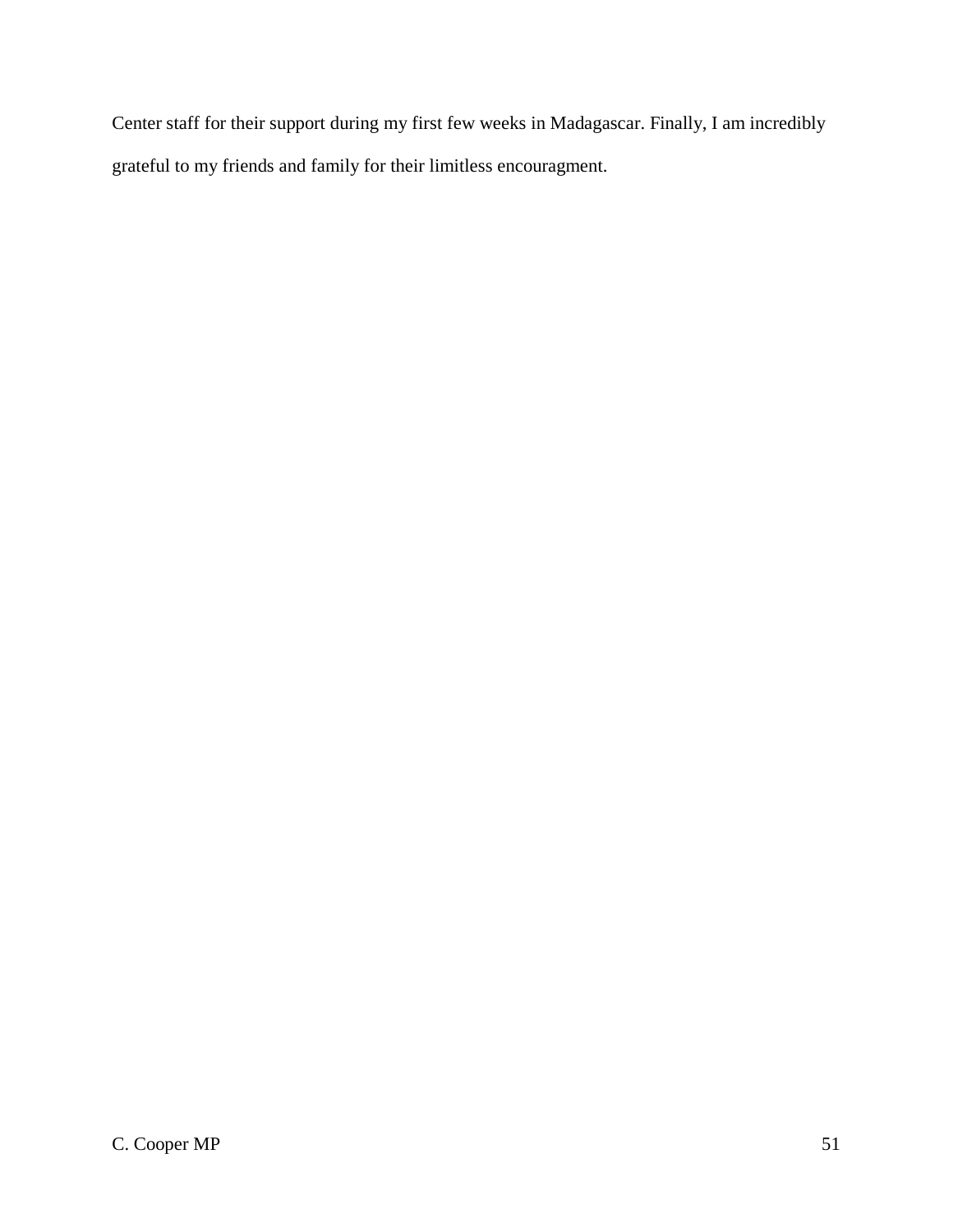# **Appendix I**

## *Definitions*

- 1. Signs of anthropogenic/human presence
	- a. Lemur traps (or any animal trap)
	- b. Cattle dung
	- c. Cut trees
	- d. Cut branches
	- e. Machete cuts
	- f. Signs of fire
	- g. Trees exploited for honey
	- h. Presence of humans not part of research team
	- i. Stripped bark

| <b>Latin Name</b>               | <b>Common Name</b>                                    | <b>Home Range (hectares)</b>    | <b>Status</b> |
|---------------------------------|-------------------------------------------------------|---------------------------------|---------------|
| Avahi peyrierasi                | Peyrierasi's woolly lemur                             | $1$ (IUCN)                      | VU            |
| Cheirogaleus sp.                | Not yet described (Dwarf<br>Lemur)                    | Not yet known                   | DD            |
| Daubentonia<br>madagascariensis | Aye-aye                                               | 31-214 (Sterling 1993)          | EN            |
| Eulemur rufifrons               | Red-fronted lemur                                     | 100-300 (Tan 1999)              | <b>NT</b>     |
| Eulemur rubriventer             | Red-bellied lemur                                     | 19-40 (Tan 1999)                | VU            |
| Hapalemur aureus                | Golden bamboo lemur                                   | 26 (Tan 1999)                   | CR            |
| Hapalemur griseus               | Gray gentle bamboo lemur                              | 15-20 (IUCN, Tan 1999)          | VU            |
| Lepilemur microdon              | Small toothed sportive lemur                          | $0.5 - 1.5$ (Porter 1998)       | EN            |
| Microcebus rufus                | Brown mouse lemur/ Rufous<br>mouse lemur              | Not yet known (Atsalis<br>2000) | VU            |
| Prolemur simus                  | Greater bamboo lemur                                  | 40-62 (IUCN, Tan 1999)          | CR            |
| Propithecus edwardsi            | Milne Edward's sifaka                                 | 100-250 (Tan 1999)              | EN            |
| Varecia variegata<br>editorium  | Black and white ruffed<br>lemur/Southern ruffed lemur | 127 (IUCN)                      | <b>CR</b>     |

**Table 18**: All Lemur Species Found in RNP

 $*NT = near the the area, VU = vulnerable, EN = endangered, CR = critically endangered, DD =$ data deficient. Status based on IUCN 2014 assessment.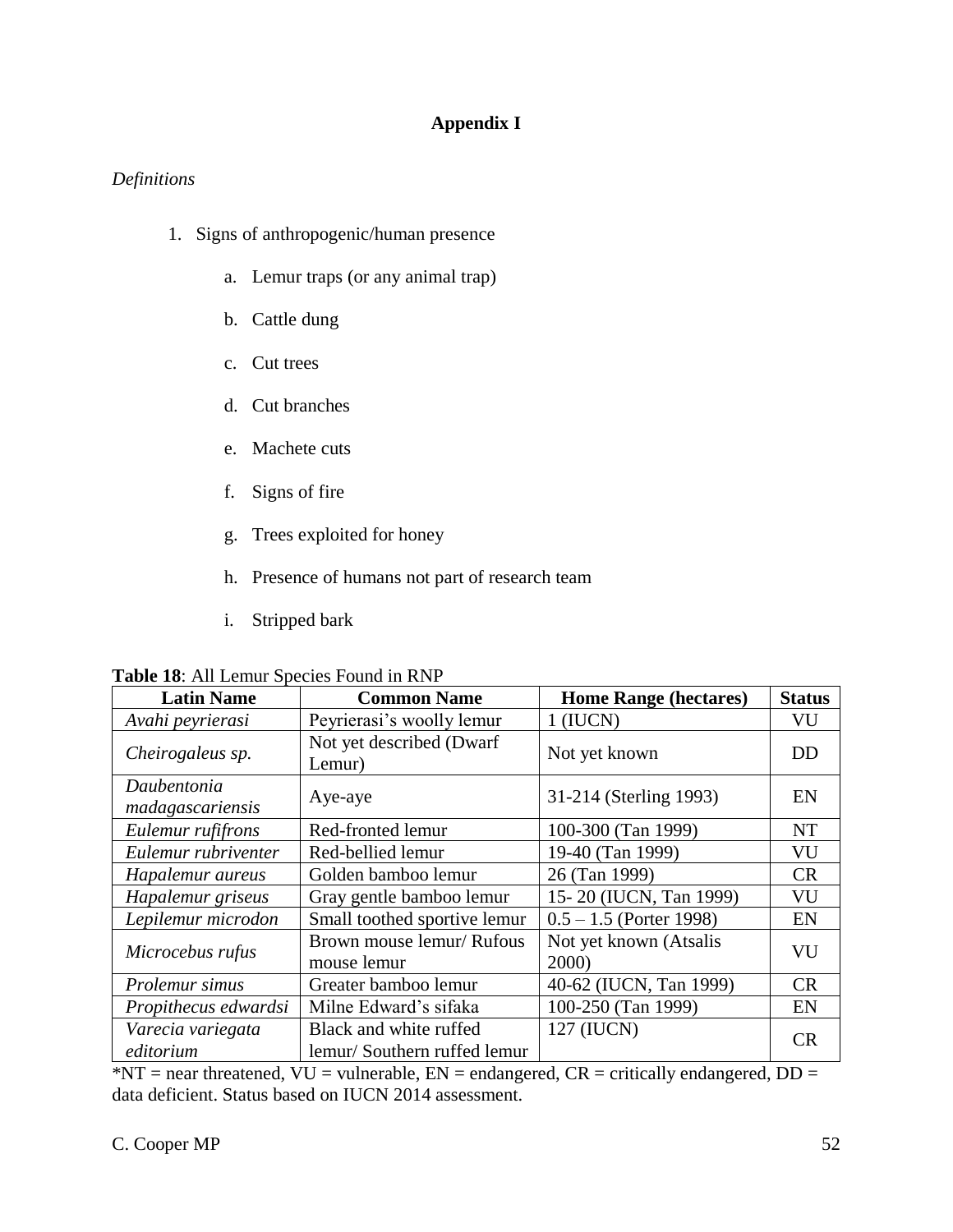## *Annotated Bibliography on Anthropogenic Impacts on Lemurs*

Lehman, S.M., Rajaonson, A. & Day, S., 2006a. Edge effects and their influence on lemur density and distribution in southeast Madagascar. *American Journal of Physical Anthropology*, 129(2), pp.232–241.

• Lehman et al found that some lemurs are either positively affected or not affected by forest edges in Vohibola III Classified Forest. This included two diurnal species, *Hapalemur griseus griseus* (Eastern lesser bamboo lemur), and *Eulemur rubriventer* (redbellied lemur), and two nocturnal species, *Microcebus rufus* (Rufous mouse lemur), and *Avahi laniger* (Eastern wooly lemur). The authors state that more data are needed on how forest edges affect lemurs in other areas of Madagascar.

Lehman, S.M., Rajaonson, A. & Day, S., 2006b. Edge effects on the density of *Cheirogaleus major*. *International Journal of Primatology*, 27(6), pp.1569–1588.

• Lehman et al also found that *Cheirogaleus major* (the greater dwarf lemur) is negatively affected by forest edges in Vohibola III Classified Forest. The results showed that the greatest dwarf lemur densities were found 700-1250 meters from the forest edge. They also found that *Cheirogaleus major* correlated with tree DBH since larger DBH trees produced the fruit in *Cheirogaleus major*'s diet.

Bublitz, D.C. et al., 2015. Pathogenic enterobacteria in lemurs associated with anthropogenic disturbance. *American Journal of Primatology*, 77(3), pp.330–337.

• With increasing habitat overlap between lemurs and humans, there is an increase of contact between the two. This increases lemurs exposures to new pathogens. Bublitz et al compared lemurs in an intact forest to those in a degraded forest in Ranomafana National Park. The results found that only lemurs in the degraded habitat tested positive for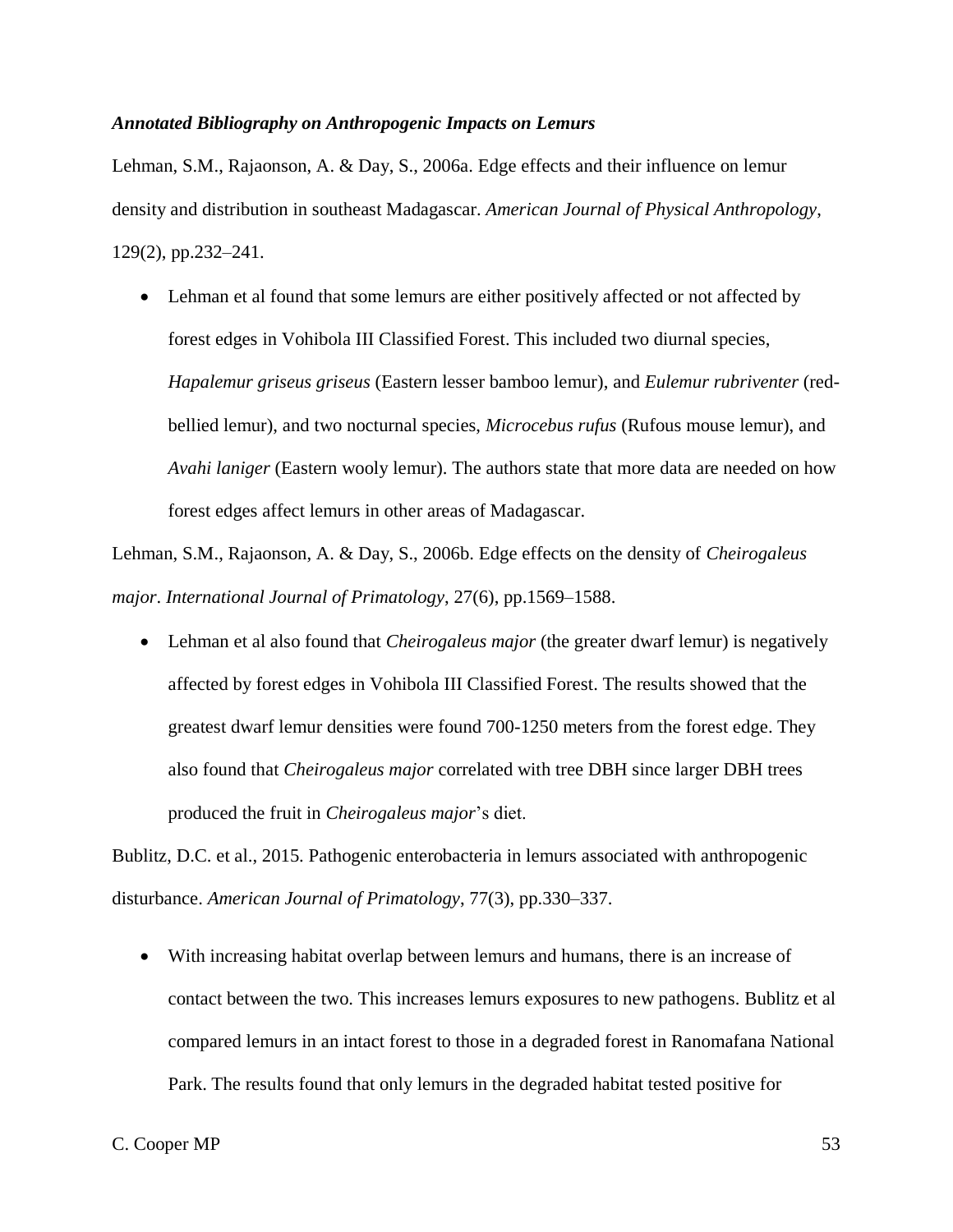pathogens, and they were the same pathogens that were found in human, cattle, and rodent fecal samples as well. Therefore, lemurs in more anthropogenically disturbed sites were at a greater risk for infection.

Dunham, A.E. et al., 2008. Evaluating effects of deforestation, hunting, and El Niño events on a threatened lemur. *Biological Conservation*, 141(1), pp.287–297.

• Dunham et al used population modeling to see how deforestation, hunting, and El Niño events affected lemur populations. Authors noted that habitat decline was mostly caused by slash and burn agriculture. Model results showed that deforestation and hunting, even at conservative levels, would result in considerable lemur population declines. Modeling El Nino events found that they decrease lemur fecundity. Authors note more data is needed on "relation between habitat quality and its effect on viatal rates for each subpopulation."

Ganzhorn, J.U., 1995. Low-level forest disturbance effects on primary production , leaf chemistry , and lemur populations. *Ecology*, 76(7), pp.2084–2096.

• Ganzhorn looked at low-intensity logging in western Madagascar and found that logging exposed trees to more sunlight which resulted in a higher protein content. Therefore the leaves had a higher leaf quality, which would be beneficial for folivores. Ganzhorn also found that fruit production increased, which would be beneficial for frugivores. Overall, Ganzhorn found more lemurs of all species in the low-intensity logged areas than in the pre-logged state, but found a decline in lemurs in high-intensity logging areas.

Herrera, J.P. et al., 2011. The effects of habitat disturbance on lemurs at Ranomafana National Park, Madagascar. *International Journal of Primatology*, 32(5), pp.1091–1108.

• Herrera et al surveyed a heavily logged forest and a lightly diturbed forest using

C. Cooper MP 54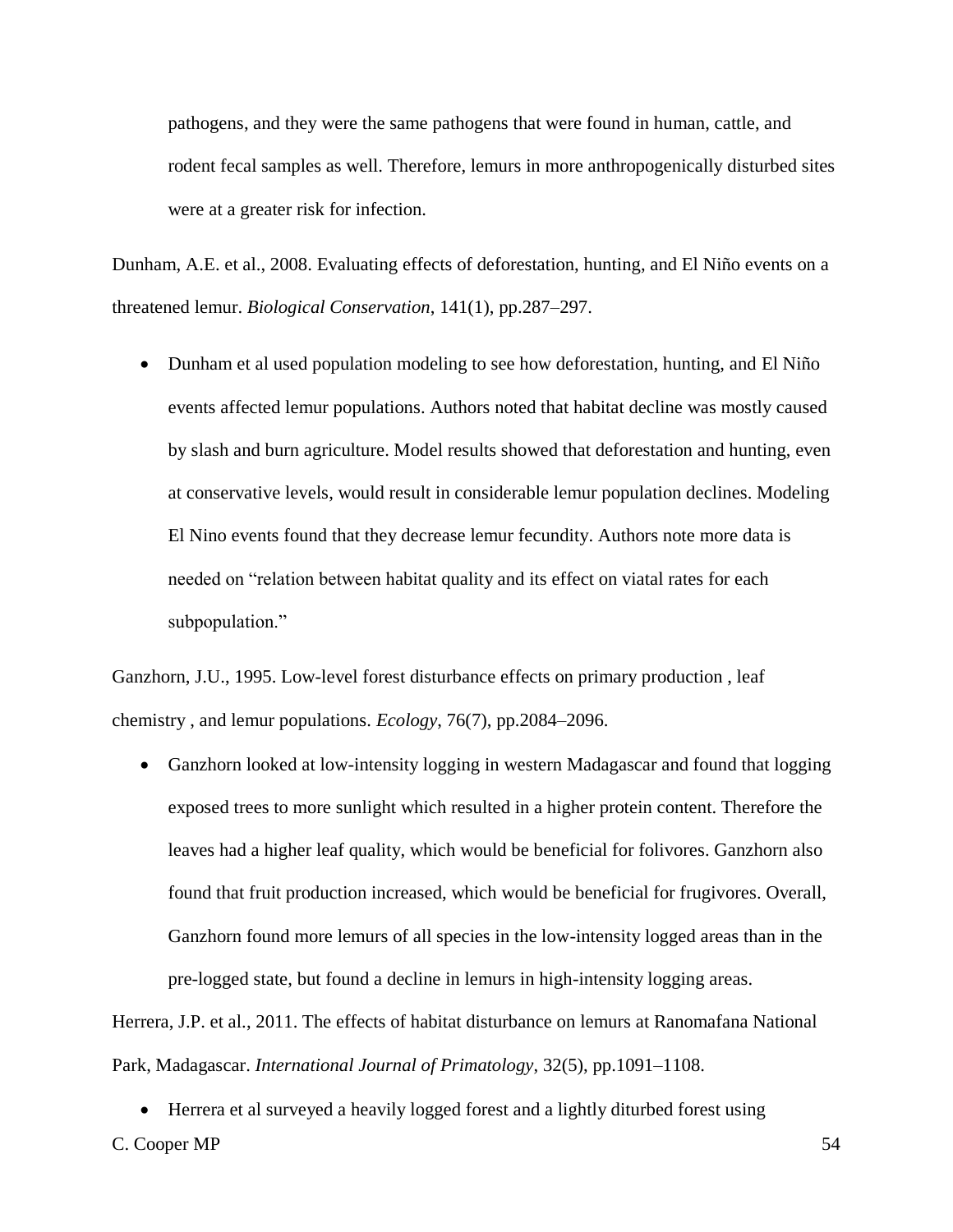circuitous survey routes on pre-existing trails where possible in Ranomafana National Park. They found that *Avahi peyierasi* abundance was higher in the lightly disturbed forest, whereas *Microcebus rufus* abundance was higher in the heavily logged forest. *Varecia variegata* were only found in the lightly disturbed forest. *Eulemur rubriventer* was found in similar abundances at both sites.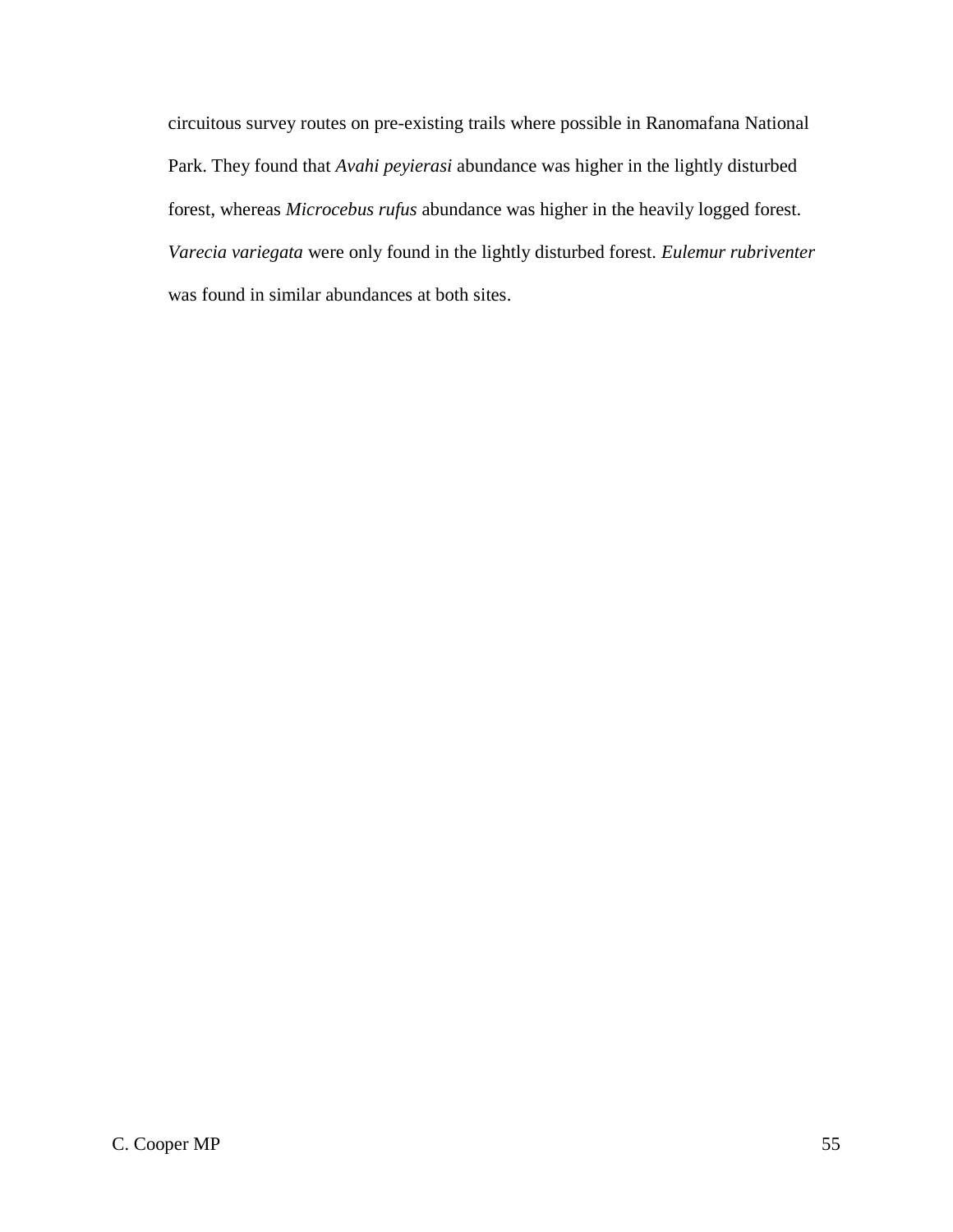# *Additional Figures and Tables*

**Table 19**: Pearson product moment correlations among microhabitat features. Correlations above 0.5 are highlighted.

| Variable                             | $#$ tree<br>species | canopy<br>cover    | diameter<br>crown                                  |                                               | <b>DBH</b>                   | $\frac{4}{1}$                                       | $\begin{array}{c} \text{\#} \\ \text{dead} \\ \text{trees} \\ 0.41 \\ \end{array}$ | ground<br>cover                                                                                | $b$ amboo<br>stalks                                      | flowering<br>trees                                                                                                | fruiting trees                                                                                                                                  |
|--------------------------------------|---------------------|--------------------|----------------------------------------------------|-----------------------------------------------|------------------------------|-----------------------------------------------------|------------------------------------------------------------------------------------|------------------------------------------------------------------------------------------------|----------------------------------------------------------|-------------------------------------------------------------------------------------------------------------------|-------------------------------------------------------------------------------------------------------------------------------------------------|
|                                      |                     |                    |                                                    |                                               |                              |                                                     |                                                                                    |                                                                                                |                                                          |                                                                                                                   |                                                                                                                                                 |
| # tree species                       | $\frac{0}{1}$       | $\frac{0.52}{1.0}$ |                                                    |                                               |                              |                                                     |                                                                                    |                                                                                                |                                                          |                                                                                                                   |                                                                                                                                                 |
| canopy cover                         |                     |                    |                                                    |                                               |                              |                                                     |                                                                                    |                                                                                                |                                                          |                                                                                                                   |                                                                                                                                                 |
| diameter<br>crown                    |                     |                    | $\begin{array}{c} 0.31 \\ 0.22 \\ 1.0 \end{array}$ | tree<br>height<br>0.48<br>0.15<br>0.64<br>1.0 | 0.25<br>0.17<br>0.79<br>0.54 | $\frac{0.62}{0.41}$<br>0.26<br>0.24<br>0.42<br>0.10 | 0.32                                                                               | $\begin{array}{c} 0.52 \\ 0.59 \\ 0.35 \\ 0.13 \\ 0.027 \\ 0.093 \\ 1.0 \\ 1.0 \\ \end{array}$ | $0.29$<br>$0.13$<br>$0.63$<br>$0.37$<br>$0.37$<br>$0.34$ | $\begin{array}{cc}\n 0.17 \\  0.12 \\  0.35 \\  0.35 \\  0.2 \\  0.17 \\  0.12 \\  0.03 \\  0.02 \\  \end{array}$ | $\frac{1}{100}$ $\frac{1}{000}$ $\frac{1}{000}$ $\frac{1}{000}$ $\frac{1}{000}$ $\frac{1}{000}$ $\frac{1}{000}$ $\frac{1}{000}$ $\frac{1}{000}$ |
| tree height                          |                     |                    |                                                    |                                               |                              |                                                     |                                                                                    |                                                                                                |                                                          |                                                                                                                   |                                                                                                                                                 |
| <b>HEO</b>                           |                     |                    |                                                    |                                               |                              |                                                     |                                                                                    |                                                                                                |                                                          |                                                                                                                   |                                                                                                                                                 |
| $#$ trees                            |                     |                    |                                                    |                                               |                              |                                                     | $\begin{array}{c} 0.18 \\ 0.21 \\ 0.43 \\ 1.0 \end{array}$                         |                                                                                                |                                                          |                                                                                                                   |                                                                                                                                                 |
| # dead trees                         |                     |                    |                                                    |                                               |                              |                                                     |                                                                                    |                                                                                                |                                                          |                                                                                                                   |                                                                                                                                                 |
| ut<br>pound cover<br>pamboo<br>*alks |                     |                    |                                                    |                                               |                              |                                                     |                                                                                    |                                                                                                |                                                          |                                                                                                                   |                                                                                                                                                 |
|                                      |                     |                    |                                                    |                                               |                              |                                                     |                                                                                    |                                                                                                | $\frac{0}{1.0}$                                          |                                                                                                                   |                                                                                                                                                 |
|                                      |                     |                    |                                                    |                                               |                              |                                                     |                                                                                    |                                                                                                |                                                          |                                                                                                                   |                                                                                                                                                 |
|                                      |                     |                    |                                                    |                                               |                              |                                                     |                                                                                    |                                                                                                |                                                          | 1.0                                                                                                               | 0.13                                                                                                                                            |
|                                      |                     |                    |                                                    |                                               |                              |                                                     |                                                                                    |                                                                                                |                                                          |                                                                                                                   |                                                                                                                                                 |
| flowering<br>trees<br>fruiting       |                     |                    |                                                    |                                               |                              |                                                     |                                                                                    |                                                                                                |                                                          |                                                                                                                   | $\overline{1.0}$                                                                                                                                |
| trees                                |                     |                    |                                                    |                                               |                              |                                                     |                                                                                    |                                                                                                |                                                          |                                                                                                                   |                                                                                                                                                 |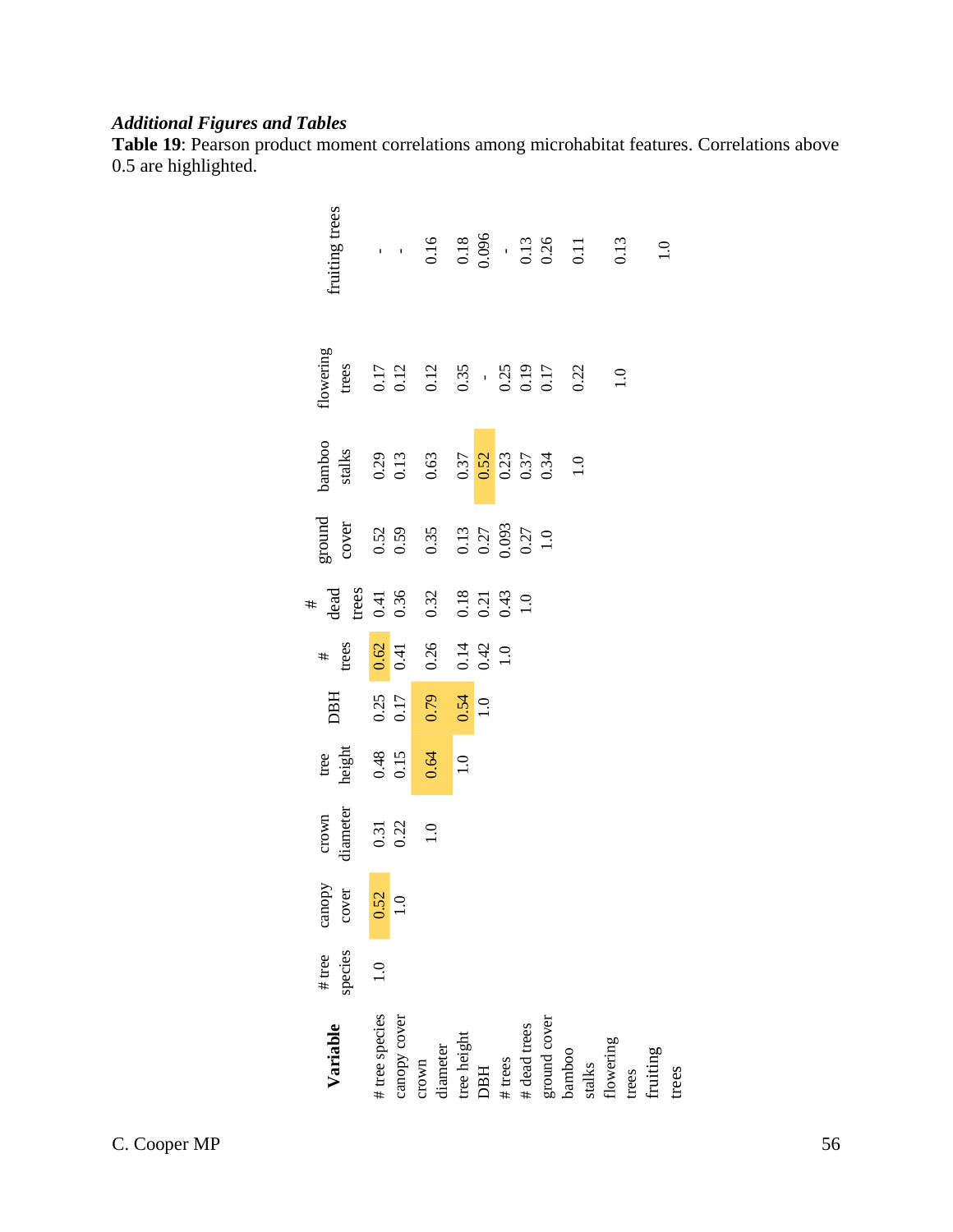|                                    | Zebu                                       | $\overline{C}$      | Distance to    | Distance to      | Distance to          | Distance to              |                  |                    |                     |
|------------------------------------|--------------------------------------------|---------------------|----------------|------------------|----------------------|--------------------------|------------------|--------------------|---------------------|
| Variable                           | $\mathbf{p}\mathbf{o}\mathbf{o}\mathbf{p}$ | trees               | main trail     | camp             | main forest          | forest patch             | Elevation        | Latitude           | Longitude           |
| Zebu poop                          | 1.0                                        | $\frac{0.055}{1.0}$ | 0.16           | $0.22$<br>0.19   | edge<br>0.20<br>0.17 | $^{edge}_{0.15}$<br>0.15 | $0.34$<br>$0.21$ |                    | $\frac{0.12}{0.22}$ |
| Cut trees                          |                                            |                     | $\overline{1}$ |                  |                      |                          |                  | 0.37               |                     |
| Distance to<br>main trail          |                                            |                     | $\frac{0}{1}$  | 0.30             | 0.16                 | 0.40                     | 0.19             | 0.22               | 0.27                |
| camp<br>Distance to<br>Distance to |                                            |                     |                | $\overline{1.0}$ | 0.40                 | 0.52                     | 0.19             | 0.064              | 0.15                |
| main forest edge                   |                                            |                     |                |                  | 1.0                  | 0.88                     | 0.82             | 0.20               | 0.63                |
| forest patch<br>Distance to        |                                            |                     |                |                  |                      | $\overline{1.0}$         | 0.74             | 0.18               | 0.62                |
| edge<br>Elevation<br>Latitude      |                                            |                     |                |                  |                      |                          | $\frac{0}{1}$    |                    |                     |
| Longitude                          |                                            |                     |                |                  |                      |                          |                  | $\frac{0.32}{1.0}$ | 0.67<br>1.0         |

**Table 20**: Pearson product moment correlations among landscape and geographic features. Correlations above 0.5 are highlighted.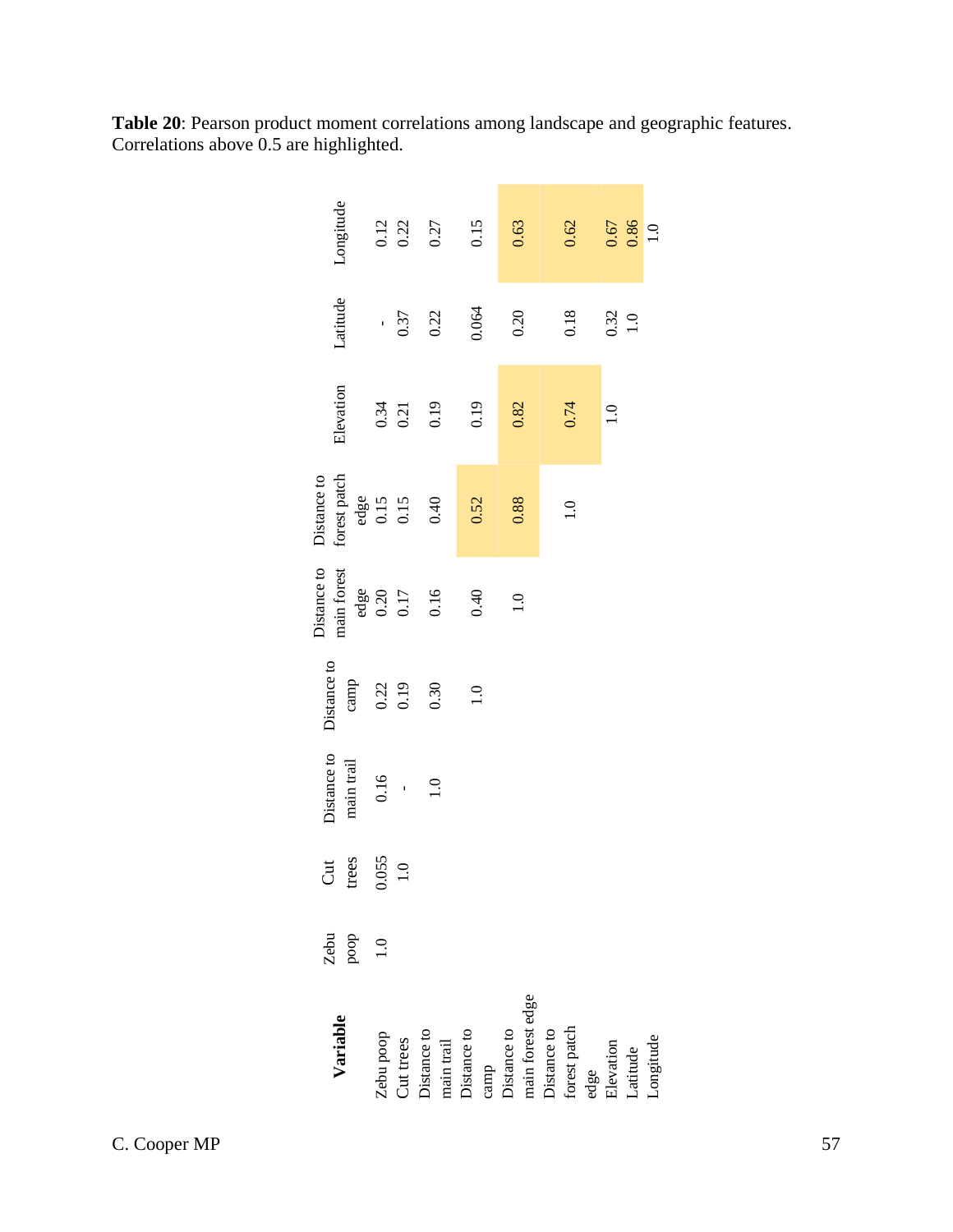

Figure 13: The boundary between Vato and Valo is indistinct. Though, for the purposes of this study, Vato was the northwestern most part of the trail system, and Valo was the southeastern most part of the trail system.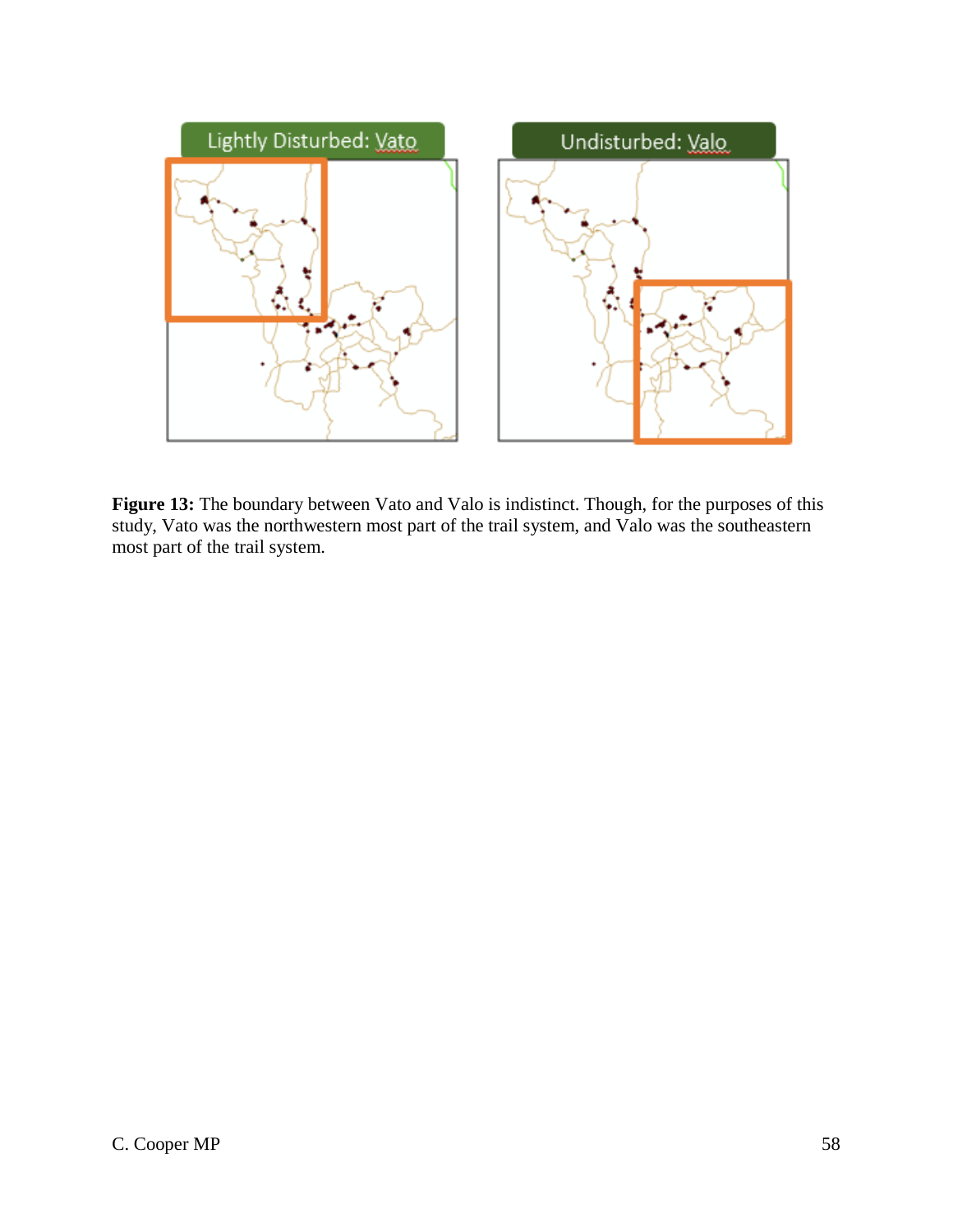

Figure 14: The land cover within the park is mostly humid forest, but some patches of degraded humid forest and cultivation are within the larger humid forest matrix.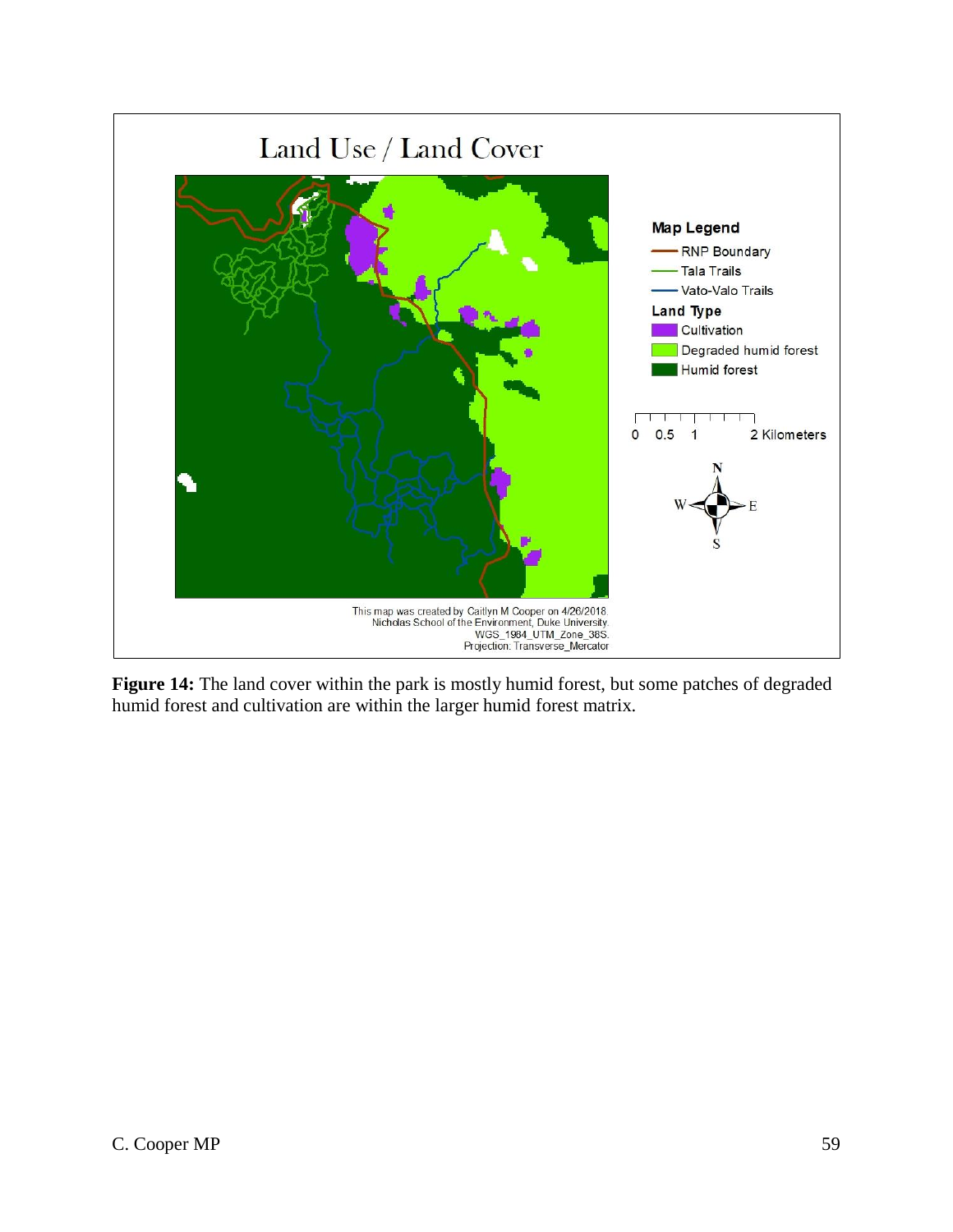

Figure 15: Species accumulation curves of number of new lemur species seen with each new visit to the plot. Plots 101 – 112 are located in Talatakely, Plots 201 – 206 are located in Valohoaka,, and plots 302 – 304 are located in Vatoharanana.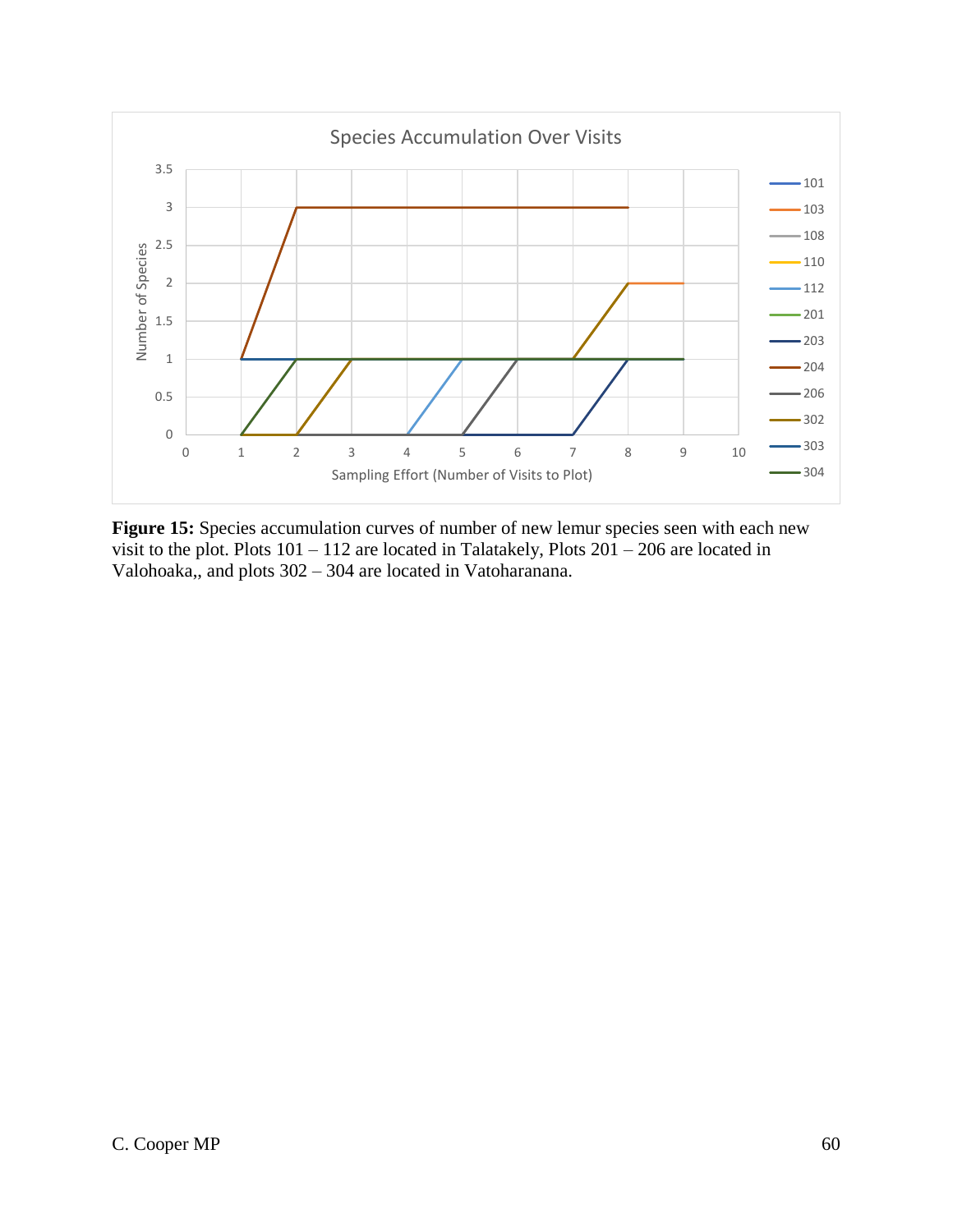#### **Citations**

- Atsalis, S., 2000. Spatial distribution and population composition of the brown mouse lemur (Microcebus rufus) in Ranomafana National Park, Madagascar, and its implications for social organization. *American Journal of Primatology*, 51(1), pp.61–78.
- Balko, E.A. & Underwood, H.B., 2005. Effects of forest structure and composition on food availability for Varecia variegata at Ranomafana National Park, Madagascar. *American Journal of Primatology*, 66(1), pp.45–70.
- Ballhorn, D.J., Rakotoarivelo, F.P. & Kautz, S., 2016. Coevolution of Cyanogenic Bamboos and Bamboo Lemurs on Madagascar. , pp.1–25.
- Brooks, T.M., Pimm, S.L. & Oyugi, J.O., 1999. Time lag between deforestation and bird extinction in tropical forest fragments. *Conservation Biology*, 13(5), pp.1140–1150. Available at: http://dx.doi.org/10.1046/j.1523-1739.1999.98341.x.
- Brown, K.A. & Gurevitch, J., 2004. Long-term impacts of logging on forest diversity in Madagascar. *Proceedings of the National Academy of Sciences of the United States of America*, 101(16), pp.6045–6049. Available at: http://www.pnas.org/content/101/16/6045.full%5Cnpapers3://publication/doi/10.1073/pnas.
- Bublitz, D.C. et al., 2015. Pathogenic enterobacteria in lemurs associated with anthropogenic disturbance. *American Journal of Primatology*, 77(3), pp.330–337.
- Cadle, J.E., 2014. Natural History and Taxanomic Notes on Liopholidophis grandidieri Mocquard, an Upland Rain Forest Snake From Madagascar (Serpentes: Lamprophiidae: Pseudoxyrhophiinae). *Herpetological Conservation and Biology*, 9(2), pp.406–416.

Chen, J., Franklin, J.F. & Spies, T.A., 1992. Vegetation Responses to Edge Environments in

0401456101.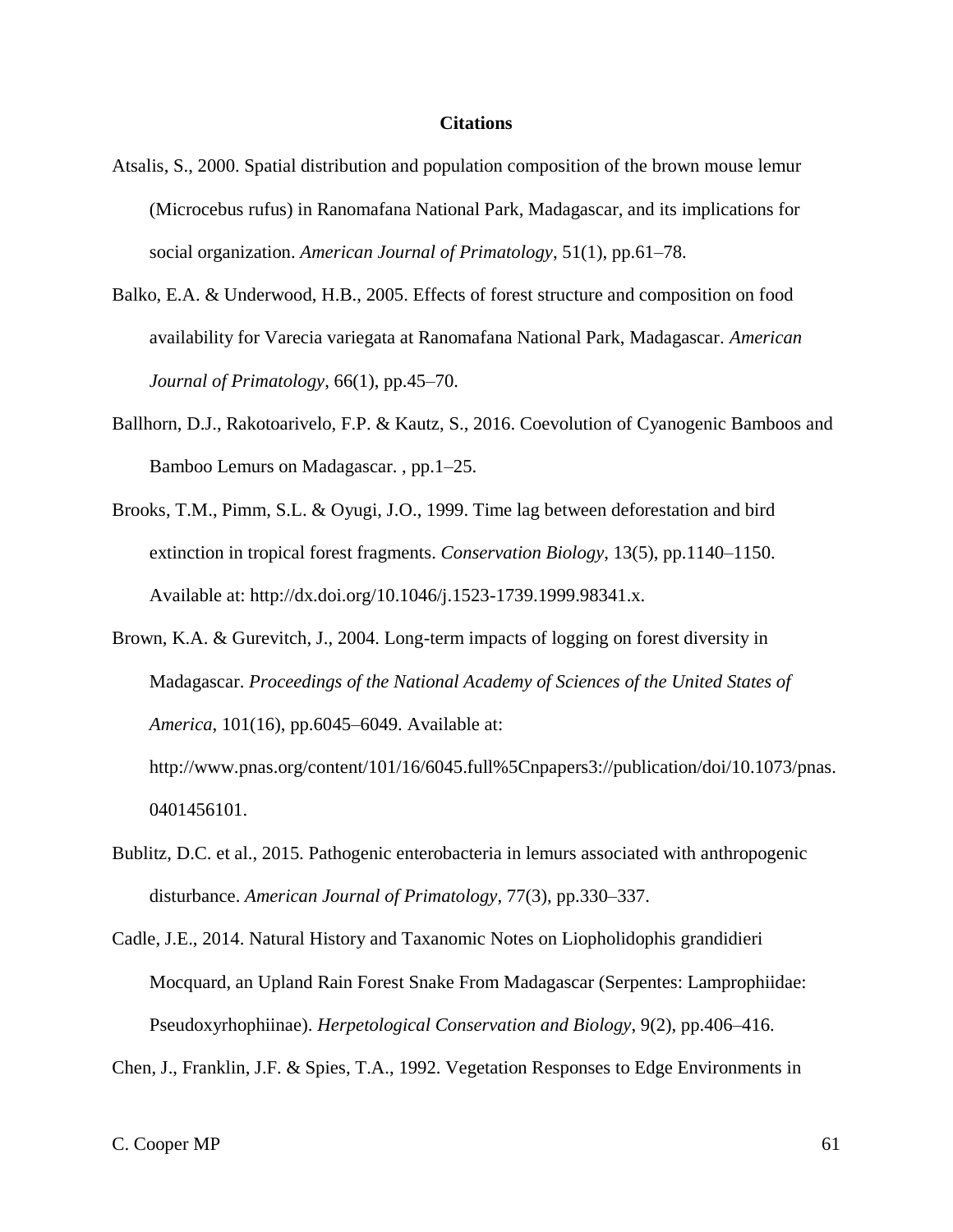Old-Growth Douglas-Fir Forests. *Ecological Applications*, 2(4), pp.387–396.

- Crouse, D. et al., 2015. *Lemur face recognition: Tracking a threatened species and individuals with minimal impact*,
- Dudley, N. & Vallauri, D., 2005. Restoration of Deadwood as a Critical Microhabitat in Forest Landscapes. In *Forest Restoration in Landscapes: Beyond Planting Trees*. New York: Springer, pp. 203–207.
- Dunham, A.E. et al., 2008. Evaluating effects of deforestation, hunting, and El Niño events on a threatened lemur. *Biological Conservation*, 141(1), pp.287–297.
- Fish, K.D. et al., 2007. Coprophagy by Wild Ring-Tailed Lemurs ( Lemur catta ) in Human-Disturbed Locations Adjacent to the Beza Mahafaly Special Reserve , Madagascar. *American Journal of Physical Anthropology*, 69, pp.713–718.
- Ganzhorn, J.U., 1995. Low-level forest disturbance effects on primary production , leaf chemistry , and lemur populations. *Ecology*, 76(7), pp.2084–2096.
- Gibson, L.A., 2011. The importance of incorporating imperfect detection in biodiversity assessments: a case study of small mammals in an Australian region. *Diversity and Distributions*, 17, pp.613–623.
- Glessner, K.D.G. & Britt, A., 2005. Population density and home range size of Indri indri in a protected low altitude rain forest. *International Journal of Primatology*, 26(4), pp.855–872.
- Harper, G.J. et al., 2007. Fifty years of deforestation and forest fragmentation in Madagascar. *Environmental Conservation*, 34(4), pp.325–333.
- Herrera, J.P. et al., 2011. The effects of habitat disturbance on lemurs at Ranomafana National Park, Madagascar. *International Journal of Primatology*, 32(5), pp.1091–1108.

Irwin, M.T., Johnson, S.E. & Wright, P.C., 2005. The state of lemur conservation in south-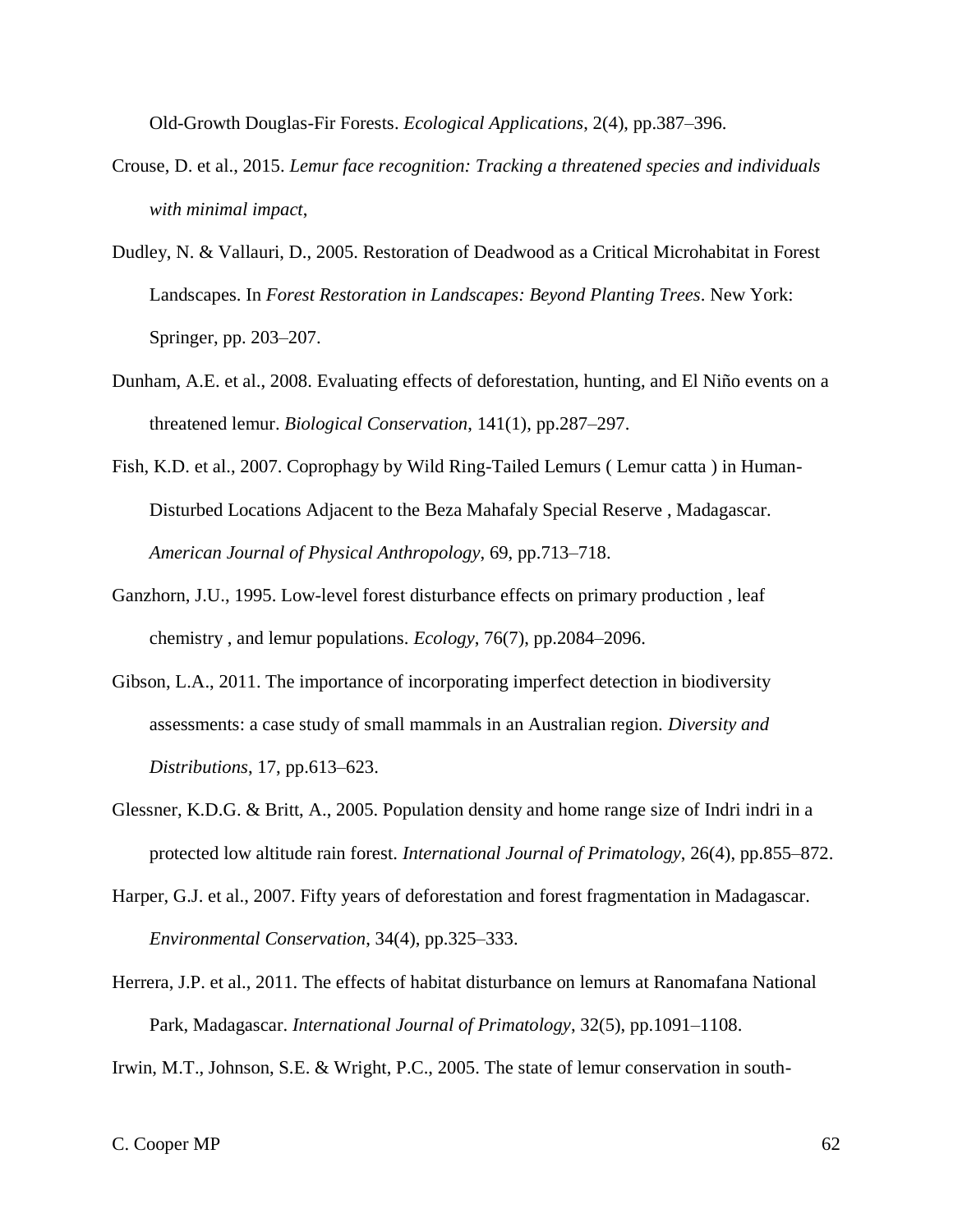eastern Madagascar : population and habitat assessments for diurnal and cathemeral lemurs using surveys , satellite imagery and GIS. *Oryx*, 39(2), pp.204–218.

- Johnson, S.E. & Overdorff, D.J., 1999. Census of Brown Lemurs ( Eulemur fulvus sspp .) in Southeastern Madagascar : Methods-Testing and Conservation Implications. *American Journal of Primatology*, 47, pp.51–60.
- King, T. et al., 2013. Large-Culmed Bamboos in Madagascar : Distribution and Field Identification of the Primary Food Sources of the Critically Endangered Greater Bamboo Lemur Prolemur simus. *Primate Conservation*, 27, pp.33–53.
- Loudon, J.E., Sauther, M.L. & Fish, K.D., 2006. One reserve , three primates : applying a holistic approach to understand the interconnections among ring-tailed lemurs ( Lemur catta ), Verreaux  $\hat{a} \in \mathbb{R}^M$  s sifaka (Propithecus verreauxi), and humans (Homo sapiens) at Beza Mahafaly Special Reserve , Madagasc. *Ecology and Environmental Anthropology*, 2(2), pp.54–74.
- Mantel, N., 1967. The detection of disease clustering and a generalized regression approach. *Cancer Research*, 27(2), pp.209–220.
- Mittermeier, R. a et al., 1992. *Lemurs of Madagascar: An action plan for their conservation 1993-1999*,
- Myers, N. et al., 2000. Biodiversity hotspots for conservation priorities. *Nature*, 403(6772), pp.853–858. Available at: http://www.ncbi.nlm.nih.gov/pubmed/10706275%5Cnhttp://www.nature.com/doifinder/10. 1038/35002501.
- Newmark, W.D. et al., 2017. Targeted habitat restoration can reduce extinction rates in fragmented forests. *PNAS*, 114(36), pp.9635–9640.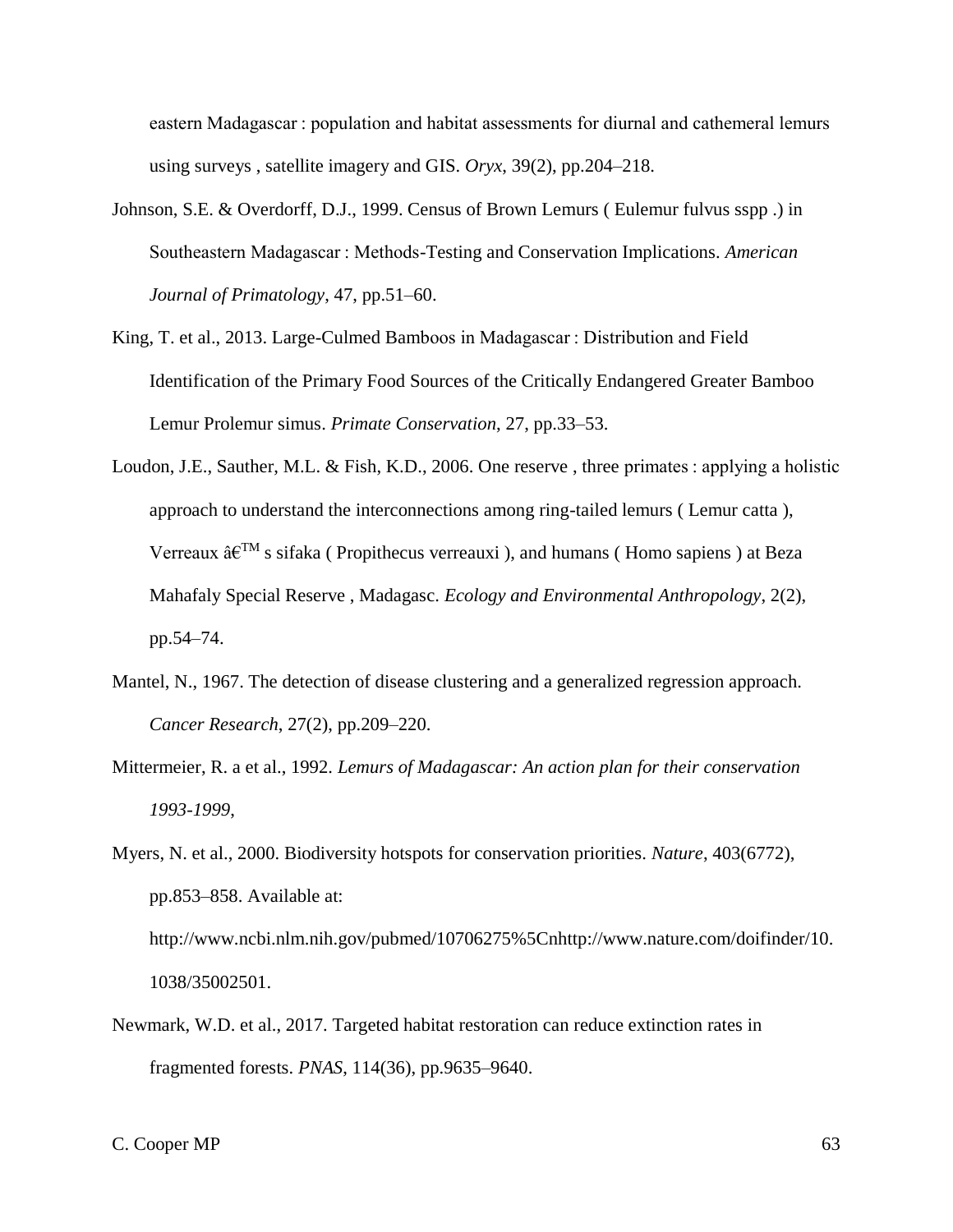- Overdorff, D.J., 1993. *Similarities, Differences, and Seasonal Patterns in the Diets of Eulemur rubriventer and Eulemur fulvus rufus in the Ranomafana National Park, Madagascar*,
- Pfeifer, M. et al., 2015. Deadwood biomass : an underestimated carbon stock in degraded tropical forests ? *Environmental Research Letters*, 10(44019), pp.1–11.
- Porter, L.M., 1998. Influences on the distribution of Lepilemur microdon in the Ranomafana National Park, Madagascar. *Folia Primatologica*, 69(3), pp.172–176. Available at: http://dx.doi.org/10.1159/000021580.
- Ralison, J.M., Ratsimbazafy, J.H. & Rajaonson, A., 2015. Note sur la présence de Prolemur simus a Ranomafana Est, District de Brickaville. *Lemur News*, pp.6–7.
- Rendigs, A. et al., 2003. Relationship between microhabitat structure and distribution of mouse lemurs (Microcebus spp.) in northwestern Madagascar. *International Journal of Primatology*, 24(1), pp.47–64.
- Schwitzer, C. et al., 2014. Averting lemur extinctions amid Madagascar's political crisis. *Science*, 343(6173), pp.842–843. Available at:

http://www.sciencemag.org/cgi/doi/10.1126/science.1245783.

Tan, C.L., 1999. Group composition, home range size, and diet of three sympatric bamboo lemur species (genus Hapalemur) in Ranomafana National Park, Madagascar. *International Journal of Primatology*, 20(4), pp.547–566.

Tecot, S.R., 2008. *Copyright by Stacey Robyn Tecot 2008*.

Watkins, D. SRTM Tile Grabber. Retrieved March 26, 2018, from http://dwtkns.com/srtm/

White, F.J. et al., 1995. Distribution of Ruffed Lemurs (Varecia variegata) in Ranomafana National Park, Madagascar. *Folia Primatol*, 64, pp.124–131.

Worman, C.O.D. & Chapman, C.A., 2006. Densities of two frugivorous primates with respect to